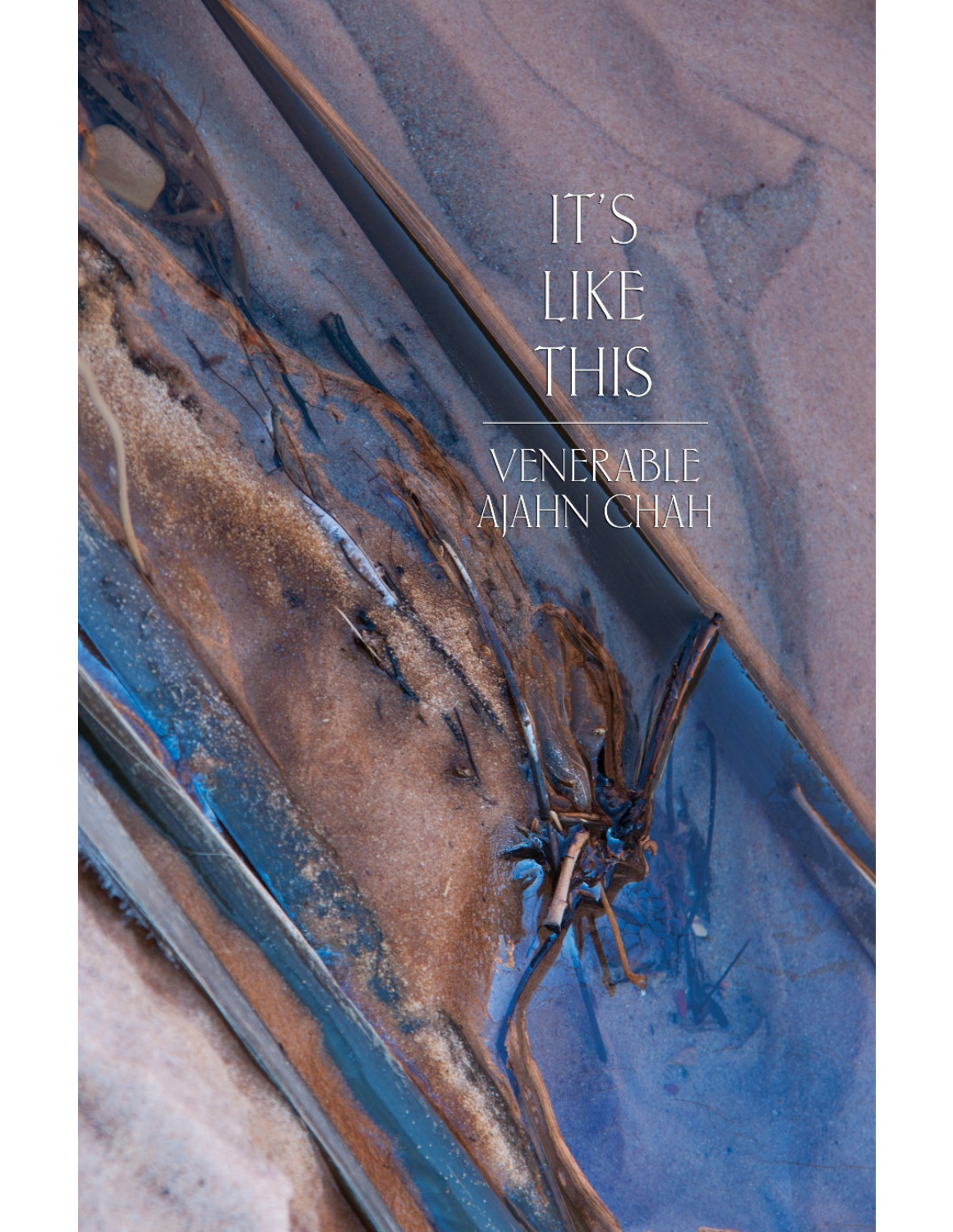# *It's Like This*

1 0 8 D H A M M A S I M I L E S

# *Venerable Ajahn Chah*

*Translated from the Thai by Thanissaro Bhikkhu*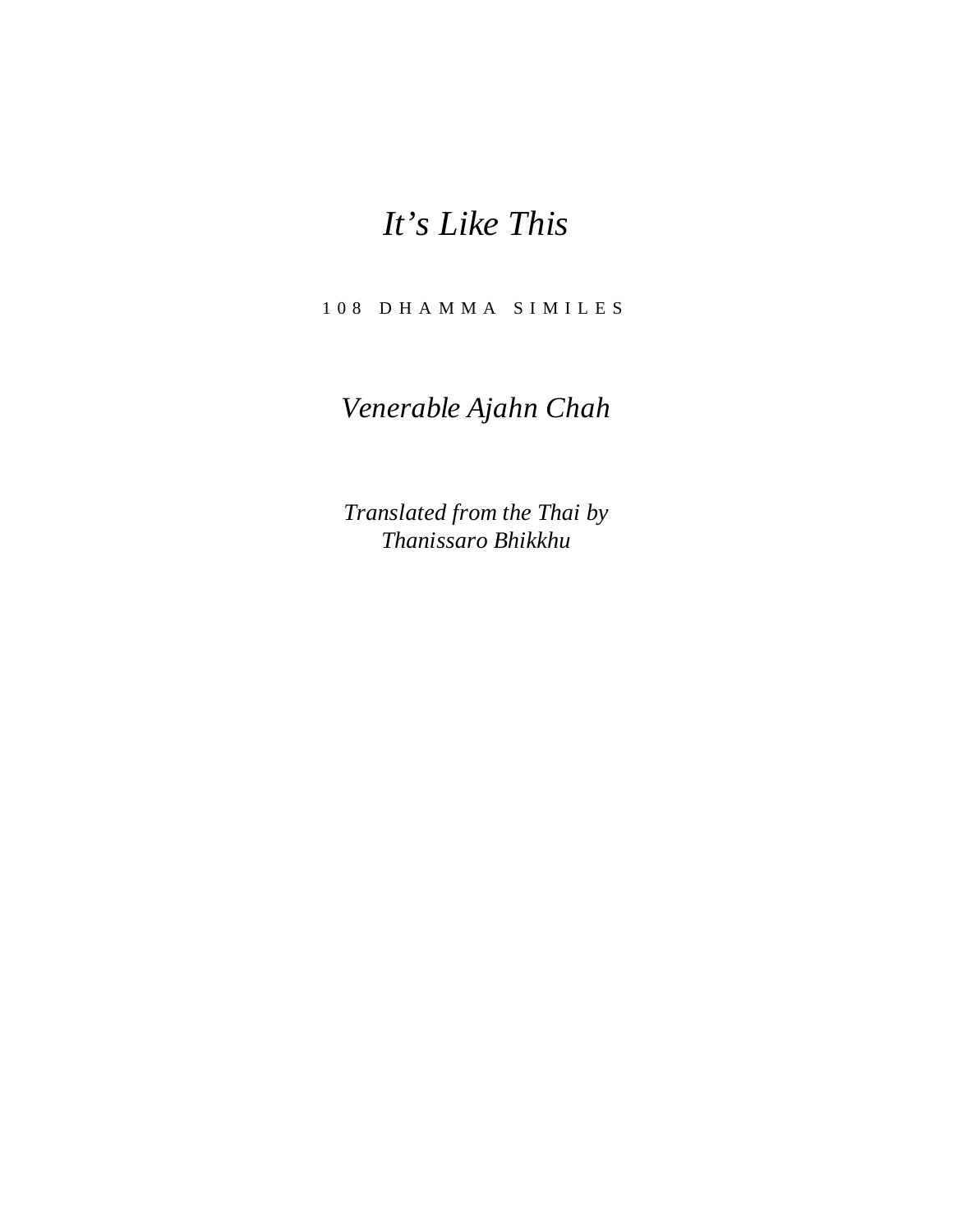# c o p y r i g h t

Copyright © 2013 Thanissaro Bhikkhu

# for free distribution

You may copy, reformat, reprint, republish, and redistribute this work in any medium whatsoever without the author's permission, provided that: (1) such copies, etc. are made available *free of any charge*; (2) any translations of this work state that they are derived herefrom; (3) any derivations of this work state that they are derived and differ herefrom; and (4) you include the full text of this license in any copies, translations or derivations of this work. Otherwise, all rights reserved.

# additional resources

More Dhamma talks, books and translations by Thanissaro Bhikkhu are available to download in digital audio and various ebook formats at [dhammatalks.org](http://www.dhammatalks.org/) and [accesstoinsight.org](http://www.accesstoinsight.org/lib/authors/thanissaro/).

# printed copy

A paperback copy of this book is available free of charge. To request one write to: Book Request, Metta Forest Monastery, PO Box 1409, Valley Center, CA 92082 USA.

#### q u e s t i o n s

Questions regarding this book may be addressed to: The Abbot, Metta Forest Monastery, PO Box 1409, Valley Center, CA 92082 USA.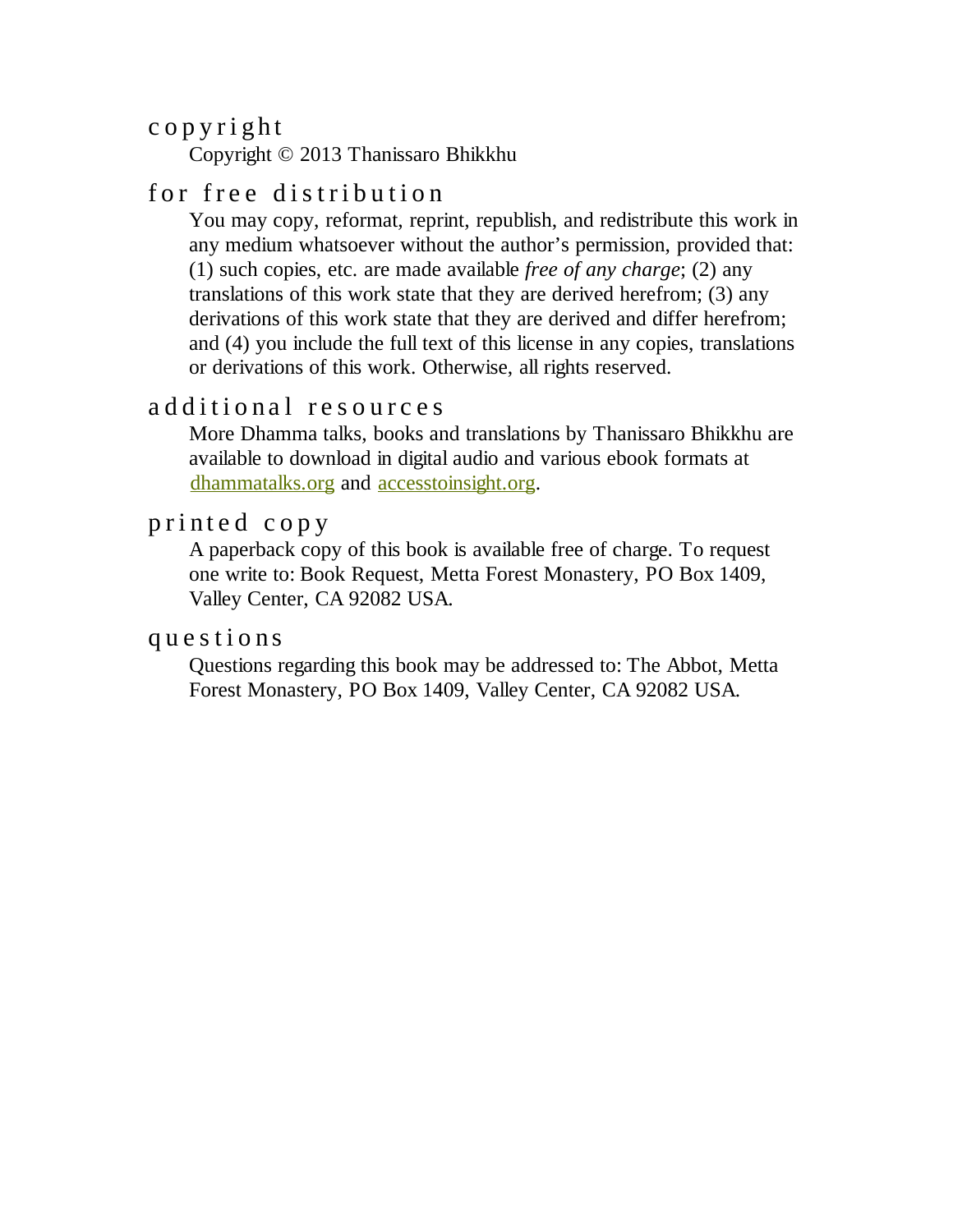

VENERABLE AJAHN CHAH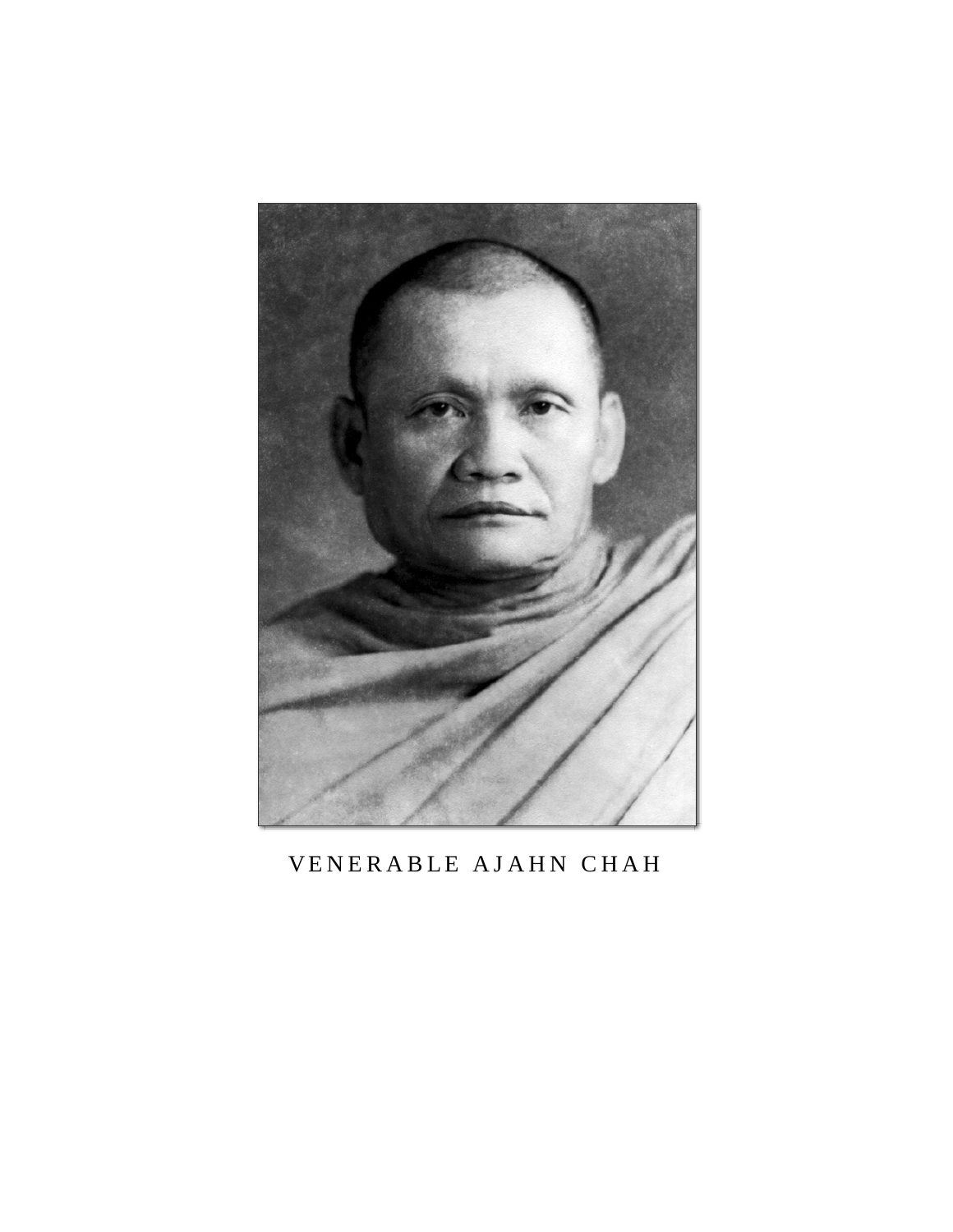#### **Introduction**

Venerable Ajahn Chah was a master at using the apt and unusual simile to explain points of Dhamma in a memorable way, sometimes to answer questions, sometimes to provoke them. He was especially talented at exploiting the open-ended nature of the simile—in which some similarities are relevant and others are not—using a particular image to make one point in one context, and a very different point in another.

This book is a companion to *In Simple Terms,* an earlier collection of similes drawn from Ajahn Chah's transcribed talks. Here, the majority of the passages come from a compilation made by Ajahn Jandee Kantasaro, one of Ajahn Chah's students, entitled *Khwaam Phid Nai Khwaam Thuuk (What's Wrong in What's Right)*. The title of this compilation is taken from a phrase that Ajahn Chah often used to describe the misuse of correct knowledge. Ajahn Jandee, in his introduction, illustrates the principle by telling of a man he once encountered who used the teaching on inconstancy to justify the fact that he never cleaned his truck.

*Khwaam Phid Nai Khwaam Thuuk* contains 186 short passages transcribed directly from recordings of Ajahn Chah's talks and conversations. From these passages, I first selected those containing similes and then eliminated any that were totally redundant with the same or better expressions of the same simile either in this collection or in *In Simple Terms.* This left 94 passages. To provide a full complement of 108—1<sup>1</sup> x 2<sup>2</sup> x 3<sup>3</sup>, a number that, in the Buddhist tradition, signifies completeness—I chose an extra 14 similes from a range of Ajahn Chah's other recorded talks and conversations, and then arranged the resulting collection so that the passages would comment and build on one another.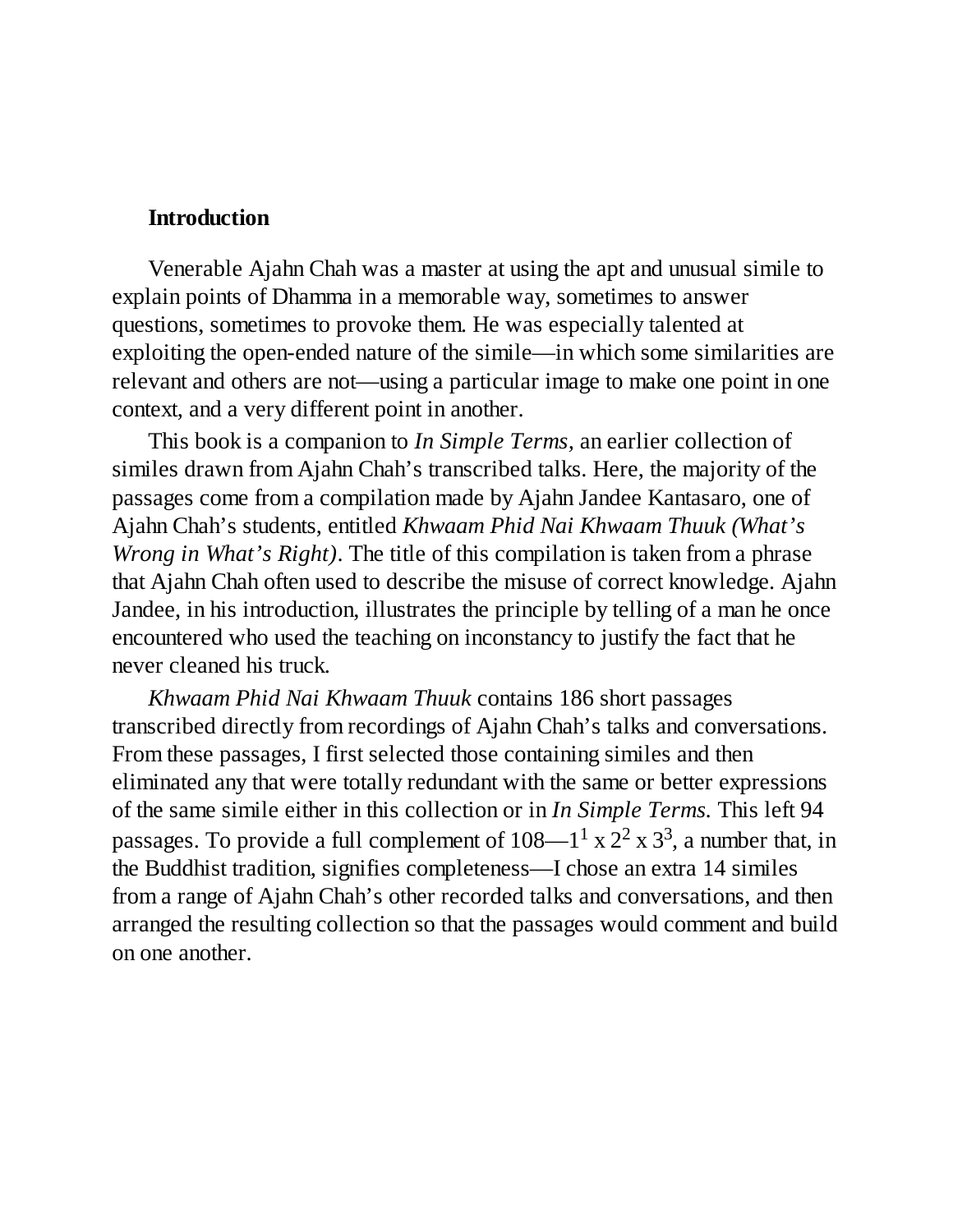Several people have looked over the original manuscript and have provided helpful suggestions for improving it. In addition to monks here at the monastery, this includes Ajahn Pasanno, Ginger Vathanasombat, Isabella Trauttmansdorff, Nathaniel Osgood, Addie Onsanit, and Michael Barber. I would like to express my appreciation for their help.

May all those who read this translation realize Ajahn Chah's original aim in explaining the Dhamma like this.

*Thanissaro Bhikkhu*

May, 2013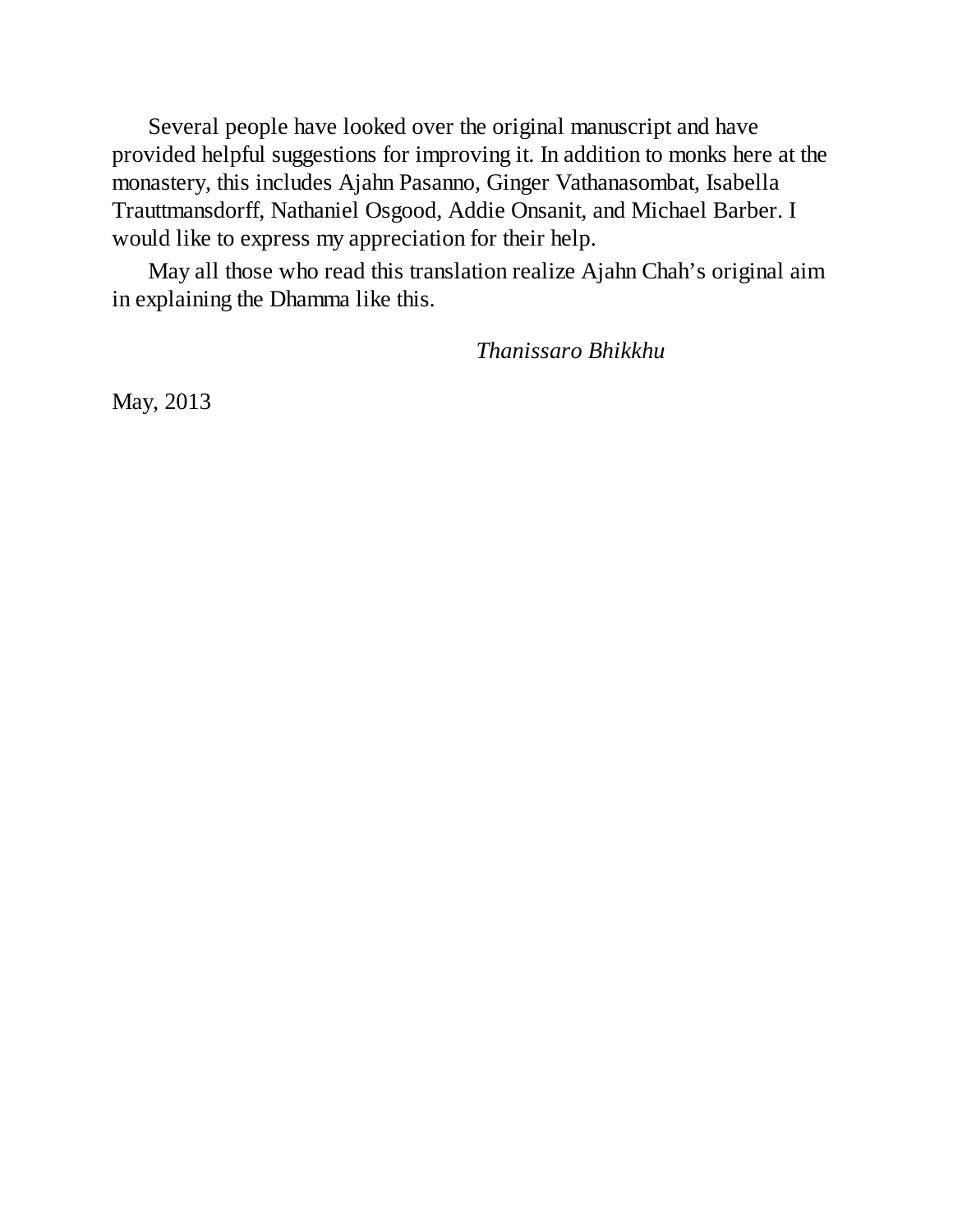#### **A Bird in a Cage**

Use the mind to contemplate the body so that you're familiar with it. When you're familiar with it, you'll see that it's not for sure—every part of it is inconstant. When you see in this way, your mind will give rise to a sense of disenchantment—disenchanted with the body and mind because they're not for sure, they're unreliable. So you want to find a way out, a way to gain release from suffering and stress.

It's like a bird in a cage: It sees the drawbacks of not being able to fly anywhere, so its mind is obsessed with finding a way out of the cage. It's fed up with the cage where it lives. Even if you give it food to eat, it's still not happy, because it's fed up with the cage where it's imprisoned.

The same with our heart: When it sees the drawbacks of the inconstancy, stressfulness, and not-selfness of physical and mental phenomena, it will try to contemplate how to escape from that cycle of wandering-on.

#### **The Power of the Dhamma**

The teachings of the Buddha get rid of people and give rise to venerables. In other words, they get rid of what's wrong in the mind. Only then can what's right arise. They get rid of what's evil so that goodness can arise. As when your house is dirty: If you sweep it out and wipe away the dirt, it'll be clean because the dirt is gone. As long as what's wrong in the mind isn't gone, what's right can't arise. If you don't meditate, you won't know the truth. The Buddha's Dhamma is very powerful. If it couldn't change your heart, it wouldn't be a Dhamma with any power. But the Dhamma can turn ordinary people into noble ones, because it enables people with wrong views to give rise to right views.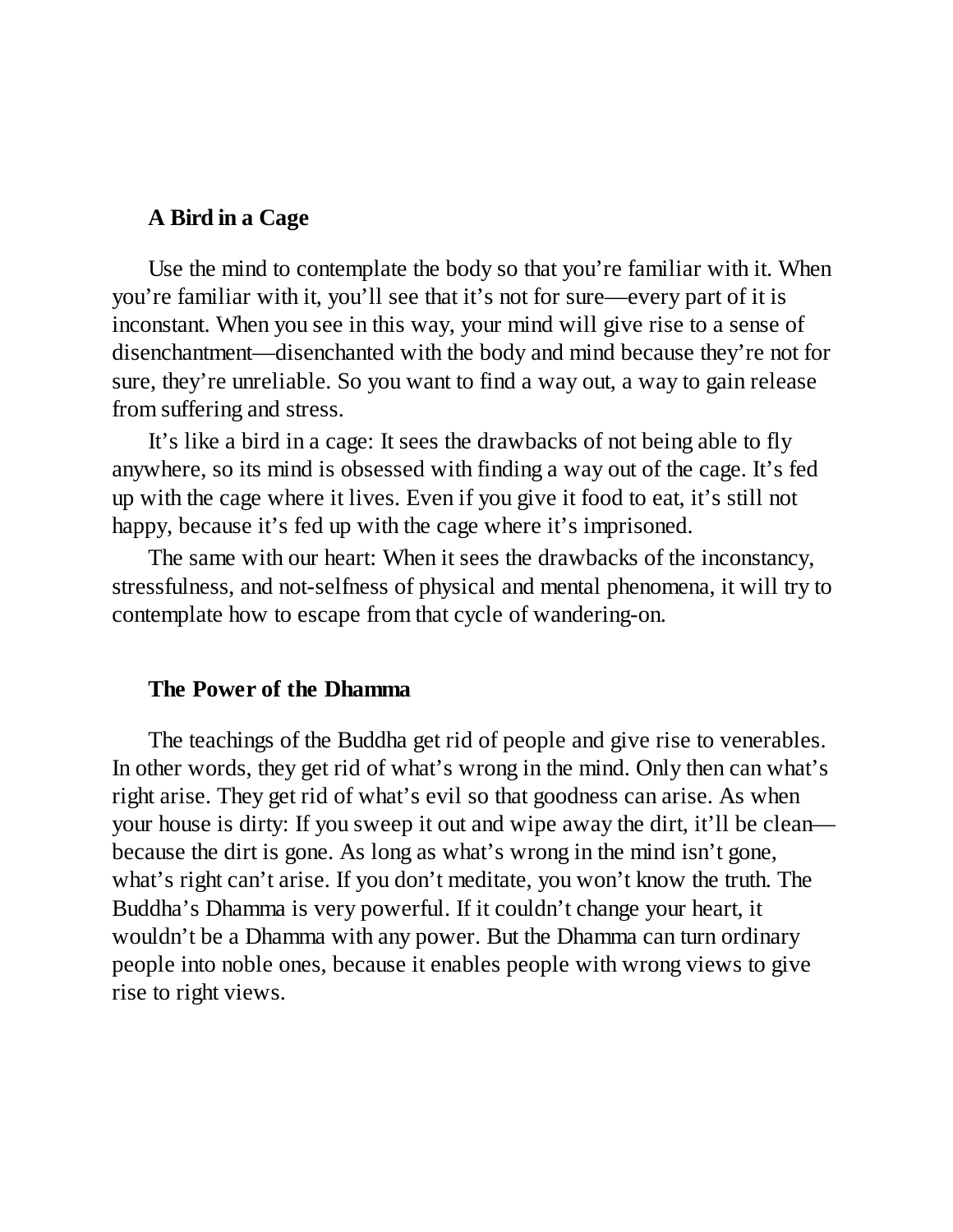#### **Your Own Witness**

With the Dhamma, it's like going to the home of friends or relatives and they give you some fruit. When you take the fruit in your hand, you don't know whether it's sour, sweet, or unripe. In other words, if you simply hold the fruit in your hand, you can't know its taste. To know the taste, you have to bite into it and chew it. That's when you'll know that it's sour or sweet or what its various flavors are, in line with your own perceptions.

It's the same with the Dhamma. In everything, the Buddha has you take yourself as your own witness. You don't have to take anyone else. The affairs of other people are hard to judge because they're the affairs of other people. If something is your own affair, it's easy—because the truth lies within you. It has you as its witness. When you hear the Dhamma, you have to meditate on it to be complete in study, practice, and attainment. *Pariyatti* is study so as to know. When you know, then *patipatti:* You put it into practice. With *pativedha,* attainment, knowledge in line with the truth arises within you. If you simply listen, your knowledge is just perceptions and concepts. If you talk about it, you speak in line with your concepts. You aren't bringing the truth out to talk about. This means you haven't reached the Dhamma, haven't contemplated the Dhamma. Your heart isn't Dhamma, but you can speak the Dhamma and act as if you were Dhamma. This is called being incomplete according to the standards of the Buddha's teachings.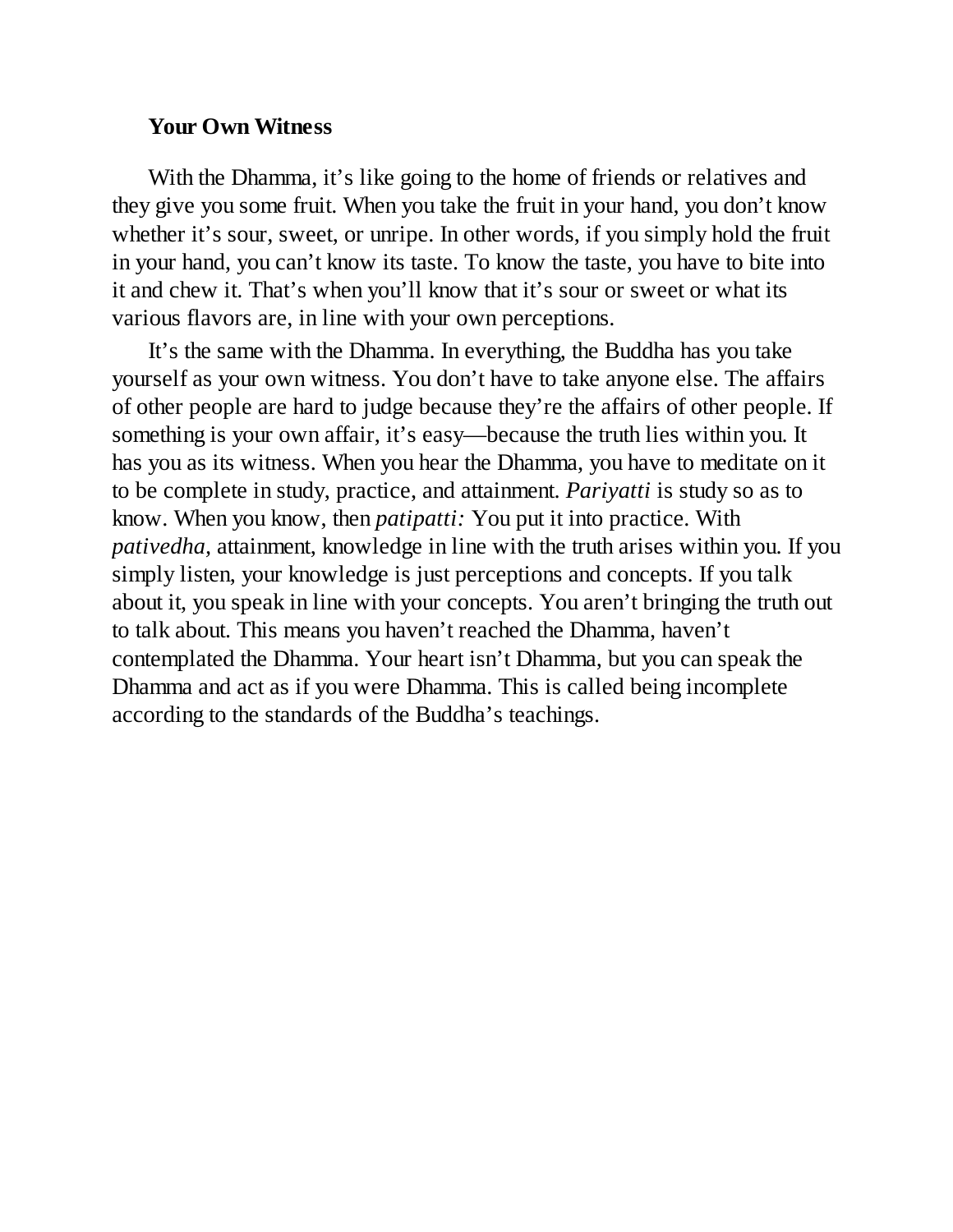#### **The Language of the Dhamma**

All languages come together in the language of the Dhamma. I'll give you a simple example. When we boil water for tea so that it's hot, the word "hot" in Thai is *rawn.* In Isaan it's *hawn.* In English, they say, *hot.* That's the way it is.

Languages are like that. Each person speaks in his or her own language, even though it's all the same heat. If you want to find where all these languages come together, the language of heat all comes together where we stick our finger into the tea. If you get a Chinese person to stick his finger into the tea, the heat is no different from when you get a Westerner or an English person to stick his finger into the tea. The only difference is in the language of the words. Heat is the same for everybody. When you know heat, it means that you know how it is for everyone.

#### **Open Your Eyes**

People, if they don't feel pain, don't open their eyes. If they're happy, everything shuts down and they get lazy. When suffering stabs you: That's what gets you thinking, and you can really expand your awareness. The greater the pain, the more you have to investigate it to see what causes it. You can't just sit there and let the pain go away on its own. Right now my arm feels heavy why? Because I've picked up this glass. If I let it go, the glass won't be heavy, or at least won't be heavy on me, because I'm not connected with it.

The same with stress and pain: Why is it heavy? Why is it painful? Because you're holding onto it. But you don't understand that it's stressful. You think that it's something special, something good. When you're told to let it go, you can't let it go. When you're told to put it down, you can't put it down. So you keep on being heavy, keep on suffering.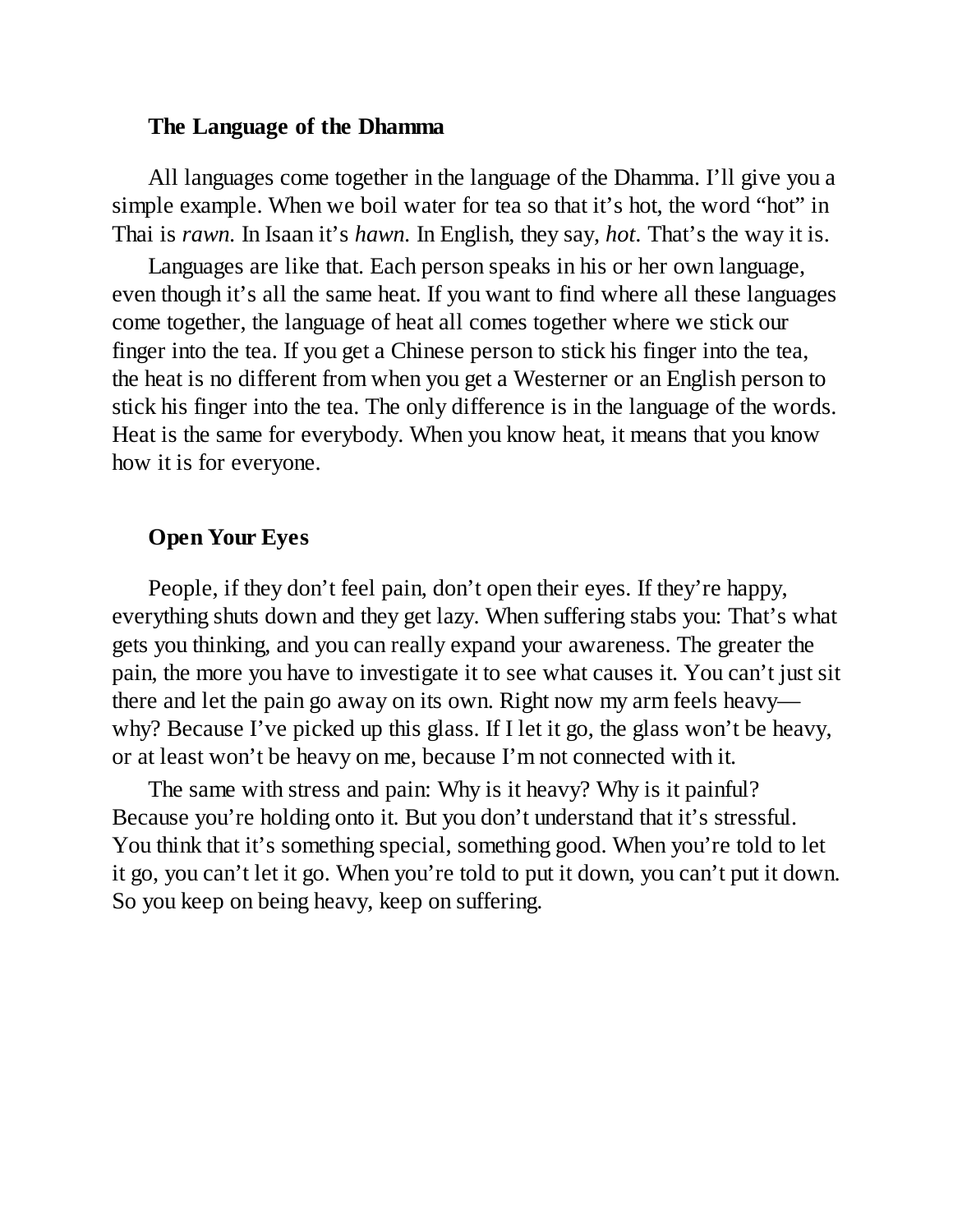# **Dyeing the Cloth**

Our Lord Buddha wanted us to get our foundation in good shape first, get everything clear and clean first. It's like building a house or a building. We have to inspect the ground, the area where we're going to put up the building, so that it's in proper shape. Or like dyeing cloth: If you want to dye a piece of cloth, you have to look it over to see if it's dirty. If it's dirty, you have to wash it in detergent until it's clean. Only then will it take the color when you dye it. In other words, wash it until it's clean, and then it will take the dye. It's the same with making merit. You first have to make your mind clean.

Making your mind clean means letting go of evil thoughts, letting go of everything that's wrong and evil. That's when you can do good, do what's correct. With everything, the foundation has to be clean first, and then whatever you do will give rise to merit. *Sabba-papassa akaranam:* First you have to abandon evil, abandon what's wrong, in the same way that you get rid of the dirt so that you can dye your cloth. This is one of the lessons in the heart of the Buddha's teachings.

#### **Remove the Weeds**

For your vegetable to grow big and beautiful, you have to remove the weeds. That's when your vegetables will have a chance to grow large and beautiful—because you've removed the weeds. You've removed the bad things around the vegetables, so the vegetables can grow. It's the same with our body, speech, and mind. If we remove our bad actions, then our goodness —our virtue—will grow. So take the precepts and follow them with restraint, with care.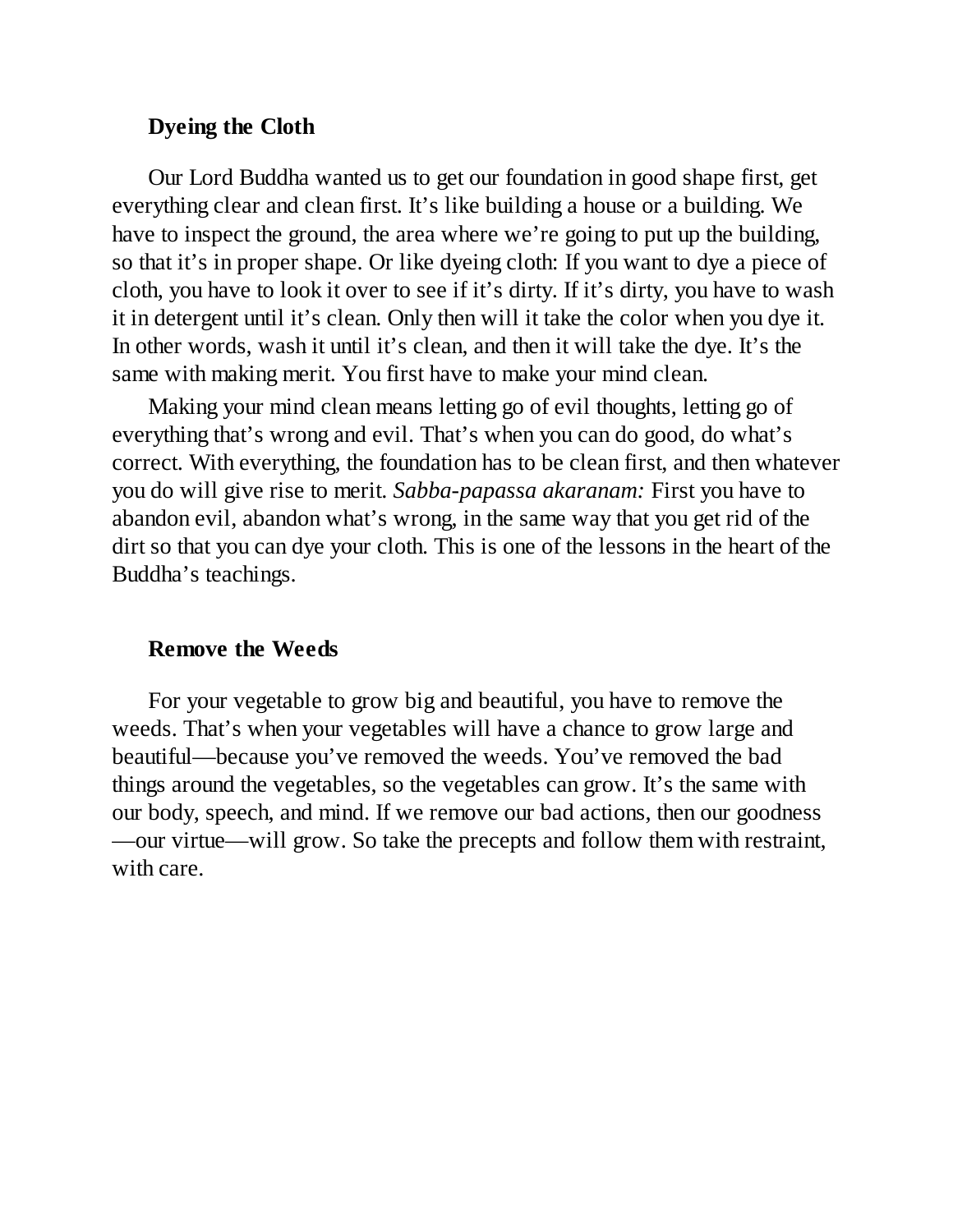#### **Why Wait?**

As soon as there's anything unskillful in your thoughts, words, and deeds, remove it. Don't let it hang around for a long time. It's like a wound appearing in your body, or a thorn sticking into your foot. You want to remove it, but would it be better to remove it today or tomorrow? Or how about taking it out next week?

Or suppose you get a stomachache today. A stomachache is painful, and you want the pain to go away. But do you want it to go away today, or would tomorrow be better? Or would you rather wait for a week for it to go away?

# **Awakening to the Dhamma**

Reaching the Dhamma, awakening to the Dhamma: These things sound awfully exalted, too exalted to talk about. But actually, people like us are on a level where we can reach the Dhamma. Reaching the Dhamma is understanding, "This is evil. It's wrong and doesn't benefit me or anyone else at all." When you understand in this way, that's called reaching the Dhamma of what should be abandoned. This is what's called awakening to the Dhamma. It's like going to a boat landing. When you've arrived at the landing, you've reached the landing. When you come up here to the meeting hall, you've reached the meeting hall. When you're correctly acquainted with the truth, that's what's meant by reaching the truth, reaching the Dhamma. When you've reached the Dhamma, your defilements gradually fade away and decrease. When your views are right, it's normal that you'll abandon your wrong views.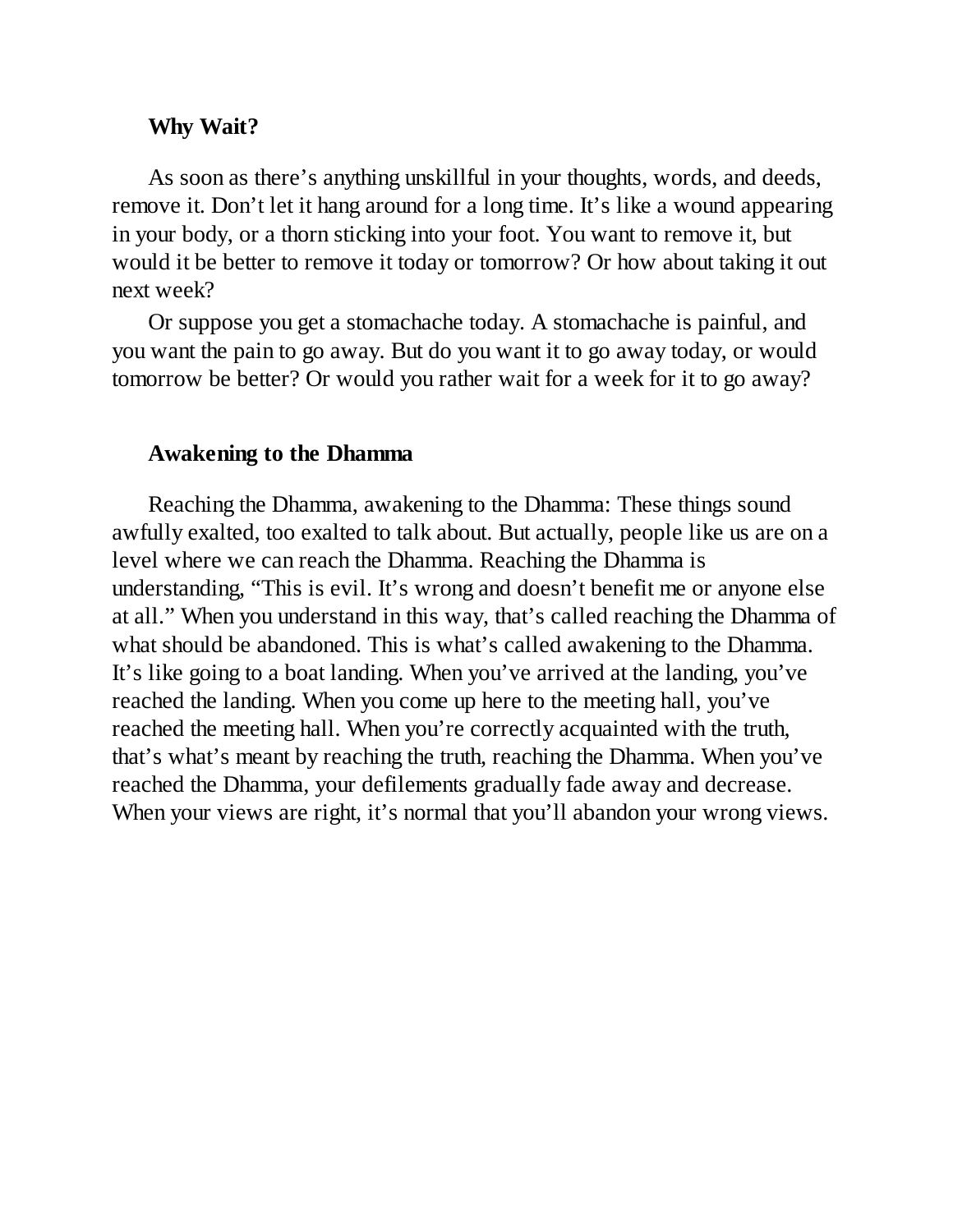#### **Knowledge & Goodness**

Knowledge is like a knife. You hone it until it's sharp—really sharp. Then you put it away. The knife can cause both benefits and harm. When a person of discernment uses it, it's sharp. A person of discernment can get lots of benefits from it because it's sharp. But a person without discernment can use it to destroy the nation, destroy happiness, destroy harmony—all kinds of things. And he can do it easily because the knife is sharp.

When knowledge comes to a fool, it's like putting a weapon in the hands of a bandit or an evil person. He'll shoot people all over the place, kill all over the place. When knowledge comes to a wise person, the nation and its people get along easily.

These days we pin our hopes on knowledge. We worship knowledge. We rarely worship goodness or correctness. When you have knowledge, you need to have goodness and correctness as well. When you encourage these things, the world will go well. But here it's, "I've got knowledge, so I'm in charge." In this way, everything goes to hell. That's what it's like when you have knowledge without goodness.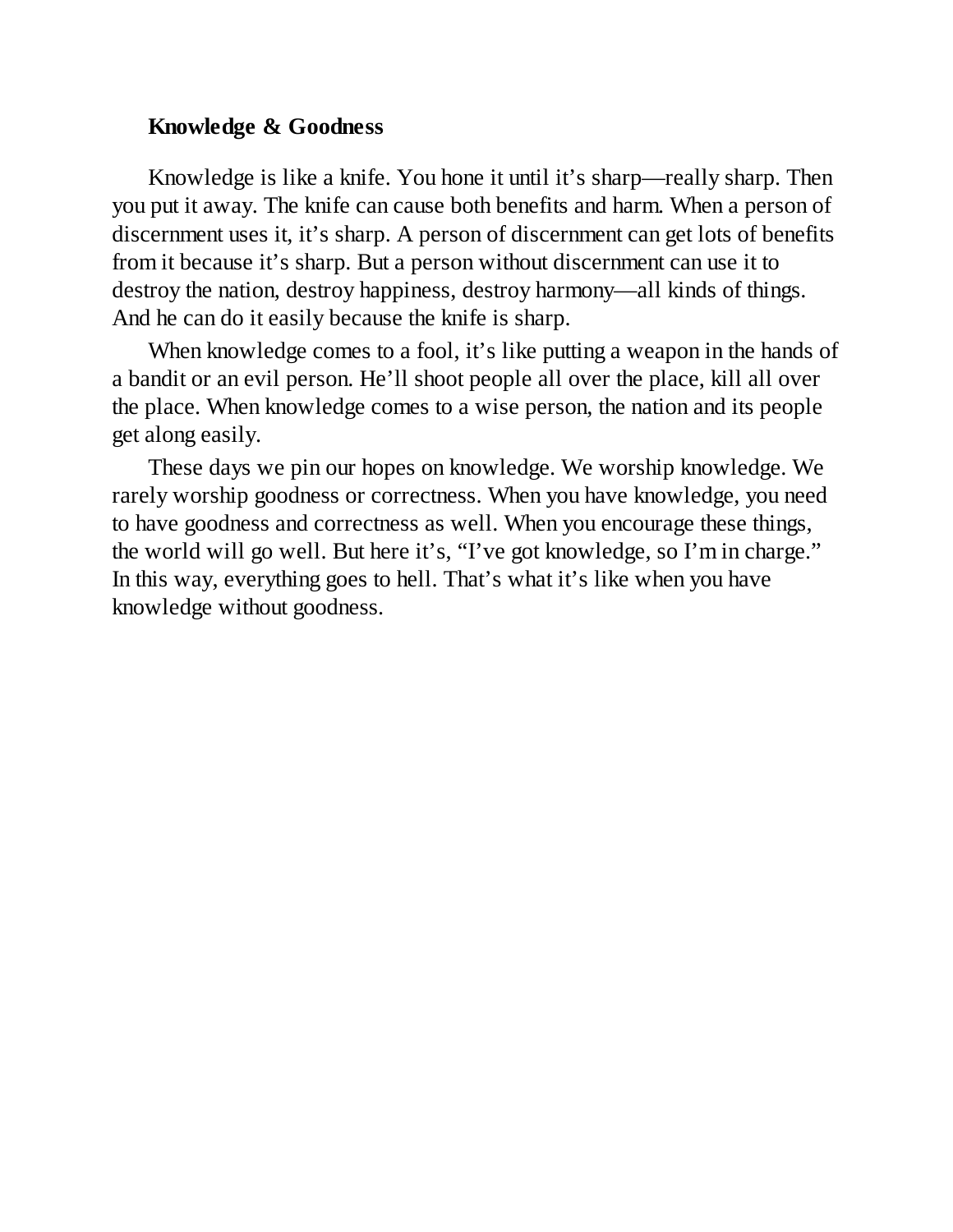# **Goodness Without Discernment**

Skillfulness doesn't focus only on pleasure or happiness. It has to see where that happiness comes from and what it's like. You have to use your discernment to see what it comes from.

Some people think that gaining a lot of wealth is goodness. Not gaining a lot is bad. It doesn't matter to them how you gain it, just as long as there's a lot. Suppose that after a while they decide that human skin fetches a high price. One kilogram fetches tens of thousands of baht. So another group goes out looking for human skins. Where could we live? We'd be killing one another all over the place simply to get skins to put up for sale—because human skin fetches a high price.

These days we look for our livelihood, thinking that the more we gain, the better. But if we gain it in a way that's not moral, would it be right?

Every form of goodness has to be done with discernment. Any form of goodness done without discernment is harmful. Any form of goodness done with discernment is free of harm. Any form of goodness done without discernment is goodness outside the Buddha's teachings.

It's like a person advertising poison for sale. He says, "My poison is good. If you feed it to a dog, the dog will die. If you feed it to a person, the person will die. If you feed it to a chicken, the chicken will die. Whoever you feed it to will all die. So buy my poison. It's good poison." If it's really good, you should try feeding it to the person selling it. But its goodness is that it kills. Whatever eats it dies. So he says it's good. If it's good, you should try feeding it to the person selling it—but would he eat it? He wouldn't eat it. He'd be afraid that it would kill him.

That kind of goodness is goodness outside the Buddha's teachings. It's harmful goodness, filthy goodness, unclean goodness, goodness that's not peaceful. Goodness in line with the Buddha's teachings is goodness without harm. This is why, when you look for happiness in line with the Buddha's teachings, you have to do it with discernment.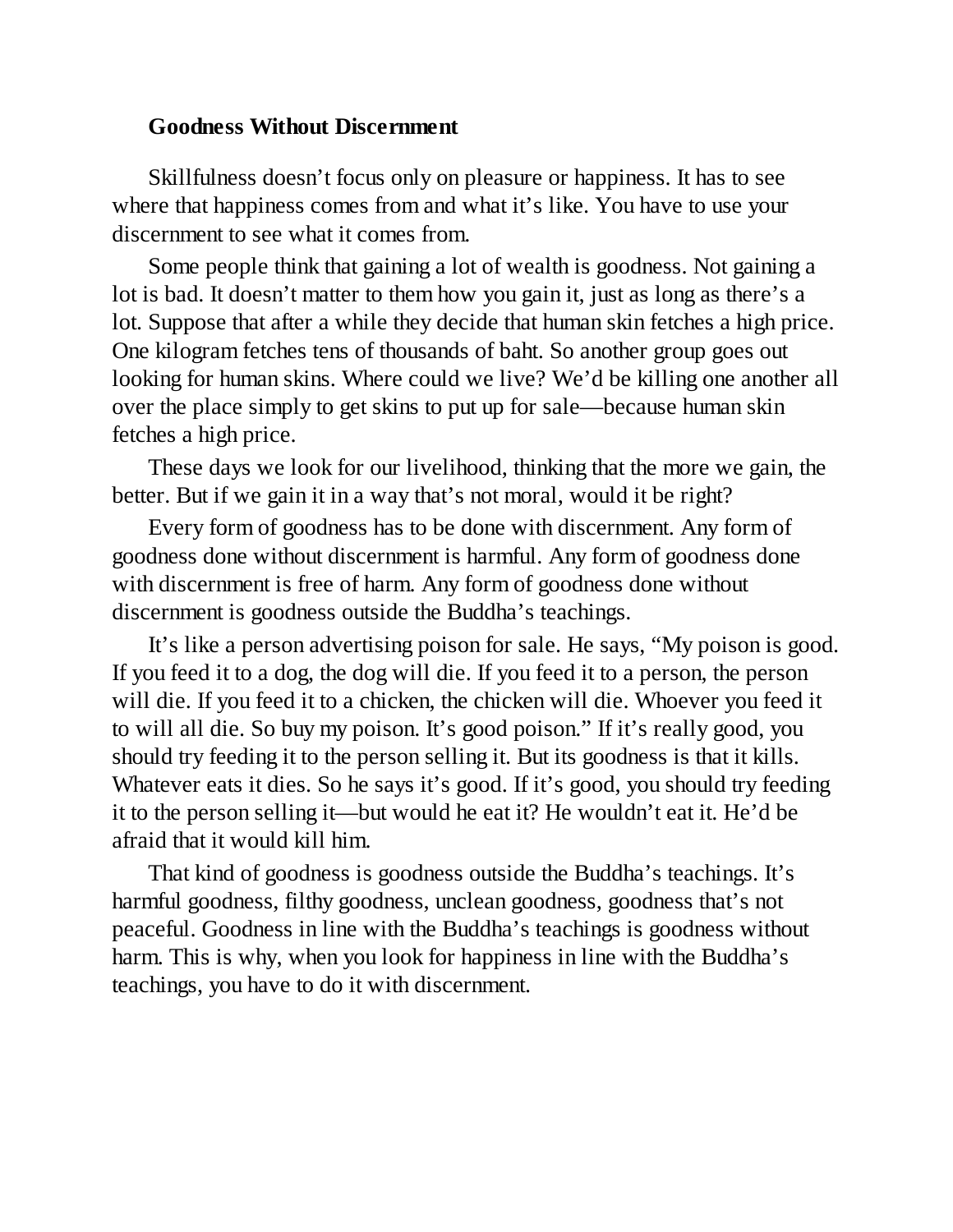# **Genuine Wealth**

*Silena bhoga-sampada:* A person with virtue has wealth. In terms of external wealth, all the things that we search out for our livelihood will be Right Livelihood. The things we gain from Right Livelihood, even if they're not much, are large. They're large because they have value. That's why they count as *bhoga-sampada:* consummation in terms of wealth. Like diamonds and jewels: Even tiny pieces have a high price because they're free of things that are worthless. All the things that we use to maintain our livelihood: If they're free of harm, they have value. They're wealth.

#### **Seeing the Fullness**

When you make merit, what is merit? It's correctness. In other words, it's bringing the mind to peace, away from all kinds of evil. All of you lay people have gathered to make merit, but when you look for the merit, each of you has to look for yourself. These things you've brought here are objects—lots of different objects. It's like eating. You gain delicious tastes because of objects. But when you're full, where is the fullness? You don't know.

The fullness doesn't have any substance, but everyone knows that you feel full. Some people don't see merit. Not seeing merit is like not seeing the fullness from eating. Suppose that we all eat a meal. We use up the curry; we use up the rice; we use up the sweets. And what do we gain? Fullness. Fullness isn't a thing, but it appears in the mind. That's what we gain. What does it come from? It comes from objects, from the activity of eating the objects.

It's the same with merit. I've heard people say, "I've made merit but I don't see that I've gained any merit." Apparently these people eat but without seeing any fullness. Don't you know what fullness is? Fullness is the result that comes from eating.

The activity we're doing now is called making merit. It's a convention. The merit is in the mind's being serene and at ease.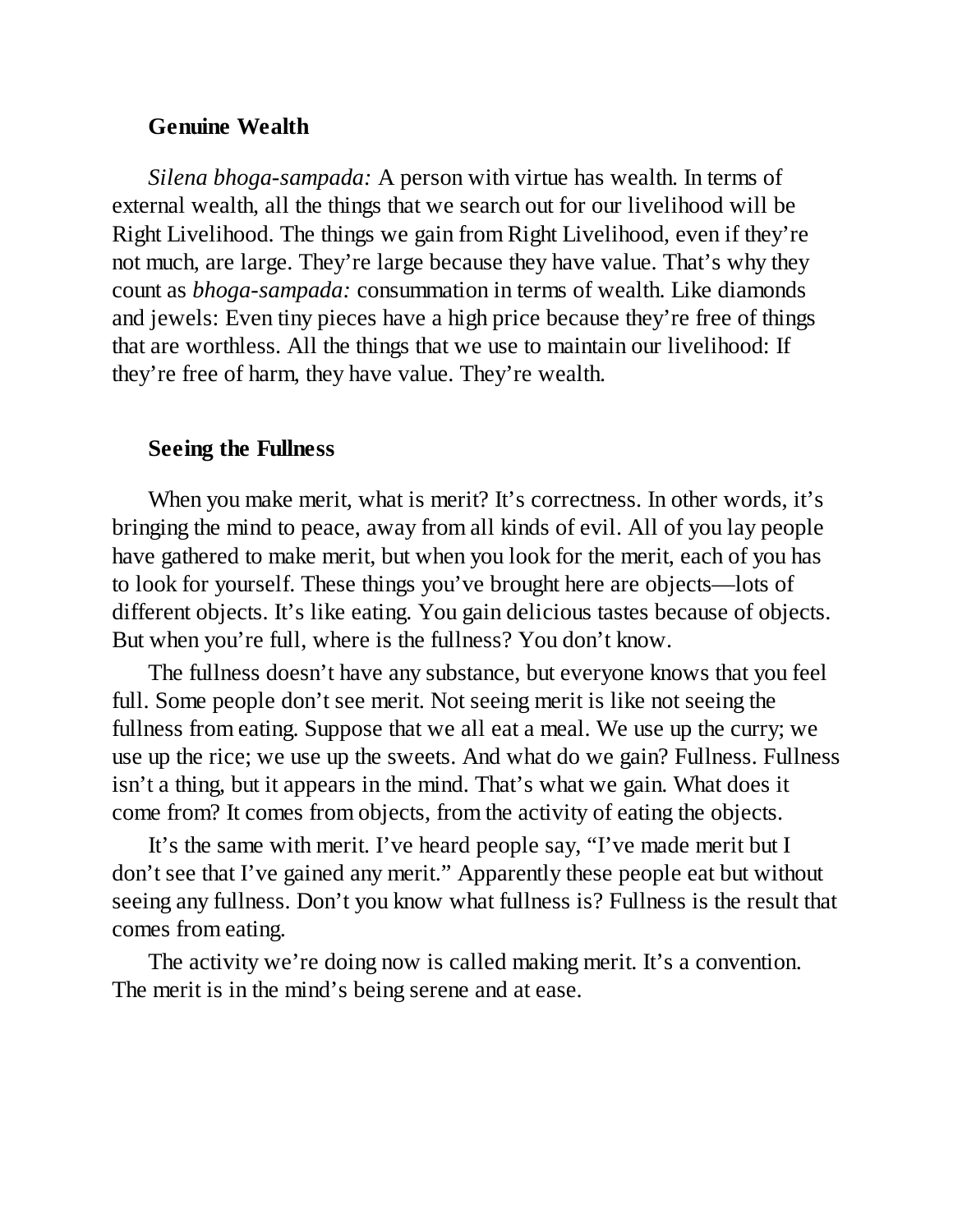#### **The Teacup**

I'll tell you a story about the Supreme Patriarch, something I've heard from other people. He went to China and, when he arrived, the Chinese gave him a teacup. It was really beautiful. There was nothing like it in Thailand. And as soon as he received the teacup, he suffered: Where was he going to put it? Where was he going to keep it? He put it in his shoulder bag. If anyone touched his shoulder bag, he'd say, "Watch out. Don't break the teacup. Watch out for the thing that can break in there." So he was always worried about it, suffering from it: suffering from having and then clinging. That's what made him suffer.

One day a novice let the teacup slip from his hand and it broke. The Supreme Patriarch said, "At last. That's the end of my suffering." This is called events happening to free him from his suffering. If the teacup hadn't broken, he would've probably been reborn as a hungry ghost right there.

It's like the things in your house. If there's nothing there, you suffer because you want to have things. You think that once you have things, you'll be comfortable. But once you have them, you still suffer because you're afraid they'll get lost. You don't understand the suffering that's already arisen.

#### **Pouncing on Fire**

We should all train our heart, look after our mind. Our mind, when it's not trained, is like a small, innocent child that doesn't know anything. Whatever it comes across, it pounces. If it comes across water, it pounces on the water. If it comes across fire, it pounces on the fire. It keeps causing harm to itself.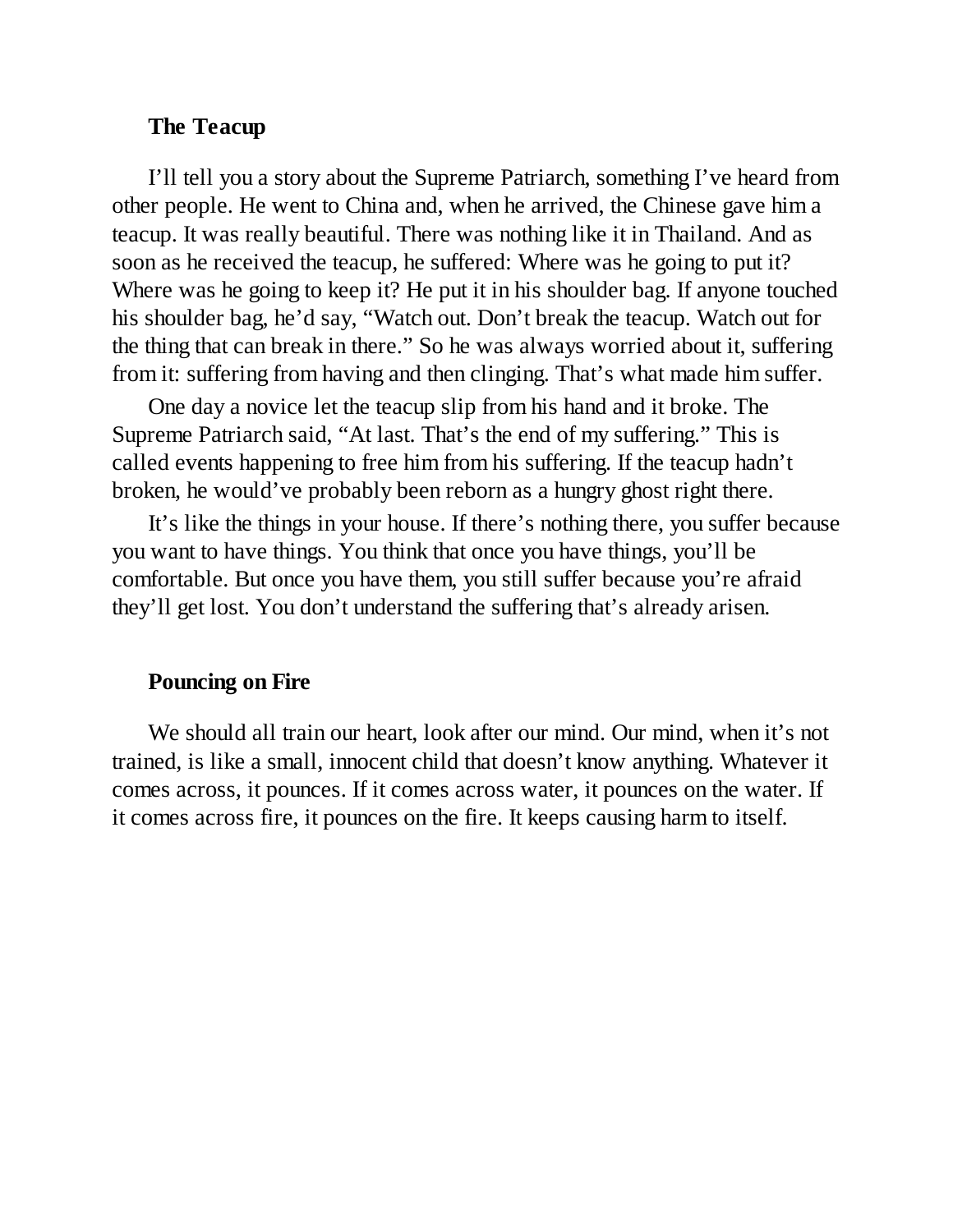#### **Learning about Fire**

When you see the harm of what you're doing, you can stop. You watch it until you can stop, until you can give it up. It's like lighting a lantern and letting your child loose. The child doesn't know anything. It crawls over and tries to catch hold of the flame. Then it'll start crying. The next day, if you try to take the child to the flame, it won't touch it, for it's seen the harm from the day before. It'll stop trying to catch it.

Right here is where insight helps us. We really see. Whatever we really see, we can really let go.

#### **Teaching from the Top**

The way we teach when we follow the Buddha's teachings is that virtue comes first, concentration comes in the middle, and discernment comes at the end. That's how we memorize these things. But with some people, you don't teach virtue first. You get them to sit until their minds are quiet. You don't yet talk about, one, virtue; two, concentration; three, discernment. Have them sit until their minds are quiet. When they're quiet, they'll sense things on their own. It's as if there were a poisonous snake under a piece of cloth right here. We can stand on the cloth and feel relaxed because we don't know it's there. But when the mind is quiet, we'll sense that something is wrong.

It's like this tree here. We're told to teach it beginning from the base. But we can also teach people to grab hold of the top first. As they follow along the tree, they'll get to the base. If you start with the base and follow along, you'll get to the top—because the base and top are part of the same thing.

It's the same when you try to figure out how to teach some people. With concentration, when the mind is quiet, it'll sense that something is wrong. Discernment will gradually seep in, seep in, and the mind will gradually gain a sense of right and wrong.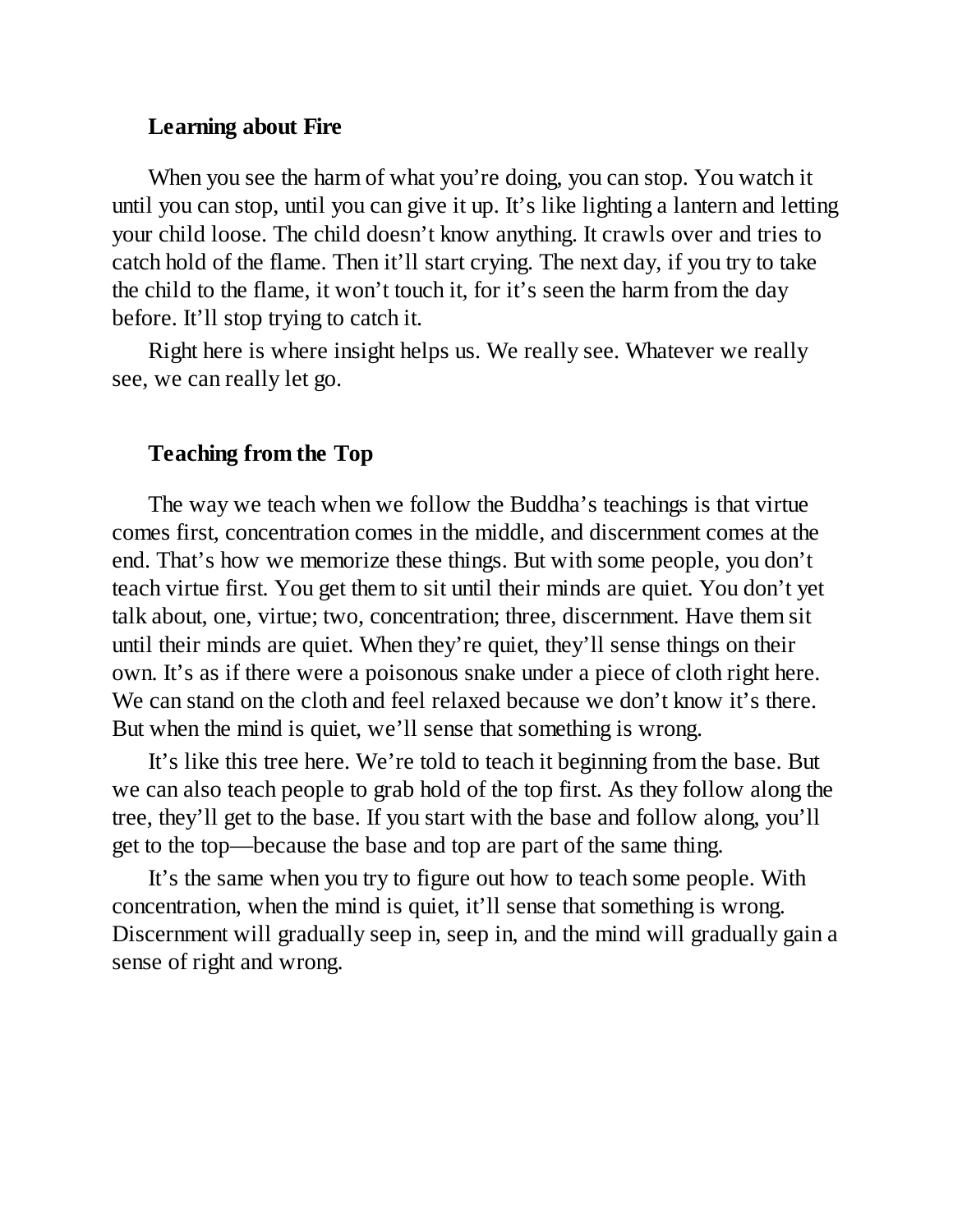# **Drop after Drop**

When contemplating a meditation object, check to see which object is right for you. It's like food on a tray. You have to contemplate for yourself to choose which foods are right for the conditions of your body. In the same way, you choose a meditation object right for you. The in-and-out breath. Or you can contemplate the body.

In practicing, you have to keep at it gradually but steadily—like water that falls in drops, steadily into a big water jar. The jar doesn't dry out; the animals living in the jar don't die. If you contemplate the Dhamma themes of inconstancy, stress, and not-self until you understand, it's like loosening a bolt in a counter-clockwise direction. It's no longer so tight—so that you don't grasp at what's inconstant, stressful, and not-self.

# **Just Right**

Ever notice how the Buddha image is sitting? Is his head bent back? Is it hanging down in front? He's sitting there just right. So right now, let's make our bodies just right, our minds just right. If the mind and body aren't just right, there won't be any stillness. Have you ever noticed that things whose goodness isn't just right aren't really good? When things are good, it's because their goodness is just right in every way. You don't have to look far away. It's like the curry we eat. If it's too salty, is it good? If it's too bland, is it good? When a cook fixes curry, she puts everything together just right. She aims at "just right." So today let's make our bodies just right, our minds just right.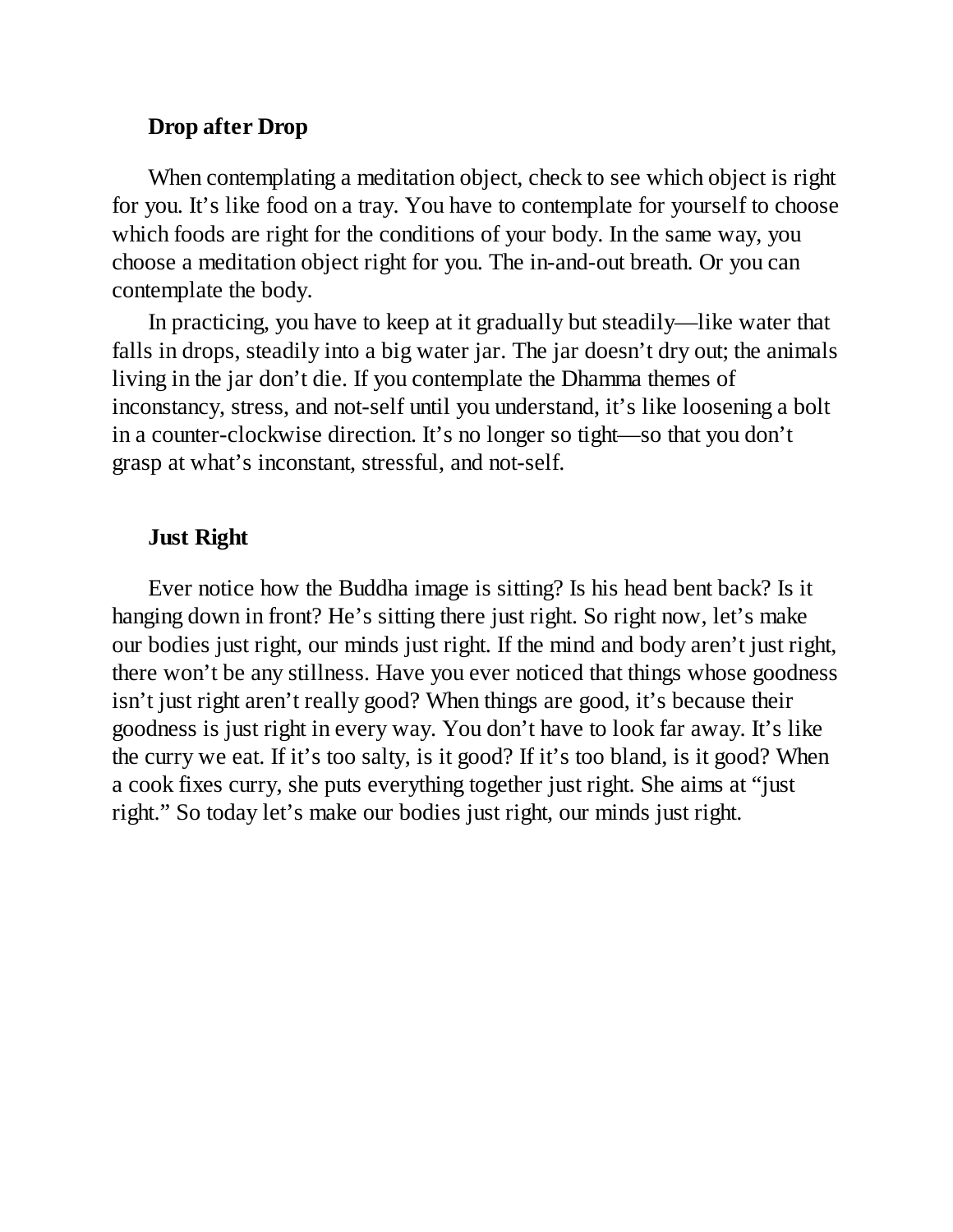# **Everything Gathers in the Ocean**

The water in the ocean comes from little rivers. They flow into the ocean from different directions, but they all come together there.

It's the same when we meditate. We all bring the mind to stillness, and then we practice not clinging. Big rivers, small rivers, all gather in the same ocean. It doesn't matter where they come from, they all gather in the ocean. We practice meditation to make the mind quiet and to stop clinging to the five aggregates. It's all the same, so you don't have to worry about it. If you see that this method is easier than that one, you can take this one. If you see that another method is easier, you can take that one. It's just a matter of what's right for your propensities.

# **Coconut Water**

The crude, beginning level of the practice is a little hard to maintain, but the refined levels of virtue, concentration, and discernment all come out of this. It's as if they're distilled from this same thing. To put it in simple terms, it's like a coconut tree. A coconut tree absorbs ordinary water up through its trunk, but when the water reaches the coconuts, it's sweet and clean. It comes from ordinary water, the trunk, the crude dirt. But as the water gets absorbed up the tree, it gets distilled. It's the same water but when it reaches the coconuts it's cleaner than before. And sweet. In the same way, the virtue, concentration, and discernment of your path are crude, but if the mind contemplates these things until they're more and more refined, their crudeness will disappear. They get more and more refined, so that the area you have to maintain grows smaller and smaller, into the mind. Then it's easy.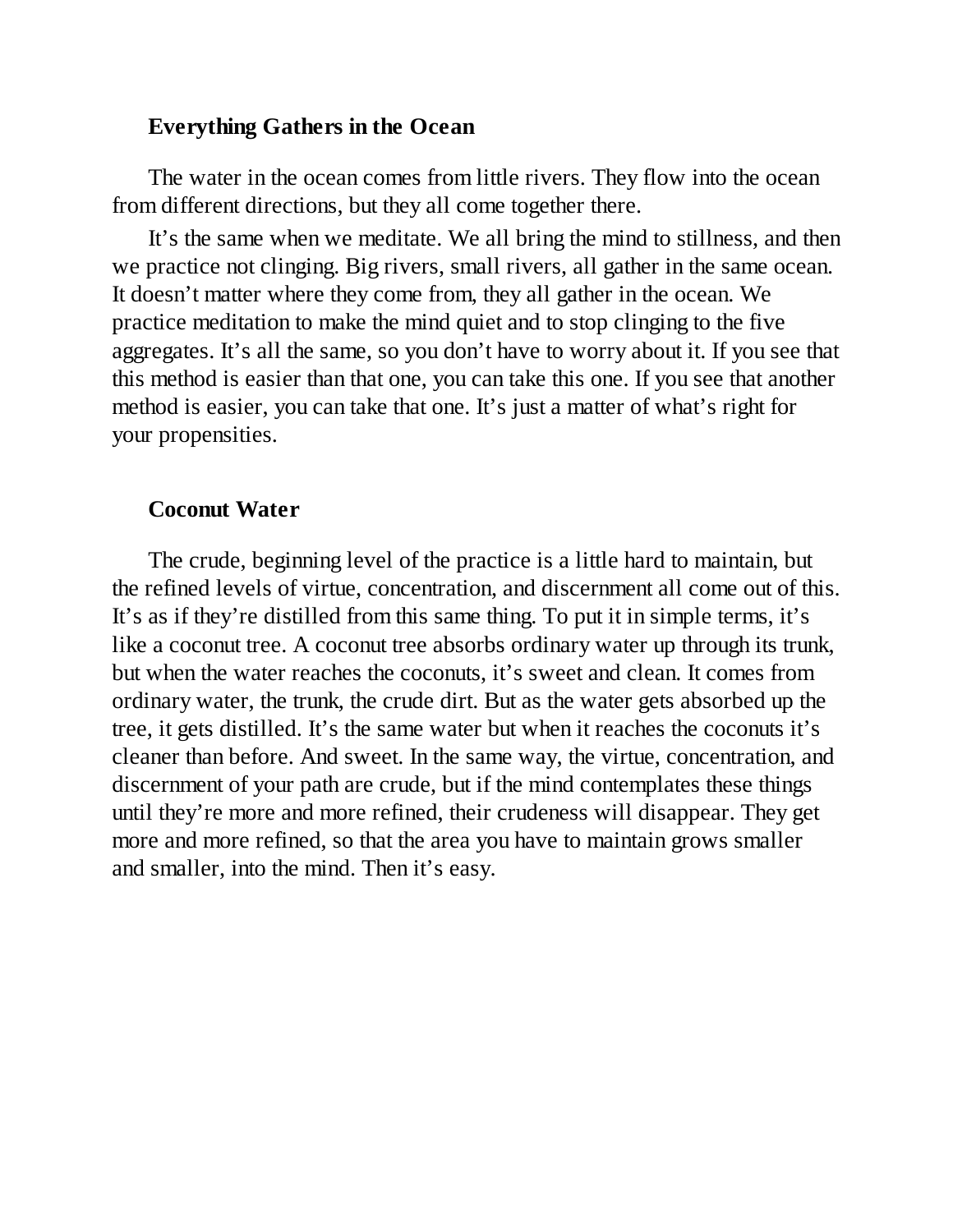# **Patience**

Desire is something known right at the mind. We're like fishermen who go out to cast their nets. As soon as they catch a fish, they rush to pounce on it, which scares the fish away. The fishermen are afraid that the fish will escape from the net. When that's the case, the fish are confused and hard to control, and so they quickly escape from the net.

This is why people in the past taught us to gradually feel our way along, to keep at it gradually and steadily. When you feel lazy, you do it. When you feel diligent, you do it. If you keep doing it a lot, then as soon as you find the quiet path, the mind will calm down. When you practice, you're taught to keep at it. Don't give up. When you feel diligent, you do it. When you feel lazy, you do it —but you have to practice like a person spinning a fire stick. If you start and stop, start and stop and start again because you're impatient, you won't get anywhere—because of your impatience.

When you practice, you don't need to think about a lot of things. Just survey right at yourself. You don't have to survey anywhere else. If you see yourself, you see other people. It's like aspirin and Tylenol: If you know one, you know the other, because they're both meant to cure the same illness. They're both painkillers.

People who practice and those who study like to criticize each other, but it's like putting your hand palm-up and palm-down. When it's palm-down, the palm hasn't gone away anywhere. It's right there, just that we don't see it. If you study without practicing, you don't see things for what they are—and that can make you deluded.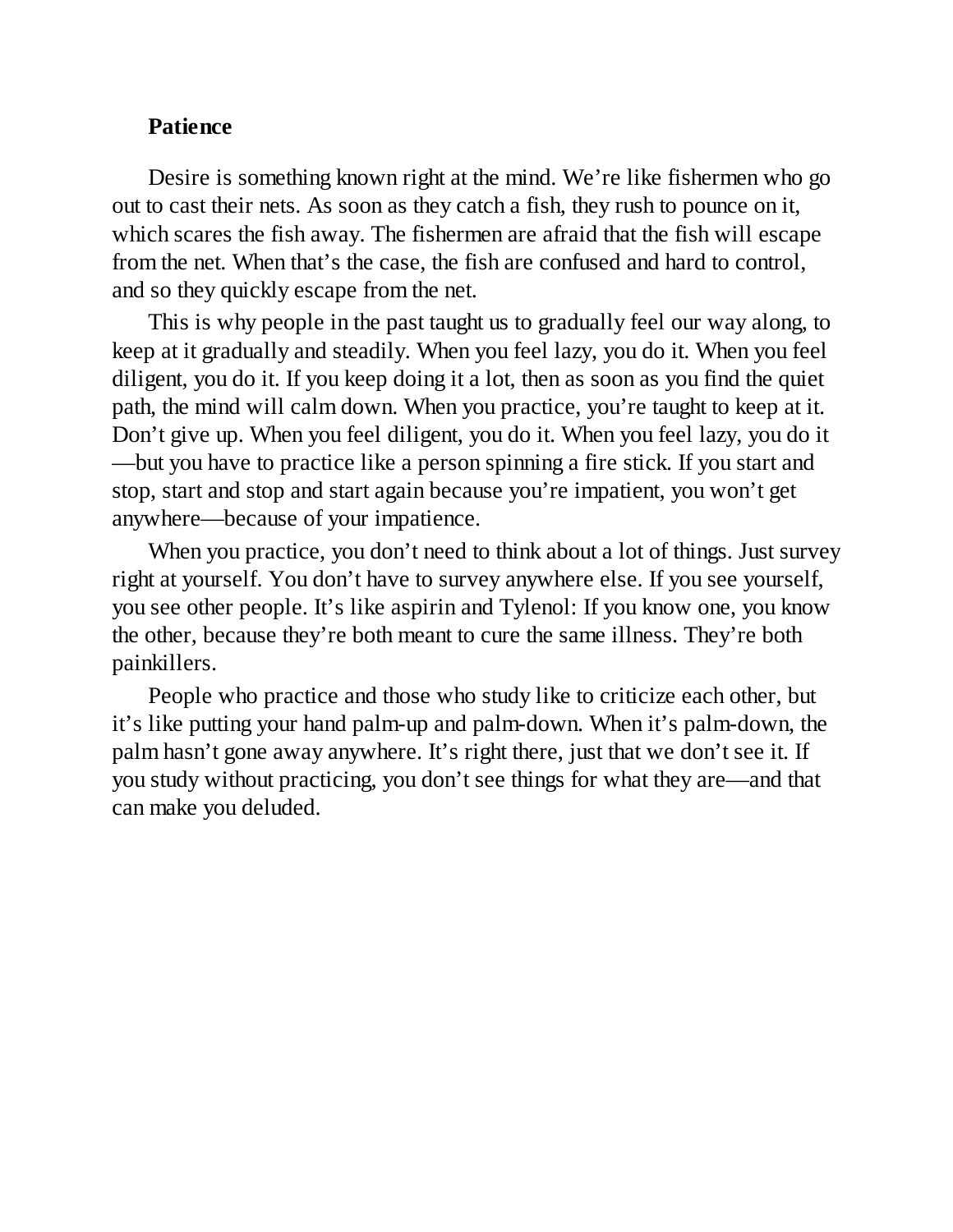#### **The Dhamma in a Pot**

When cooked rice is just sitting in the pot, what purpose does it serve? If we don't practice with it—if we don't spoon it onto a plate, add a little curry and pepper sauce, and then eat it—what purpose will it serve? Even though the rice is good. The Buddha's teachings are the cooked rice in a pot. If we just keep the teachings there in the pot, what purpose will they serve? They just stay there in the pot. If you cook good jasmine rice and then just set it high on the table, will it give you any flavor? Will it make you full?

We take the Buddha's teachings and simply set them high in the world without practicing them. We keep on bowing down to them. If we really bow down, it means we believe them. We trust them. If we believe and trust them, we have to practice in line with them. That's when the Buddha's teachings will serve a purpose. They depend on each and every one of us to practice them.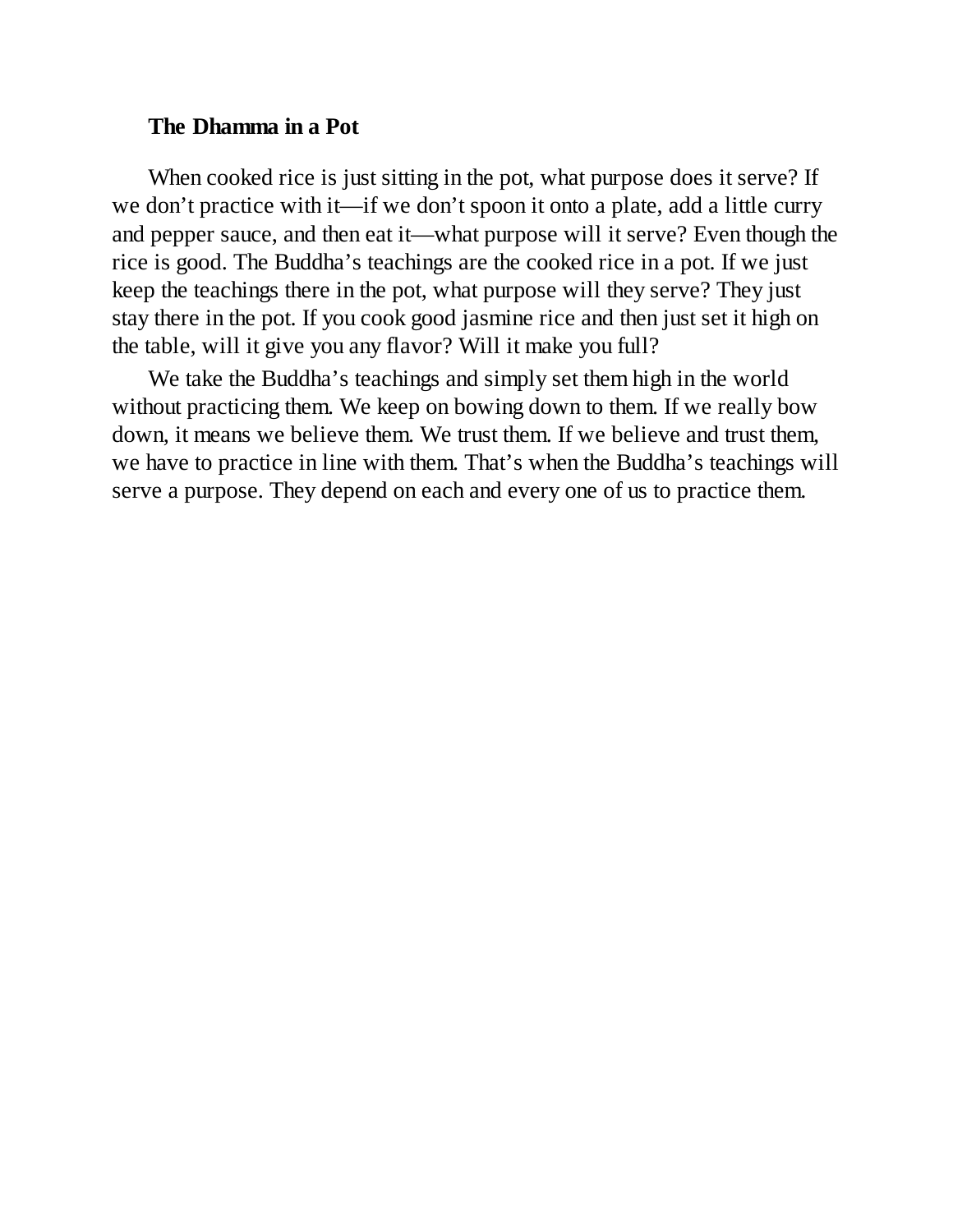#### **Chickens Coming to the Monastery**

Some people come to the monastery but never come to the meditation hall to hear the Dhamma. They sit way out there, chatting with their children and grandchildren, and don't understand anything. This isn't coming into the monastery like people. This is coming into the monastery like chickens. Chickens bring their baby chicks into the monastery, scratching around for dog shit and pig shit. They're not looking for anything else. This is not the right way to come to a monastery. It's coming into the monastery without seeing the monastery, coming into the monastery without seeing monks. It's like a fish living in water without seeing water, or an earthworm living in the dirt, eating the dirt, but not seeing the dirt.

It's the same with us. We come into the monastery but we're not acquainted with the monastery. We come into the monastery without reaching the monastery. This gives rise to problems not only for us but also for our children and grandchildren. We say that coming to the monastery gives rise to merit, and it's something that human beings have to do. We see our parents coming to the monastery and we simply follow along. As a result, when we're in our forties or fifties and someone teaches the Dhamma, speaks about the practice, about the Buddha, Dhamma, or Sangha, we don't understand anything. We don't know anything at all.

#### **Thieves**

*Hiri,* a sense of shame; and *ottappa,* a sense of compunction: These are qualities that protect the world. But they can protect the world only because we practice them. If we don't practice them, they don't protect anything. Some Westerners have called me on this. They say, "You live in Thailand. Thailand is a Buddhist country, so why does it have so many thieves?" I admit that it's true. Thailand has lots of thieves, but it's people who are thieves. The Dhamma isn't a thief. It's probably the same in the West. Not only in Thailand do we have dishonest people. They're thieves. There are good laws, and morality is still good. So I admit that there are thieves in Thailand, but the Dhamma isn't a thief.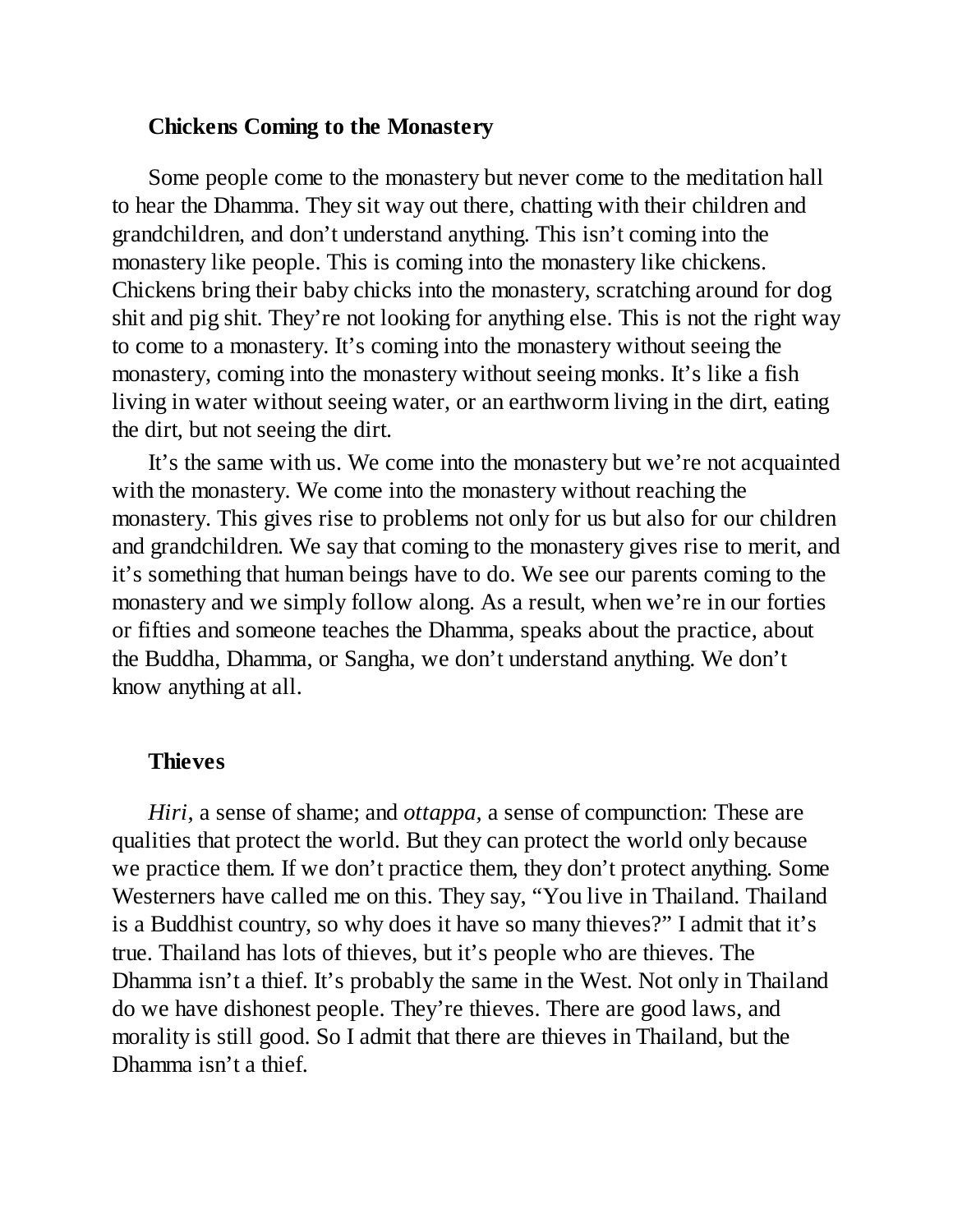#### **The Blind Person**

Venerable father, what is white like? It's like white lime. What is white lime like? It's like a pale sky. What's a pale sky like? This never comes to an end because you don't know the truth. Fish live in the water but don't see the water. Earthworms live in the dirt but don't see the dirt. Not seeing yourself, not knowing the truth, is like a person living with his skeleton and getting frightened by skeletons—because he doesn't see the truth.

Listening to the Dhamma gives lots of merit in that it helps you to see that there's a thorn in your foot. As soon as you see it, you take it out. The people who don't benefit from listening to the Dhamma are those who don't know the cause of stress, don't know the cessation of stress, and don't know the practices leading to the cessation of stress. In other words, they don't really know suffering because they don't contemplate it.

#### **don't run along**

Meditation means contemplating in a way that solves problems at the same time. Look at yourself a lot. Keep track of the mind, your sensitivity, your thought-fabrications. Actually, all your thoughts are an affair of fabrication. To put it in simple terms, don't run along with them. Don't follow in line with them. They're just an affair of mental fabrication. Fabrications fabricate things, now wanting this, now wanting that. Try to fix your attention on keeping track of their stages as they're happening. Whatever they're about, they're all not for sure, each and every one. When you see this clearly, that will end your doubts.

Whatever thoughts arise, know that they're not for sure. Don't go attaching meaning to them, and they'll end on their own. When they don't end, *make* them end, and that's the end of the matter. They're just an affair of fabrication. If we don't understand, we'll think that they're an affair of discernment. Actually, our thoughts and ideas are all an affair of fabrication. They're not genuine knowing. But we think that they're knowledge. They're knowledge that doesn't let go. If knowledge is genuine, it lets go.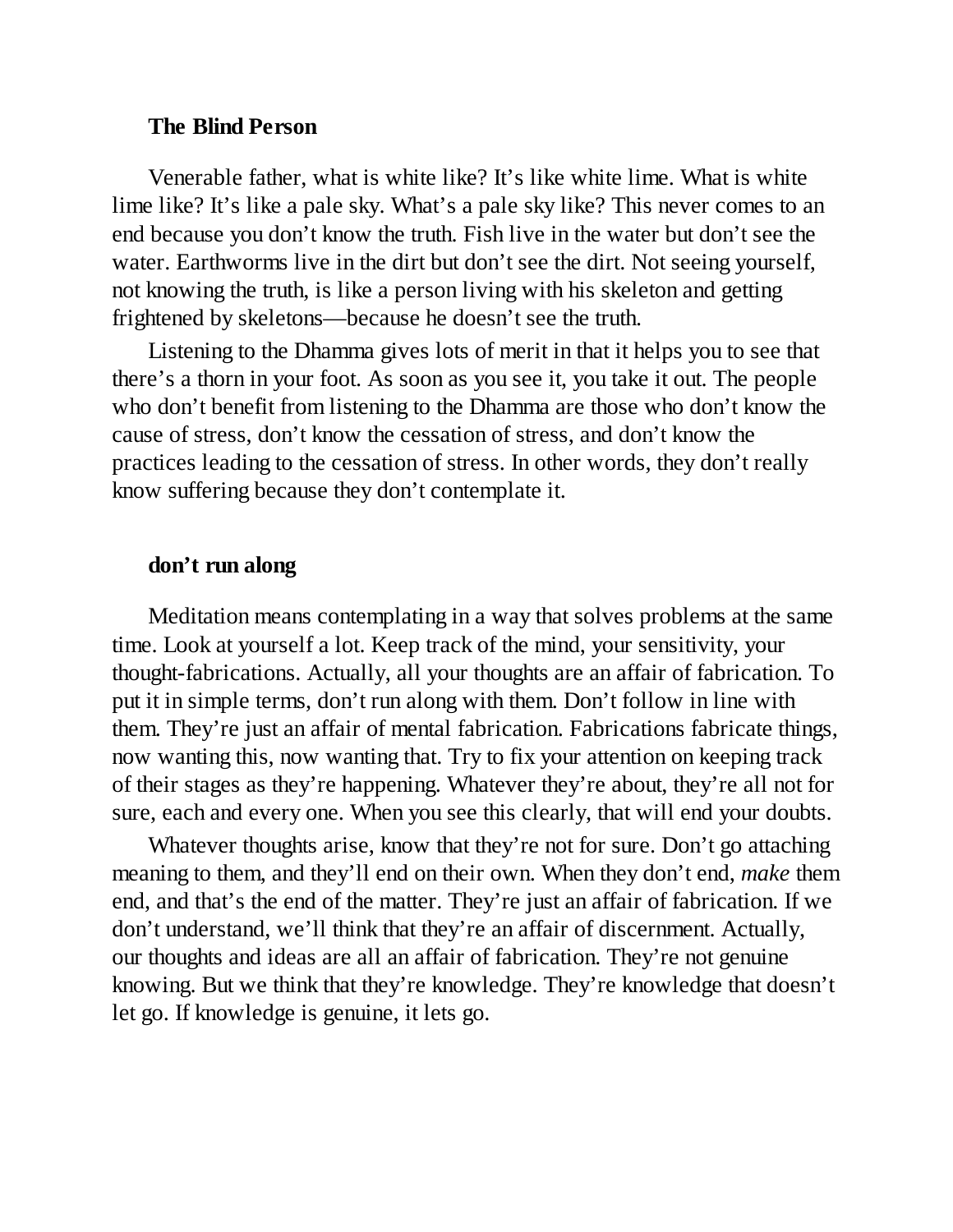# **The Salt of Meditation**

Generosity and virtue are like meat. Meditation is like salt. For the meat to keep without spoiling, you have to salt it. Meditation is what makes your generosity correct, makes your virtue correct. That's why meditation is something of very high value. It's the ultimate perfection.

#### **Complete Food for the Mind**

Virtue, concentration, and discernment are like our food. If virtue were food, we'd say that it's sweet but without any richness. If you add concentration, that adds some richness. Now it's both sweet and rich. It's good that way. But if all you have is sweet and rich, it's still not complete. It has to be good-smelling, too. If you have all three, then the food is complete. Whether it's inner food or outer food, it's complete: sweet, rich, and good-smelling. It makes you want to eat your fill. That's what it's like.

#### **Moving the Glass**

*Samadhi* means firm concentration. *Bhavana,* meditation, means making the mind have a single preoccupation. You don't have to do a lot of things. It's kind of like taking this glass and setting it here for a minute, then lifting it and setting it there for a minute. Lifting and setting it, back and forth like this, without doing anything else.

When you meditate, contemplate the breath. When the breath comes in and out, know whether it's short or long. Whatever it feels like, be mindful. You don't have to force it. Whether the mind gets quiet or not, don't worry about it. Just keep at it as much as you can.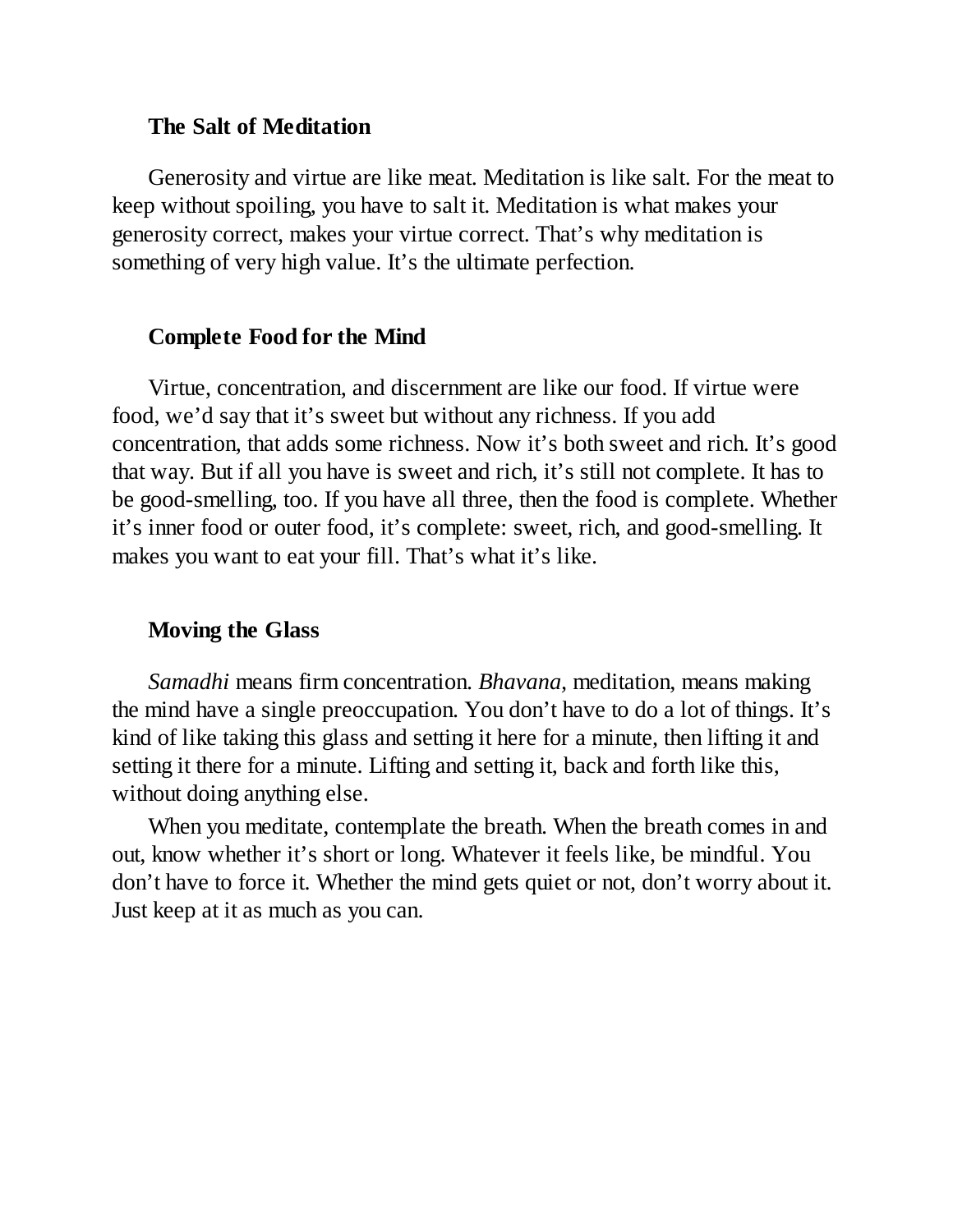# **Better Than No Rice**

When you come to sit in concentration, then even if your mind isn't yet quiet, simply sitting in the meditation posture is something good. It's better than people who don't even do that much. It's like being hungry, but today there's only rice, with nothing to go with it. We feel disgruntled, but I'd say that it's better than having no rice at all. Eating plain rice is better than not eating anything, right? If all you have is plain rice, eat that for the time being. It's better than not eating anything at all. The same with this: Even if we know only a little about how to practice, it's still good.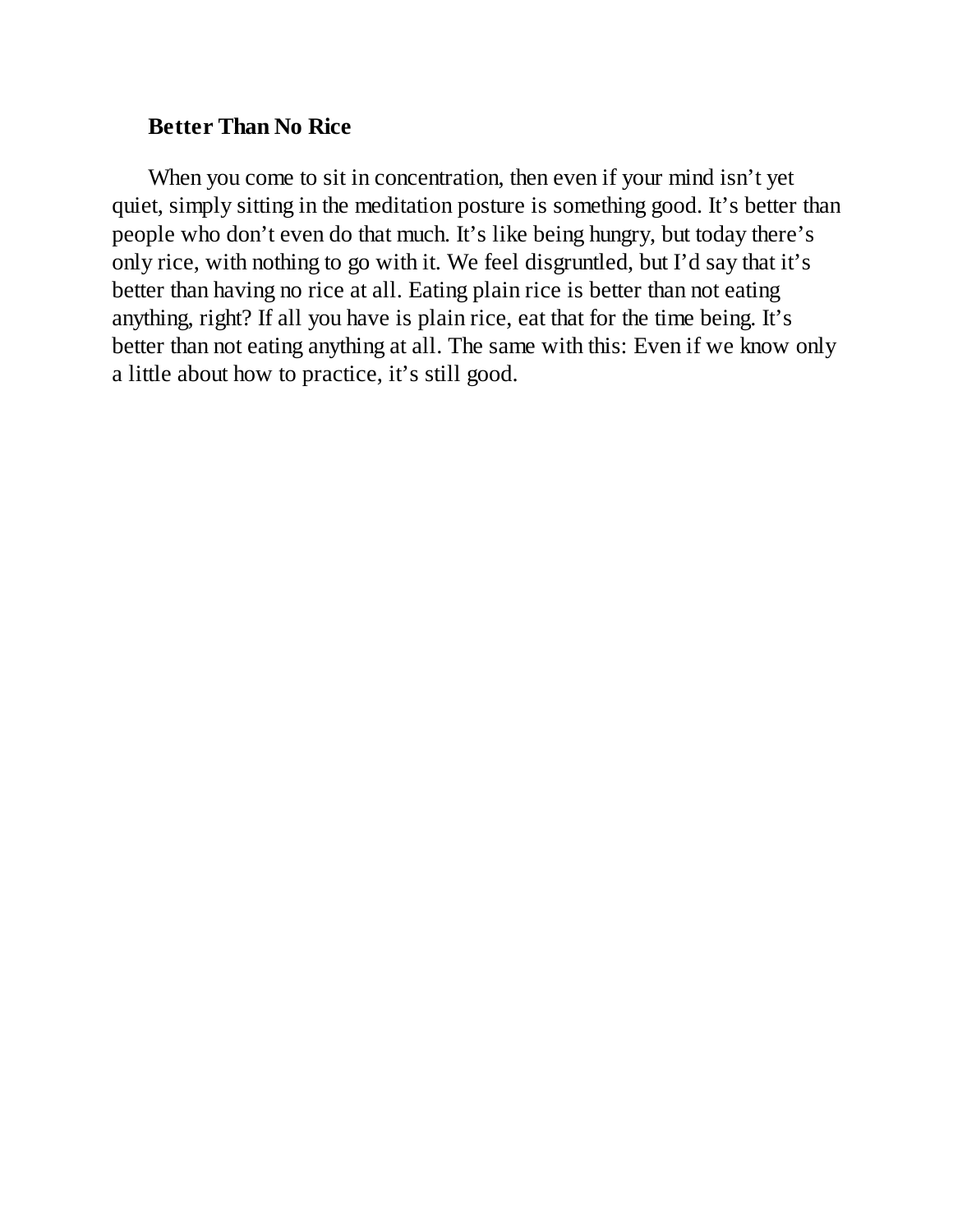# **The Chicken in the Cage**

It's like having a chicken and putting it into a cage. Let it stay in just one cage. When the chicken's in the cage, it won't get out of the cage, but it will walk back and forth inside the cage. Its walking back and forth is no problem, because it's walking back and forth in the cage.

It's like the things we sense in the mind when we're mindful and still. When we sense things in the stillness, it doesn't disturb us. When we think and sense things in the stillness, it's no problem.

Some people, when they sense things, don't want there to be anything there. That's wrong. There are things you'll sense in the stillness—you'll sense them, but they won't annoy you. The mind is still. There's no problem.

The problem is when the chicken leaves the cage. For example, you're focused on the breath but then you forget. You go traveling to your home or into the market—way out there. Sometimes it takes half an hour to come back. That's dying without knowing what's happening. This is important, so be careful. This is important. The mind has left the cage. It's left its stillness. You have to be careful. You have to be mindful. As soon as you're aware that it's left, you have to pull it back in—although to say that you pull it back in, you're not really pulling it back in. Wherever your thoughts go, it's just a matter of changing what you sense. When you get the mind to stay here, it stays here. As long as you're mindful, it stays here. It doesn't go anywhere. The change is right here in the mind. Notice that when it seems to go over there, it doesn't really go. The change happens right here. As soon as your mindfulness remembers again, it's immediately here. It doesn't leave from here. Everything is sensed right here.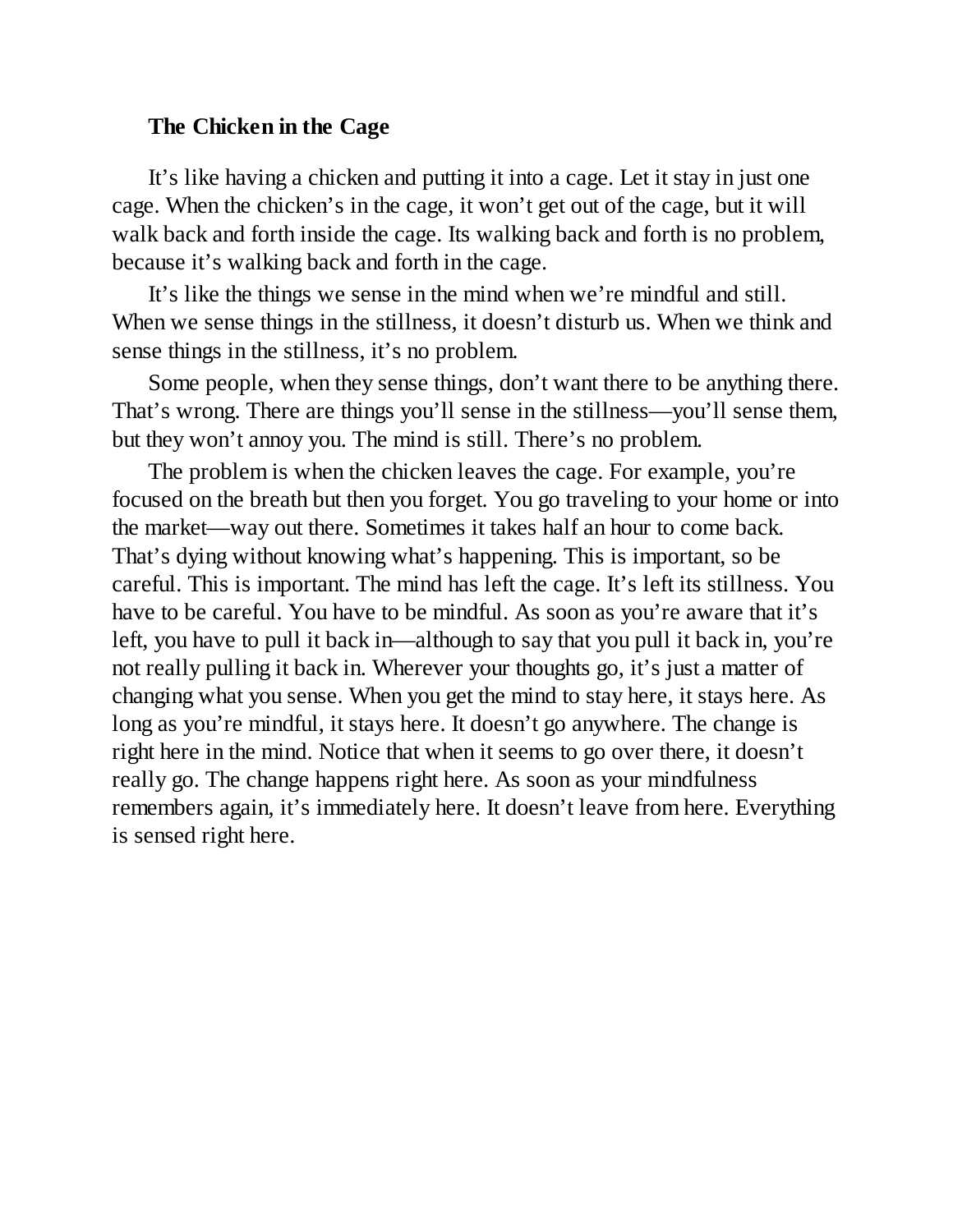# **Only One Hole Open**

Focus your heart in your heart. Make mindfulness continuous. Get the mind to calm down its preoccupations, leaving just awareness. Like Tuccho Potthila: He went to learn the Dhamma from a novice. The novice taught him that there's a termite nest with six openings. You want to catch the lizard hiding in the hollow inside the termite nest, so what do you do? You close off five of the holes and leave open only one hole, so that you can catch the lizard when it comes out. In other words, leave your eyes, ears, nose, tongue, and body alone, and be aware right at the heart. That's what it means to focus your heart in your heart.

The same today: To catch all your awareness and gather it in together, you have to practice restraint of the senses. You restrain your eyes, ears, nose, tongue, body, and mind. Let go of the entire body, and simply be aware at the heart. This is called focusing your heart in your heart.

# **The Water Cooler**

If you know something simply by memorizing it, there can still be doubts. If you know the truth, that's the end of your doubts. It's like this water cooler that has only a single opening for the water to go out. It won't go out any other way. If you tilt it in any other direction, the water won't go out, for there's no opening. And the advice you hear from this person here is for you to go right to that opening. Try to make your mind go right to that opening. If you try to pour the water out in another direction, it won't come out, for there's no opening. You have to pour it in this direction, and it will flow right out. "Oh. This is how it comes out." That's when you understand it.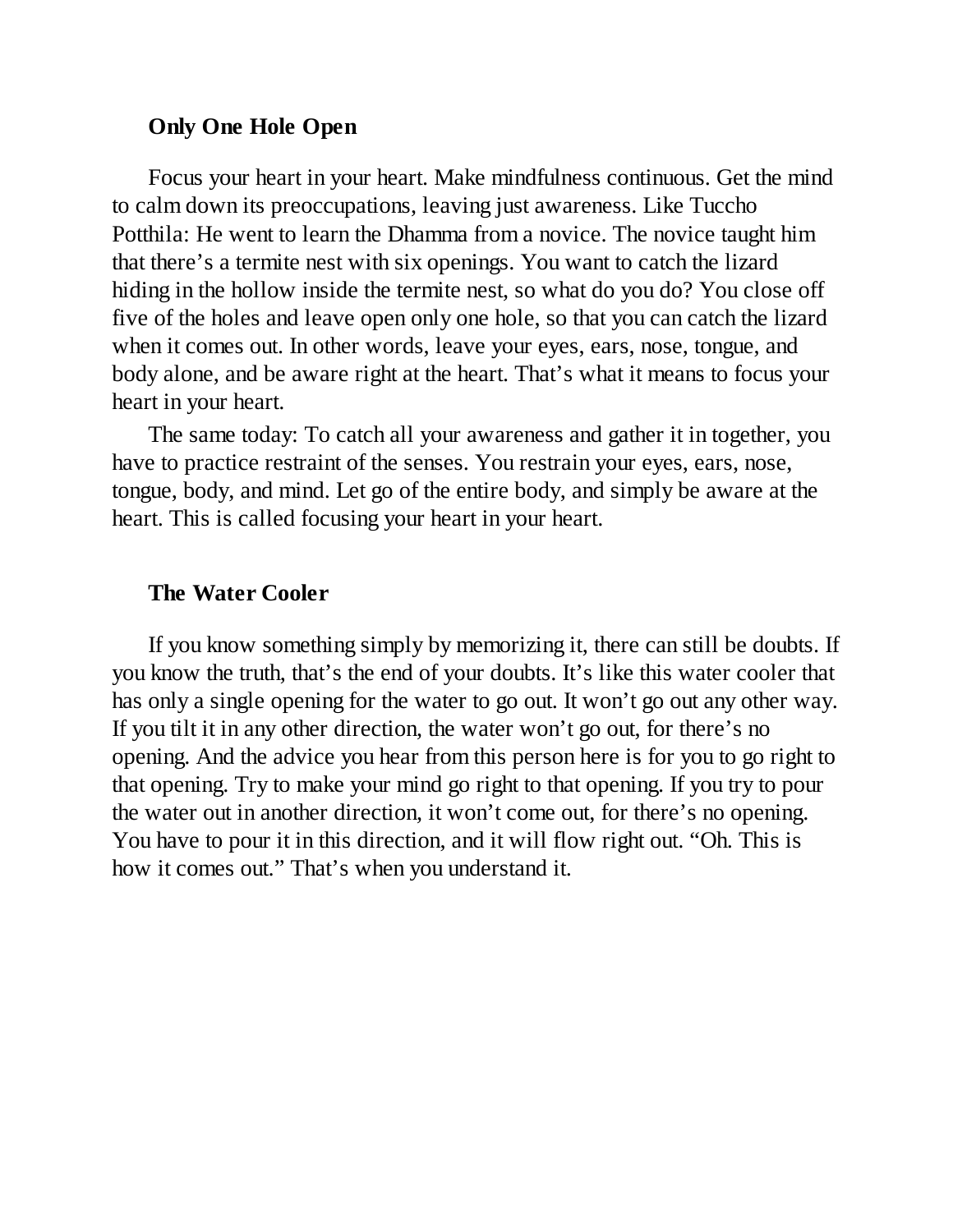# **Recognizing Fire**

When we see the truth, we'll admit the truth. When we see the cause that gives rise to stress, then wherever stress would arise, we don't do that. We don't say that. We practice so that our practice becomes correct, and stress won't arise.

It's the same as when a person makes a mistake often because he doesn't recognize mistakes. He doesn't recognize fire. If people recognize fire, will they grab hold of it? No matter who grabs hold of it, they get burned. Once they know this, none of them will grab hold of fire.

The mind is hotter than fire, but nobody senses that it's hot, and so they say that it's nothing to worry about. They don't know that whatever's not correct is hot and burning. This is why human beings keep grabbing hold of it sometimes even when they know better. They're servants of craving. They're slaves. All of us: If we don't know the Dhamma, we're all slaves to craving.

# **Looking for a Teacher**

When you go looking for teachings on how to meditate, you have to look for people who are pure, monks who are pure, who really act in line with what they say: people who are content with little, who practice to gain release from suffering, to gain release from the cycle of wandering-on. This energizes your practice because it gives rise to a sense of conviction and inspiration.

If the teachers are lay people like you, they… I've never felt inspired by them. They have spouses, children, belongings—they're embroiled. In the evening they teach meditation and then in the morning they drink beer, drink alcohol. They're just ordinary people.

When you study in school, what do you do? You look for teachers who know more than you do, right? Only then will you study with them.

When you practice the Buddha's teachings, when you practice meditation, you have to look for people with few defilements, light defilements—people who've been able to get out of their defilements to a good extent.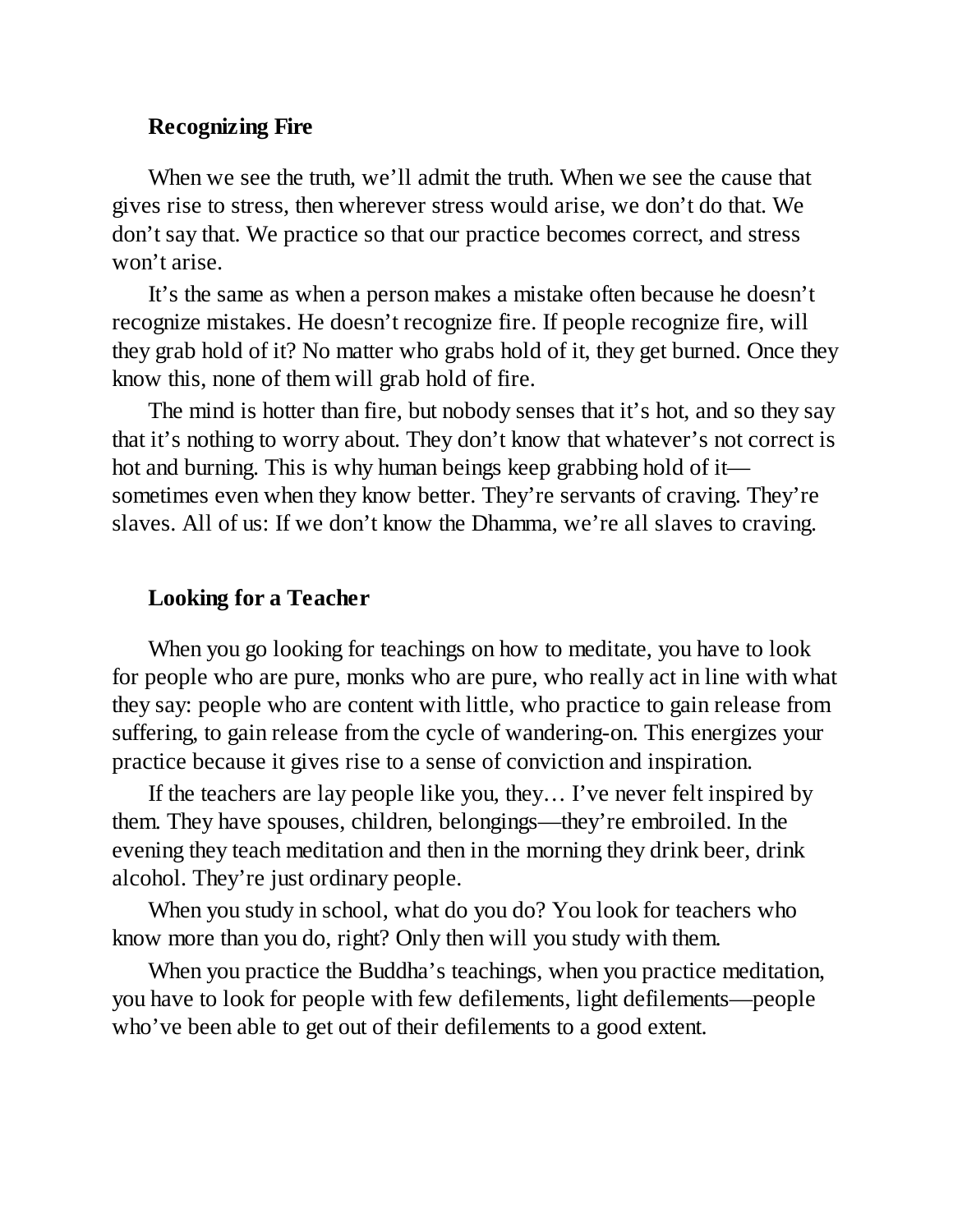# **The Stick in the Stream**

All of us who have come here to practice: Walk in a way that correctly follows the Dhamma of the Buddha. Follow in line with his footsteps, in line with virtue, concentration, and discernment so that your practice is right, and I firmly believe that the results are sure to arise within you.

It's like cutting a stick and throwing it into the current of a stream. If the stick doesn't go rotten and it doesn't get snagged on the far bank or the near bank of the stream, it'll keep on floating along with the current. And you can be sure that it'll eventually reach the ocean.

One of the stream banks is pleasure. The other bank is pain. The stick is your mind. As it floats along with the current of the stream, pleasure will bump into it, pain will bump into it often. As long as your mind doesn't grasp onto the pleasure or the pain, it'll reach the current flowing to *nibbana:* respite and peace.

# **Addicted to Curry**

It's like a dog. If you feed it plain rice every day, it'll get fat like a pig. But if one day you start mixing some curry in with the rice, just one or two meals, then after that if you give it plain rice again, it won't eat it. It gets addicted to the curry really fast. Sights, sounds, smells, and tastes are things that can destroy our practice. If we don't contemplate our four requisites—clothing, food, shelter, and medicine—Buddhism won't be able to survive.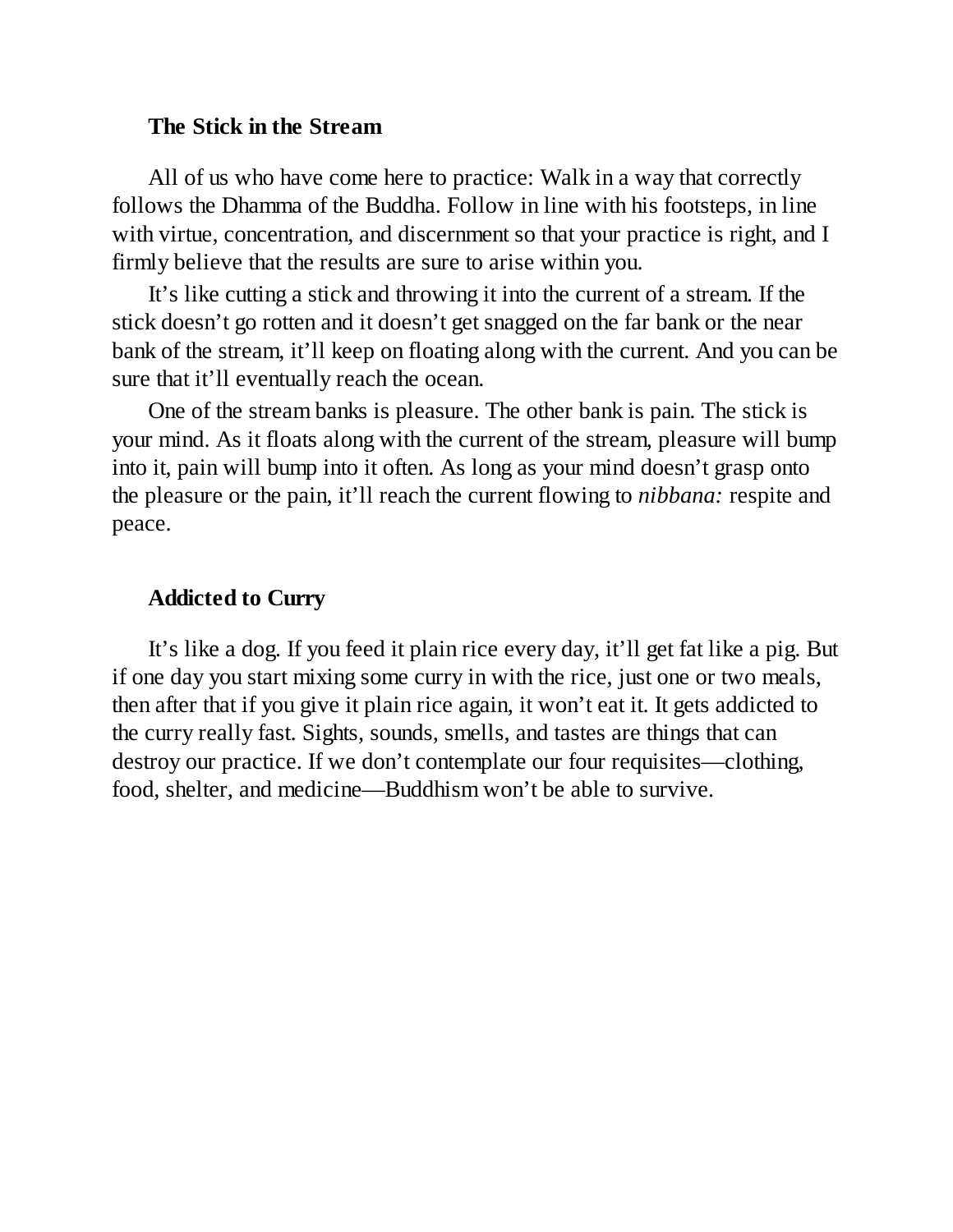# **Eating the Hook**

When people are deluded, they deludedly see that hair of the head, hair of the body, nails, teeth, and skin are wonderful things. Beautiful. It's like a fish biting a hook. Whether it's biting the hook or biting the bait, it doesn't know. It wants to bite the bait, but what comes into its mouth is the hook, snagging its mouth so that the fish can't get away. No matter how much it wants to get away, it can't. It's stuck.

It's the same with us: When we see hair of the head, hair of the body, nails, teeth, and skin, we like them. We fall for them—and we're already stuck on their hook. By the time we realize what's happened, it's already hooked into our mouth. It's hard to get away. If we think about getting away to ordain, we're worried about our children, our belongings—worried about all kinds of things. And so we don't get away. We stay right there until we die. This means that the hook has snagged us by the mouth. We don't know and so we're deluded—like the fish that's deluded and doesn't know which is the bait and which is the hook. If it really knew the hook, it wouldn't eat the hook. It would eat only the bait.

The reason we're stuck in the world is because of these five things. They're "beautiful." They're "wonderful." We like these things; we submit to these things until we die. Actually, there's nothing much to them. It's just a matter of the hook snagging the mouth of the fish, that's all. Take this and think about it carefully.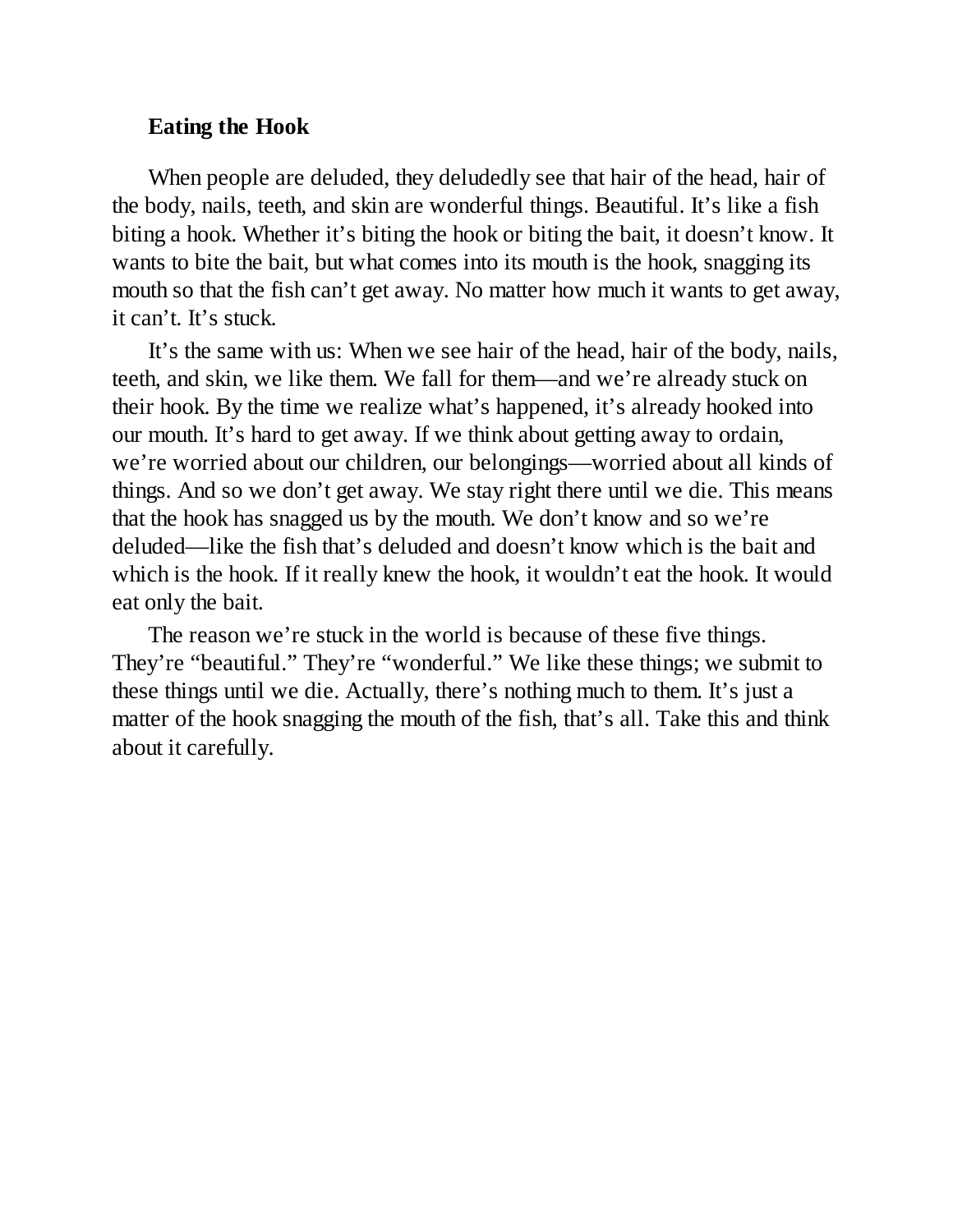#### **The Tree in the Seed**

*Samadhi* is firm concentration. If you're firm in your practice, it's a kind of concentration, but it doesn't yet give you the fruit. It's still just the flower—but out of the flower comes the fruit, big or small. The potentials of people are not the same. Things that are buried inside, we don't yet see. Like the seed of a jackfruit: Suppose that you eat some jackfruit and lift out a seed. When you do that, you're lifting a whole jackfruit tree, but at the moment, you don't see it. You don't yet know it. Even if you were to split open the seed, you still wouldn't see the tree because it's subtle. When you don't see it, you feel that there's no tree in there. Why? Because it hasn't been mixed with the right things. If you plant a jackfruit seed in the dirt, then it will start growing. Leaves will appear. Branches will appear. They'll get bigger and bigger. Flowers will appear. Small fruits will appear. Big fruits will appear. Ripe fruits will appear. But as long as the seed is still just a seed, you can't point to these things in there. This is why people don't take any interest.

When you're meditating, you're picking up a mango—and you're picking up the whole mango tree. It's the same as picking up a jackfruit seed but without seeing the tree in the seed. What gets in the way? The sweet flavor of the flesh gets in the way. The sour flavor gets in the way. We haven't yet made our way into the jackfruit tree inside the jackfruit seed. All we can see is that the flesh is sweet; it's delicious. All these things get in the way of our seeing the jackfruit tree inside the jackfruit seed.

It's the same with us as we practice. We sit on top of the Dhamma. We lie down on top of the Dhamma. We plant our foot on the Dhamma with every step —but we don't know that we're stepping on Dhamma.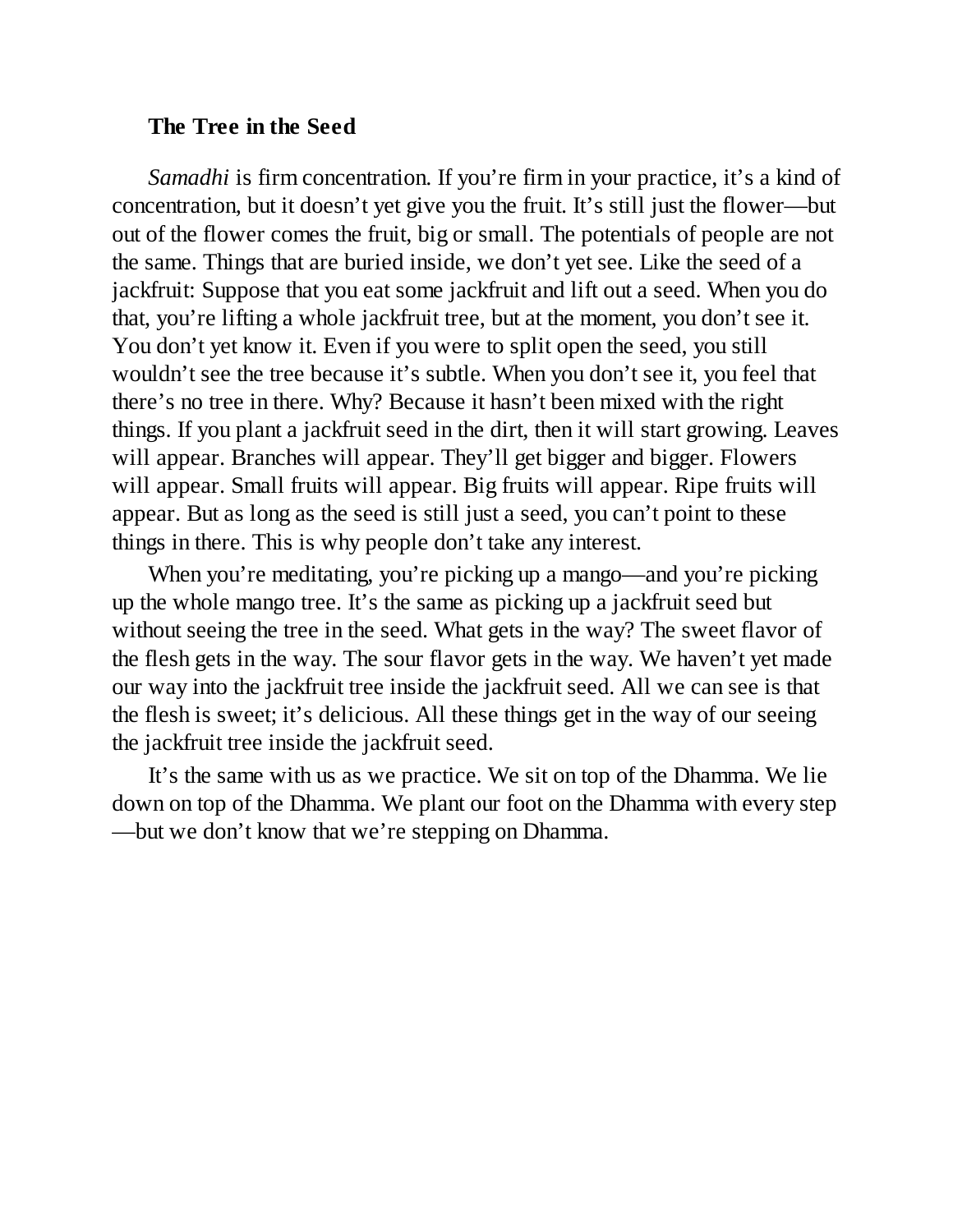# **Running in Circles**

When you live alone, you can still be stupid. You can still suffer. When you live with a lot of people, you can be stupid and suffer. It's like chicken shit. If you hold it by yourself, it stinks. If you hold it with a lot of people, it stinks.

There's a way in which it's right to think that living with a lot of people isn't quiet, but living with a lot of people can also give rise to lots of discernment. I myself have gained a lot of discernment from having lots of students. When lots of people with lots of ideas and lots of experiences come together, it has to give rise to stronger and greater powers of endurance. I can endure. I can keep on contemplating things. It's all beneficial.

The cycles of wandering-on keep spinning around—so how can you keep running after them? If they speed up, can you catch up with them? Just stand in one place, and the cycles will keep running around you on their own. It's like a wind-up doll running around and around in circles. You stay right in the middle and you'll see it each time it runs past. You don't have to go running after it.

#### **Lifting the Bowl**

What do stress and suffering come from? It's like lifting this bowl and feeling that it's heavy. If you put it down, it's not heavy any more. As soon as you lift it up again, it's heavy again. So what does the heaviness come from? We feel heavy because we've lifted this thing. So we put it down. We put down the cause of its heaviness and we're light. Right? Know stress. Know the cause of stress. Know the cessation of stress. Know the path of practice leading to the cessation of stress. That's all you do. Just put down the cause, and the stress and suffering ceases. That's the practice.

When we start out, we don't understand anything. We lift this up, and it really feels heavy. Why is it heavy? We don't understand. Why is it heavy? Because that person looks down on us; because this person criticizes us. All kinds of things. We don't know what we're holding in our own hand. But if we put it down and stay still, we're not heavy. See? We're not suffering because we're not lifting anything. That's all there is to our practice.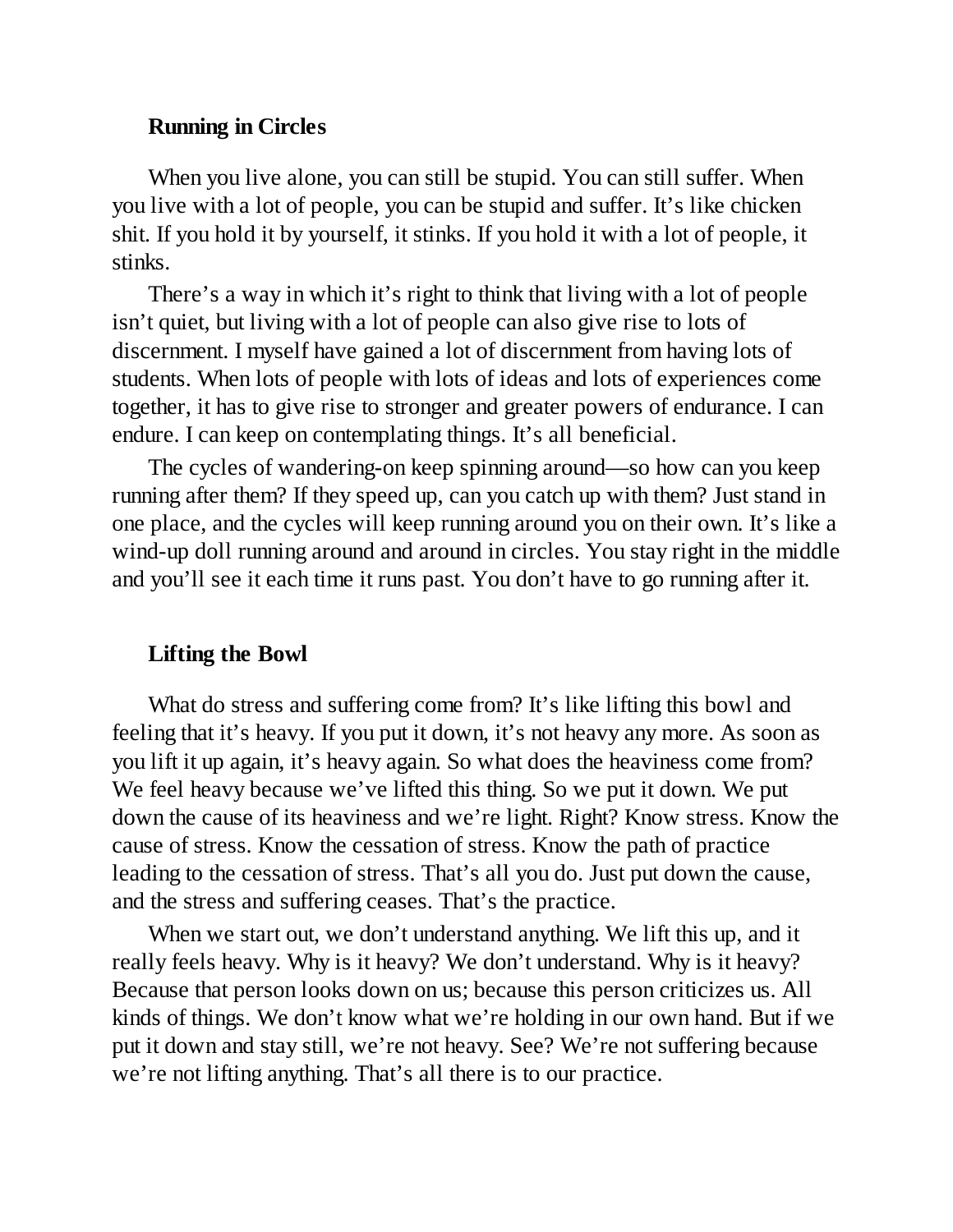#### **See for Yourself**

Now that you've come here to the monastery, you no longer have any questions about what Paa Pong Monastery is like or where it is. That's because you've already seen for yourself. As long as you haven't seen for yourself, you have to keep asking other people. Keep that up until you die, and you still won't know Paa Pong Monastery. Why? Because all you know is what other people say. Do you know anything about it? You know, but it's not clear. Your knowledge doesn't reach the monastery. That's why there are still questions.

This is why the Buddha taught us to meditate so that we can see things clearly for ourselves. As long as you simply believe what other people say, the Buddha says that you're still stupid.

#### **Talk about Blindness**

This issue of nibbana: The Buddha describes it in a way that's unclear because there's no way you can describe it clearly. It's like talking to a person who's totally blind. Try describing a color in a way that's clear. Something really yellow: Go and ask a blind person if he knows it. The more you try to describe it, the less he knows. So how do you solve the problem? You have to focus back on the cause: "Why are you blind?" You'd do better to talk about how to cure the disease in his eyes. Once his eyes are good, then you don't have to teach him about red or green. He'll know for himself.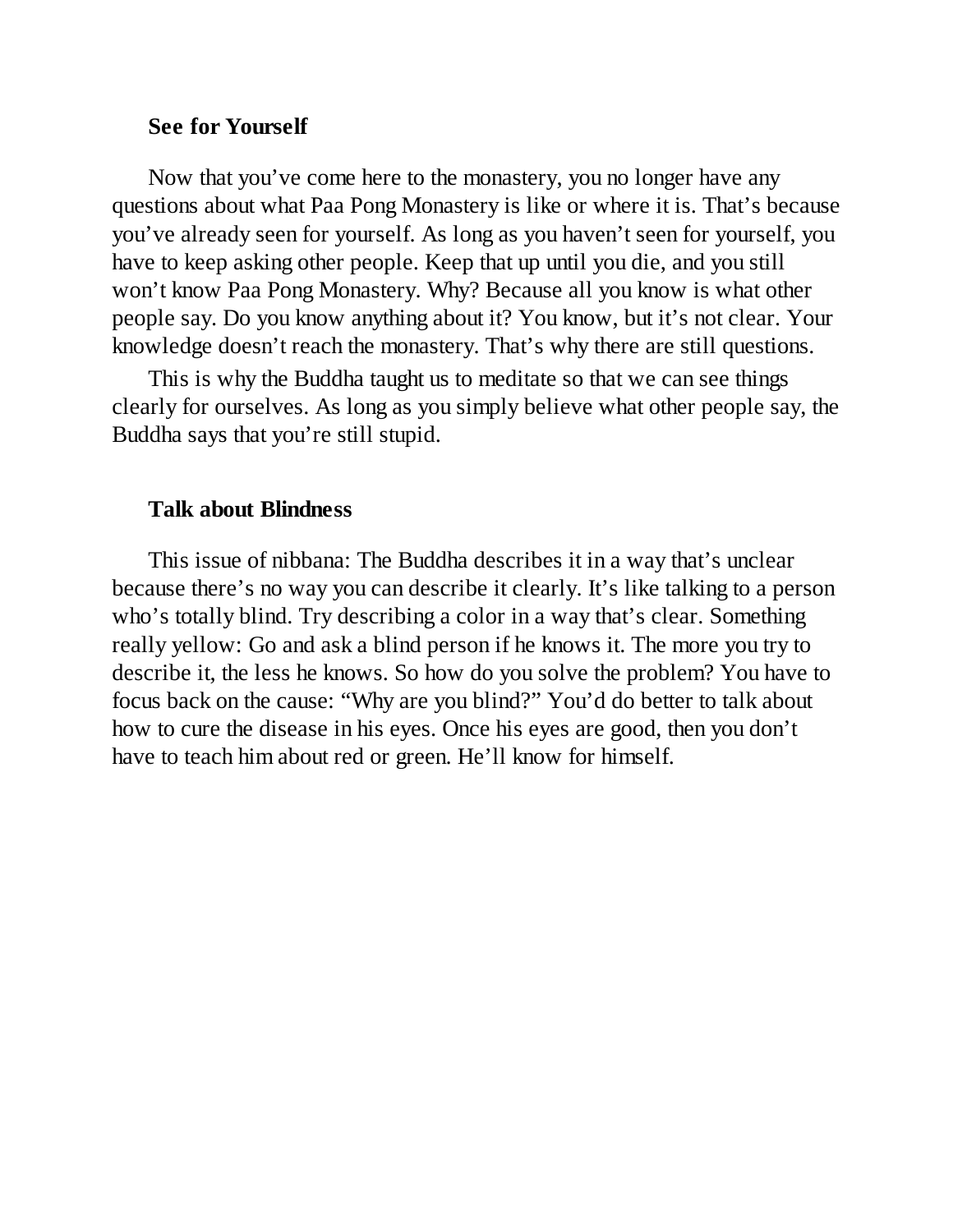#### **Your Duty**

Your duty is to plant a tree, water it, and fertilize it, that's all. Whether it's going to grow fast or grow slowly, that's not your duty. It's the duty of the tree. You can stand there complaining about it until the day you die, but it won't get you what you want. Where do your thoughts go? "Maybe the soil here isn't good." So you pull up the tree. Its roots are just beginning to grow, but now they're torn off. You keep pulling it up, again and again, until it finally dies. Why do you want it to grow fast? Your desire for it to grow fast is craving. Your desire for it to grow slowly is craving.

Are you going to follow your craving, or are you going to follow the Buddha? Think about this every day. What you're doing: Why are you doing it? If you're not at your ease, you're doing it with craving. If you let go, then you'll do the practice when you feel lazy; you'll do it when you feel industrious. But here you don't do it when you feel lazy. You do it only when you feel industrious. That's just a practice that follows your craving. *When* are you going to practice following the Buddha?

#### **Sitting with a Cobra**

Make the mind mindful and keep it aware all the time. The problem is how to keep it aware. Suppose you have an area about three meters wide and you're sitting inside it. And there's a big cobra staying in there, too. What would your mind be like then? Because you don't trust the cobra, because it's poisonous, you won't dare lie down. You won't dare get drowsy. Why? Because you're afraid of the cobra. When you understand in this way, your awareness will get a lot clearer.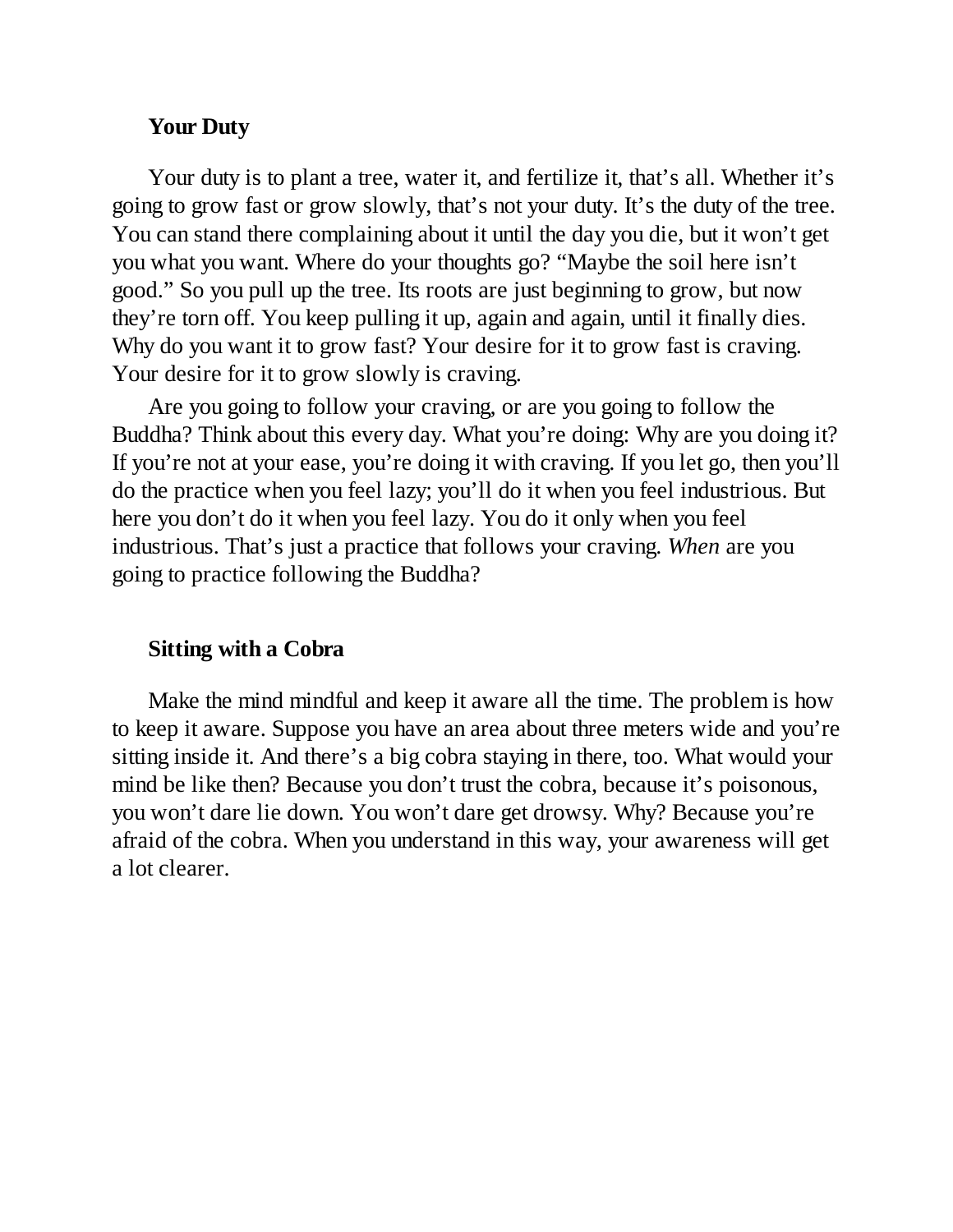# **The Spider**

When we're mindful, we're like a spider making its web. It stretches its web across the air and then it puts itself in the center. Quiet. Still. Unmoving. Mindful. If a fly or a bee comes flying along and touches the web, the spider knows. It gets up and runs out to catch that insect and turn it into food. Once the spider has caught its food, it hurries back to its original spot. It makes itself quiet and alert. Mindful. It knows when something is about to touch the web. As soon as something touches it, it's already awake—because it lives with mindfulness.

The spider is like our mind. The mind lies in the middle of the sense spheres: eyes, ears, nose, tongue, body, and mind. That's the way it is with a person who practices. If we're careful, alert, and restrained, we'll get to know ourselves. We'll get to know the mind: what it's doing and in what way.

#### **A Road Through the Wilderness**

Training the mind is something we have to do. As you train the mind over time, it's like making a road into the wilderness. At first, you're walking in the wilderness, but if you keep walking along the same path every day, every day, the path gradually changes. The dirt gets harder. Stumps get worn down, and the road becomes an easy place to walk.

#### **Roads to Pass By**

When you come here to Nong Paa Pong Monastery, there are roads crossing your way. But they don't matter. You simply go past them, because you don't want them. The same with all the preoccupations in the world: We want the mind to quiet down but then we bring in disturbing preoccupations to stir it up again. If we understand that they're simply roads to pass by, we pass them by without paying them any attention. That's what it means to cut preoccupations away. For example, "When the mind is quiet, what will it know? What will it see?" Cut those thoughts away. They simply clutter up your path.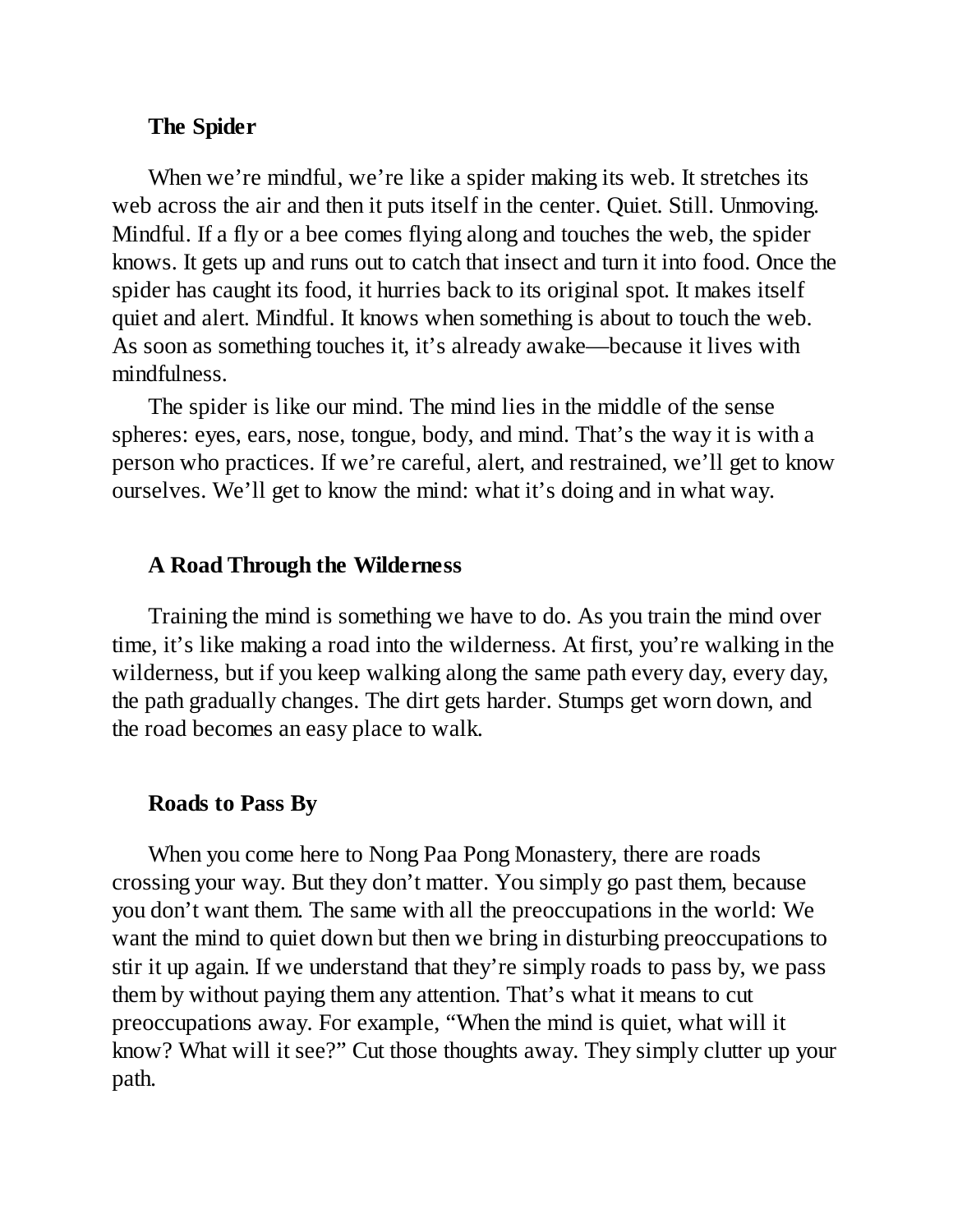#### **Know One, Know Them All**

Sights, sounds, smells, tastes, everything: When you know one, you know them all. They all have the same characteristics. It's kind of like recognizing what characteristics this chicken has. All you have to do is learn to recognize one chicken. Then when you go to different provinces and find other animals like this one, you'll know that they're like this chicken. You don't have to go remembering that those other ones aren't ducks. They're chickens. You're sure of the matter.

When you're sitting in meditation and a sound comes in, it's not the case that the sound is disturbing you. When that awareness arises, you're disturbing the sound. That's where you have to solve the problem. Discernment will gradually arise. You gradually contemplate and judge things for yourself. Wherever you get snagged, you undo the problem right there. Your duties while you practice concentration don't require you to do a lot. Keep the mind one. Know the breath coming in, the breath going out. When you get worried about something else, focus on the breath again. When you get confused about the breath, not knowing whether it's coming in or going out, establish your mindfulness all over again.

#### **Two Different Things**

If you sit in one place and sounds get you all upset, you go away from that place and find another place that's quiet. But if there are sounds there, you get upset again. That's because your knowledge comes from perceptions. You don't know in line with the truth. The truth is that you live with sounds, and sounds live with you, and there are no issues, because you're two different things. I'll give you an example. If you lift up this object, it's heavy. If you put it down, it's not heavy.

Why is it heavy? Because you lift it up. Why is it light when you put it down? Because you're not lifting it. "Lifting it" is simply a matter of clinging to the idea that the sound is disturbing you. If you think in that way, you get upset. Suppose that this object weighs one kilogram. If you leave it there, it weighs just a kilogram. It's the same with sounds. If you leave the sounds alone, they won't disturb you—because you don't grab onto them.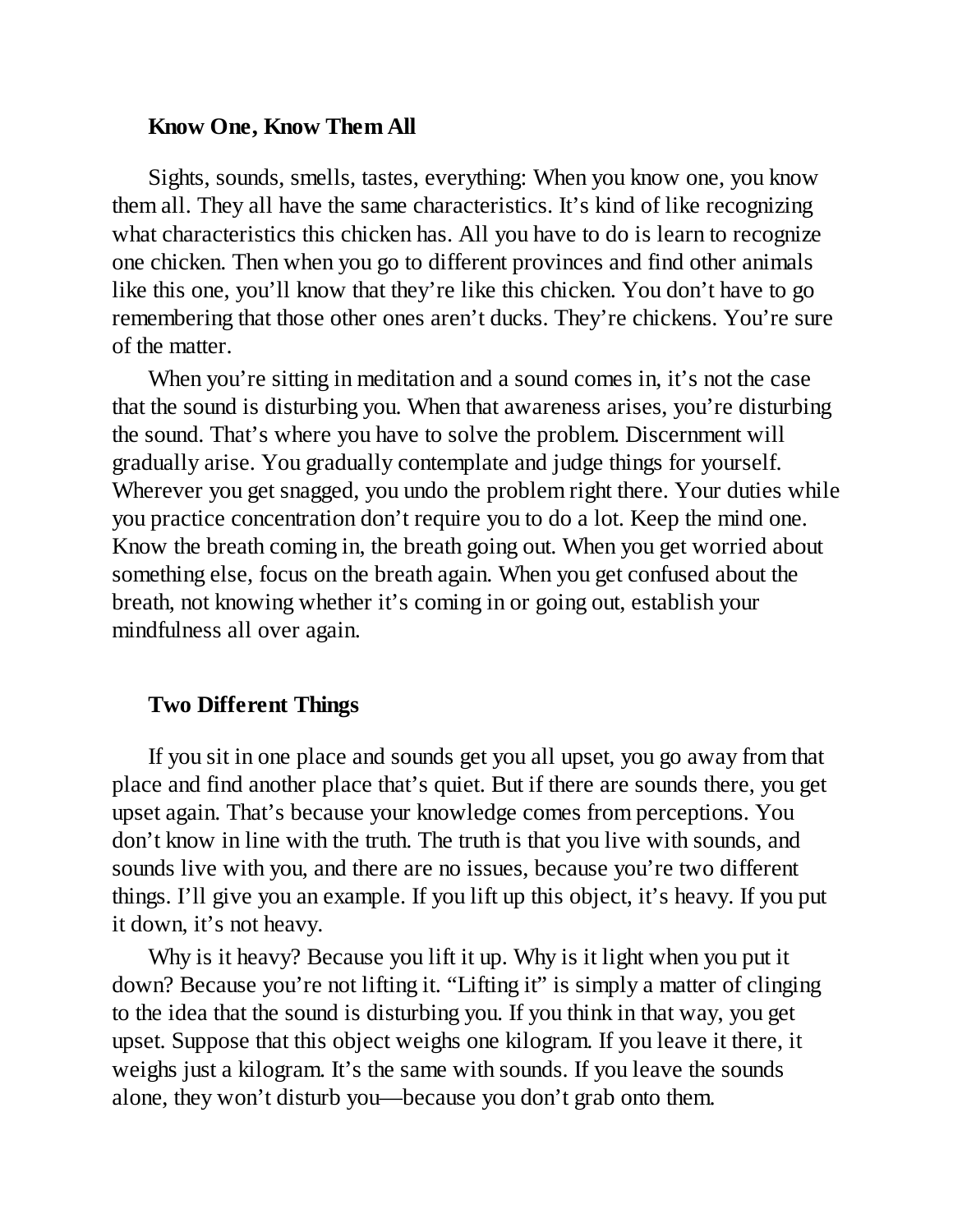#### **Killed by the Mind**

The mind is something really important. It can kill you or it can get you out of danger. We can see this from wild animals that we tame. Wild chickens, for instance, are really afraid of people. If you pounce on one and hold it to have a good look at it, it'll die. What killed it? The fierceness of its mind killed it. If it's afraid, it can be so afraid that it dies. Just like people: When we get sad, the tears will flow. When we get too happy, the tears will flow—because the mind doesn't stay in a condition that's just right.

#### **Hiding in the Mind**

When a child is born, we don't see any good or bad kamma. There's just a body. It comes naked. This shows that the things in one life can't be held in our hands to see in the next life. This is why, when a child is born, it doesn't bring anything along in its hands. But there *are* things that come along, simply that they come along somewhere else. They come along in the mind.

I'll give you an example, like a mango seed or lamyai seed. As long as it's still a seed, you can examine it carefully and not find a tree in there, any flowers in there, because they're very subtle. But there's something in there. Even though a person coming into this life doesn't hold anything in his hands or carry anything over his shoulder, these things appear when nature begins to mature—for they're already there. Like a mango seed: the trunk, the leaves, the branches are all there in the mango seed. If we plant the seed in the ground, it'll turn into a trunk, leaves, and flowers on its own.

This is why the Buddha said that kamma is what sorts people out so that they're different.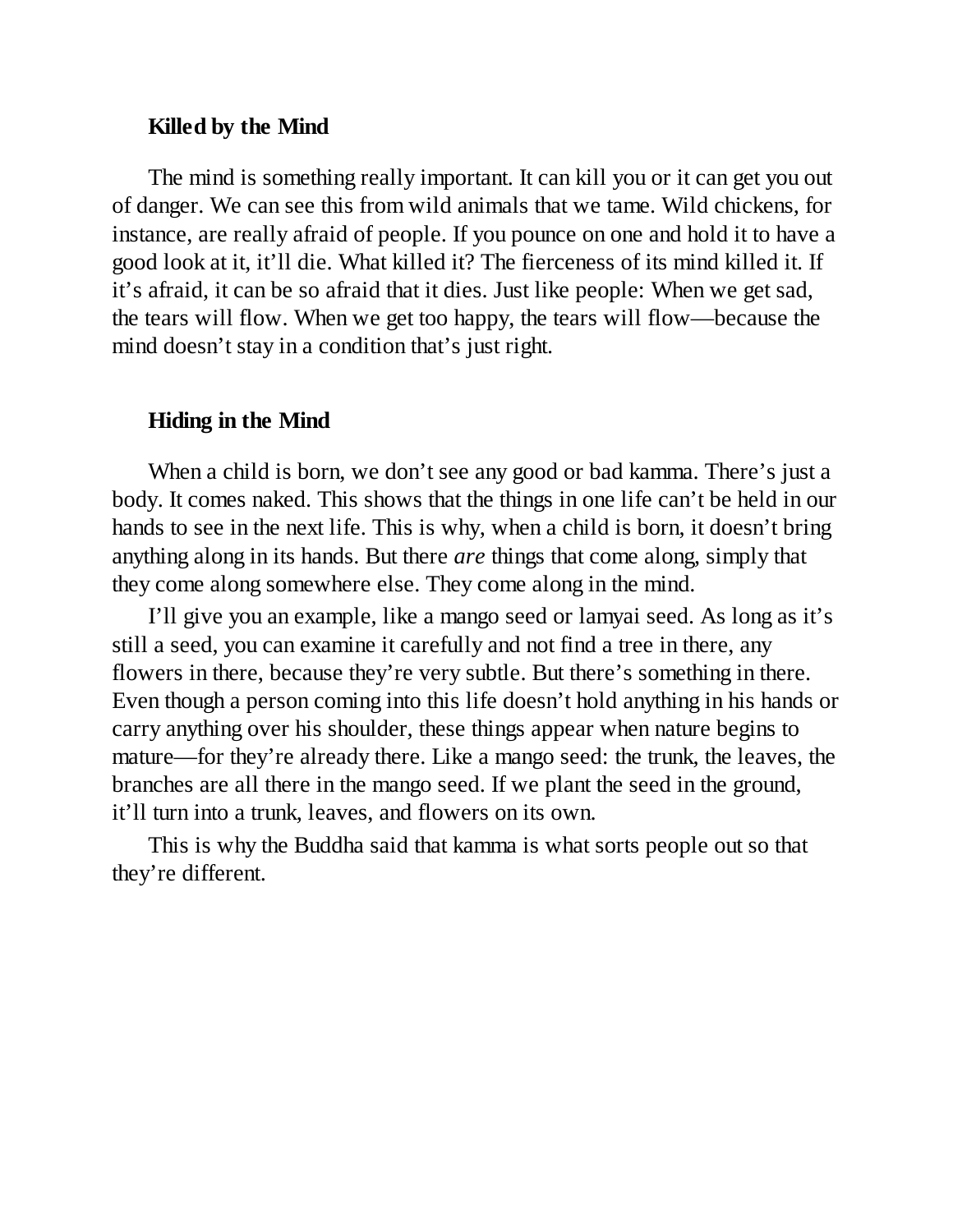### **Strength & Harmony**

Virtue is a strength. Concentration is a strength. Discernment is a strength. When they pool their strengths and work together so that they're one and the same, that's called *magga-samangi:* the path in harmony. As soon as this harmony arises, that's when you awaken to the Dhamma. It's like all of us here. When we're in harmony, we can be at our ease. Like students or teachers: If the teachers are in harmony, if the students are in harmony, the whole school is at ease. When the students are not in harmony and the teachers are not in harmony, running off in different directions, then there's no peace. The teachers and students have to cooperate: teachers following their duties as teachers, students following their duties as students. Each person performs his or her duties to the full. No problems will arise.

The same with practicing concentration: When there's virtue, concentration, and discernment, all kinds of good things will stand out right there, right where they're helping one another in harmony.

To bring the matter in even closer, into the body: When the properties of earth, water, fire, and wind are in harmony, the body is beaming with health because of the harmony within it. But if the body isn't in harmony—if there's too much fire, too much earth, and not enough wind—the body will grow sick and uncomfortable.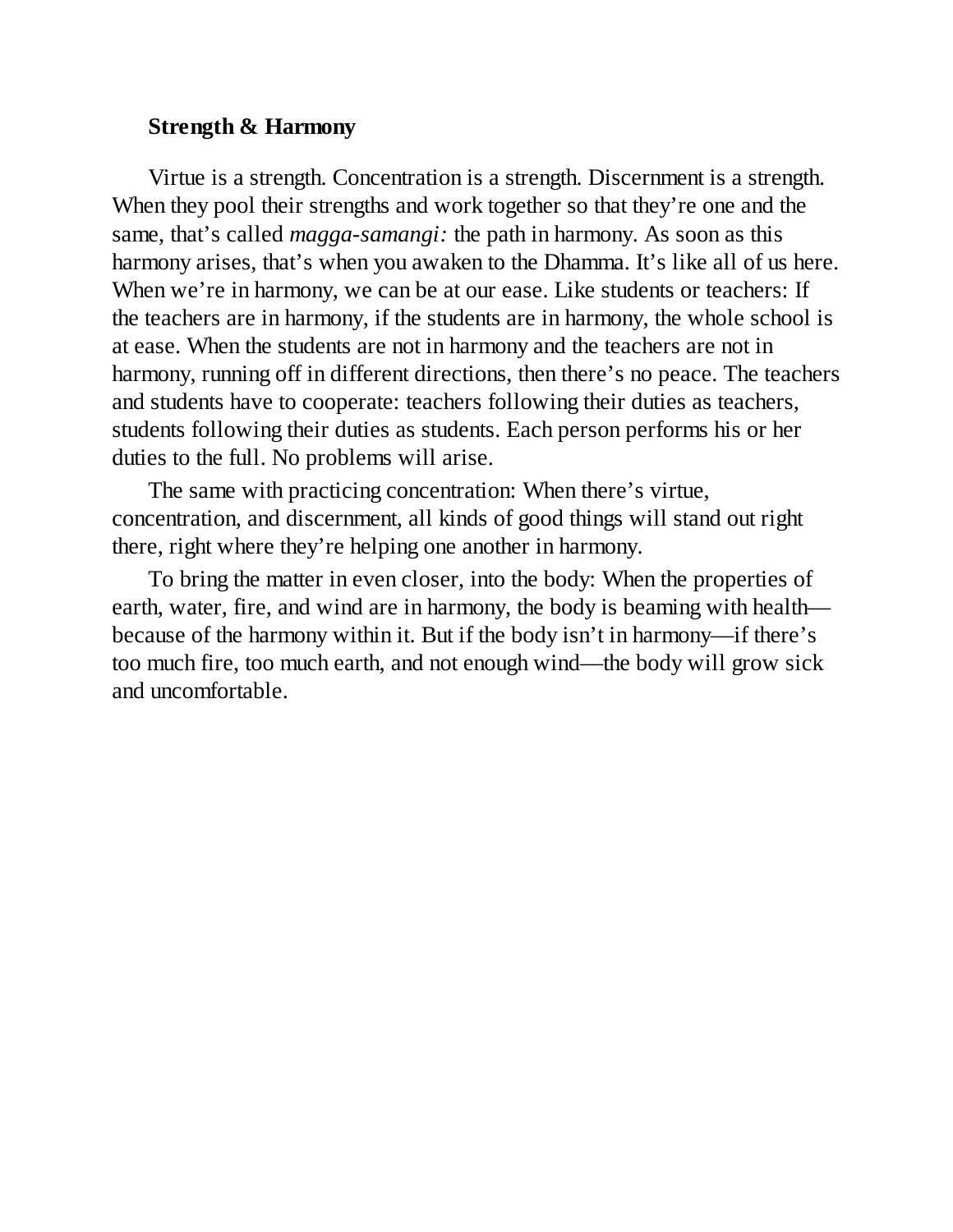## **You Know You're Full**

The Buddha emphasized that we should think about what we're doing as days and nights fly past, fly past. If we know what we're doing, we have a refuge we can depend on. For example, if you do something right today, but a friend says, "What you did is wrong," then you get angry with your friend. That shows that you do good things but think things that aren't good. Other people say you're not good, and you become not good in line with their words. Actually, if you do good, then even if other people say, "not good," you're still good. You can stand your ground. After all, what you did was good. It's like eating rice today until you're full. If other people come and say you're not full, will you believe them? You believe in yourself that you're already full. When you can believe in yourself, that's when you can depend on yourself.

From there you go to *attana codayattanam:* You yourself should admonish yourself. If you do wrong, admonish yourself. Whatever you do, keep admonishing yourself.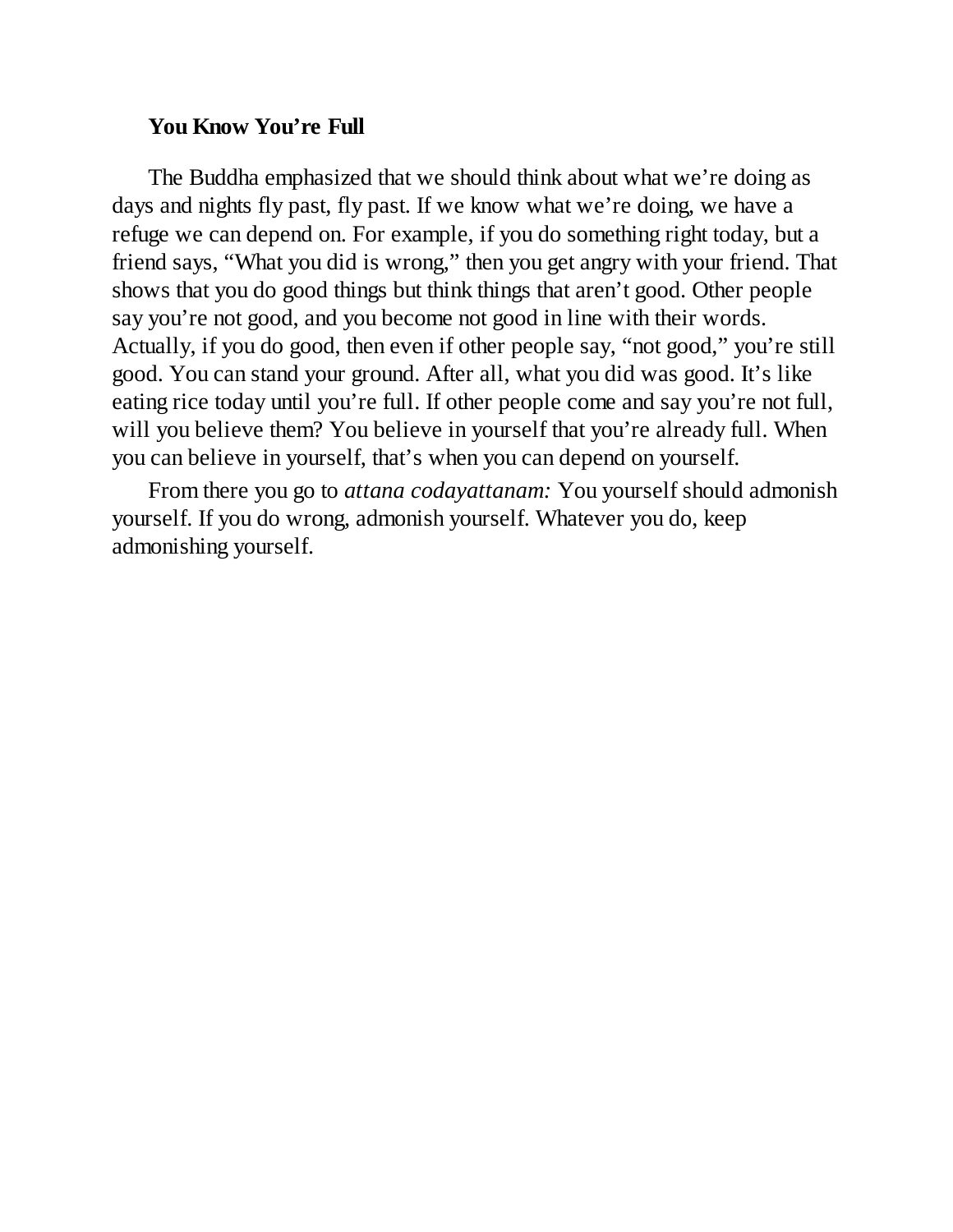## **Husk & Not-husk**

When they say, "Admonish yourself," "self" is *atta.* As for yourself, it's not like that. Suppose that some water is murky. You filter it and see the clear water that comes from the murky water: "That's clear water." If you filter yourself, it'll be *anatta,* not-self, coming out of self. You'll see that it's notself. That's when it's *anatta* in line with the understanding of your discernment. But some people think that if everything is *anatta,* not-self, then what's there to gain?

We have to understand self and not-self. They lie on top of each other. Have you ever been to a market to buy a coconut? To buy a banana? When you buy a coconut, it has its husk and its shell. They come along with it. If someone comes up and says, "Hey. That husk. That shell. Are you going to put them in your curry, too? If not, then why are you carrying them?" The person buying the coconut knows that you can't eat the husk or the shell, but you have to bring them along. The time hasn't come to throw them away, so you have to bring them along. This is convention. When you buy a coconut, don't get deluded about the husk or the shell.

Conventions and release come along with each other in the same way.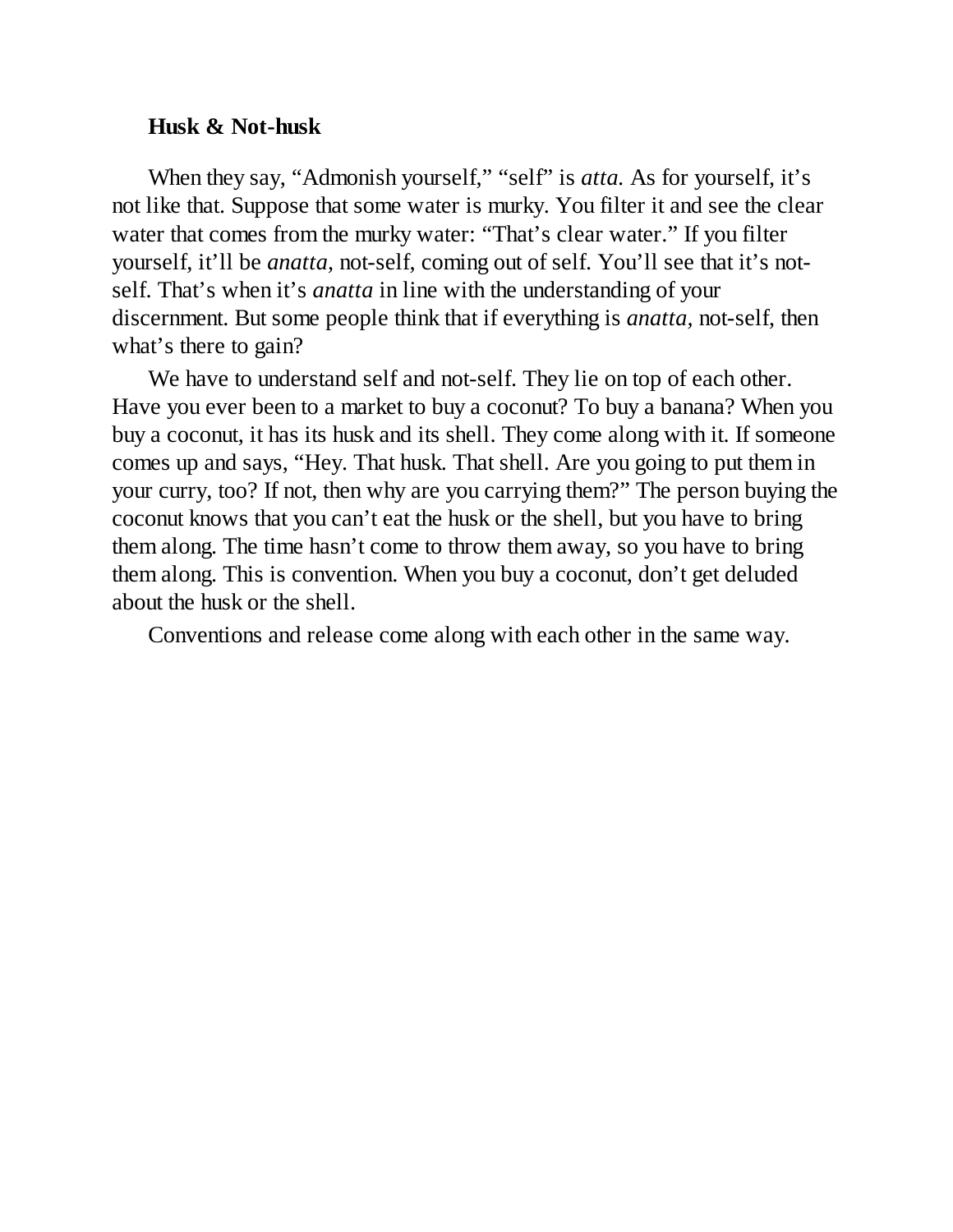# **What's Wrong in What's Right**

We've seen that this bowl, no matter where you put it, will someday have to break. This plate, no matter where you put it, will someday have to break. But we have to teach our children to wash these things so that they're clean and put them away safely. We have to teach children in line with these conventions so that we can use the bowl for a long time. This is a sign that we understand the Dhamma and are practicing the Dhamma.

If you see that the bowl is going to break and tell your children, "Don't worry about it. When you've finished eating out of it, you don't have to wash it. If you drop it, it doesn't matter. It's not really ours. Toss it anywhere you want, for it's ready to break." If you speak in this way, you're simply too stupid.

If we understand conventions, then when we fall sick we look for medicine to take. When we feel hot, we take a bath. When we feel cold, we find something to keep the body warm. When we're hungry, we find rice to eat. We know that even though we eat rice, the body's still going to die. But at the moment, it hasn't reached its time to die. Like this bowl: It hasn't yet broken, so we take care of it so that we can benefit from it while we can.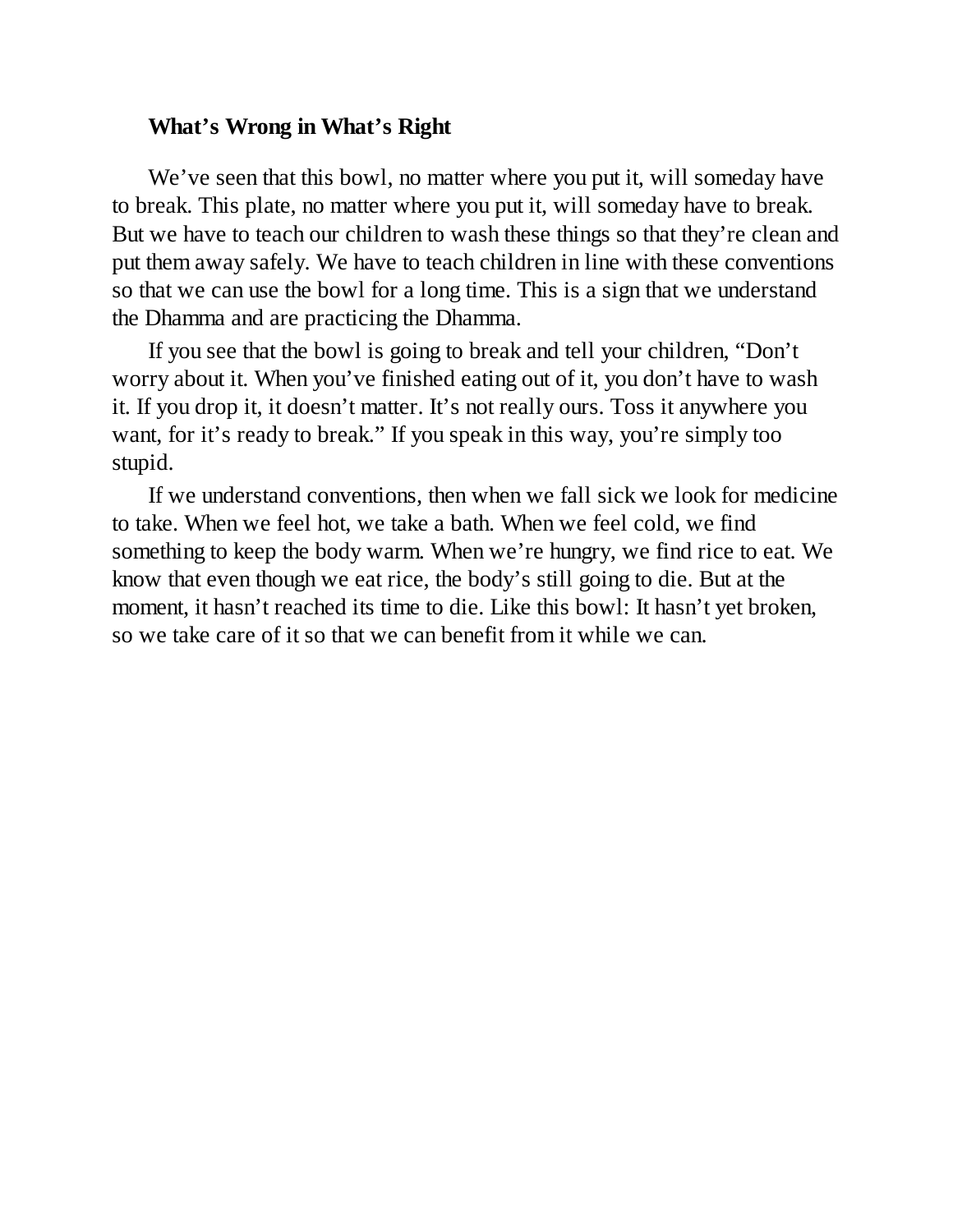## **Feeding Through the Mouth**

People who are intelligent: You don't have to teach a lot. People who are not intelligent: No matter how much you teach them, they don't understand. But this depends on the teacher, too. By and large, we teach when we're in a bad mood. As when we teach our children: It's only when we're angry with them that we "teach" them, and then it's just a matter of yelling at them. We're not willing to teach them nicely. When people are in a bad mood, why should you teach one another? I'd say not to teach at that time. Wait until everyone's in a better mood. No matter how wrong the other person is, put it aside for the time being. Wait until you're both in a good mood.

Remember this, okay? From what I've observed, lay people teach their children only when they're angry with them. And so it hurts the children's feelings. You're giving them something that's not good, so why should they accept it? You suffer; your children suffer. That's the way things are. We all like what's good, but our goodness isn't enough. If you try to give someone something good but you don't have a sense of time and place, a sense of your role, nothing good comes from it. It's like delicious food. You have to eat it with your mouth if you're going to benefit from it. But try stuffing it in your ear: Will it give any benefit? Will that delicious food give any benefit? All of us have our openings. You have to look for the other person's openings. That's the way it is with everybody.

## **Potters Beating Pots**

When raising your children, you need to have discernment. Have you ever watched potters? Potters beat their pots all day. They beat them to make them into pots. They don't beat them to break them. It's the same with your children. You have to keep teaching them. When the time comes to be fierce with them, be fierce only with your mouth, but not with your heart. Don't make yourself suffer. Even though you may be in a bad mood, you keep on teaching them, in the same way that a potter beats his pots all day. His intention is to make the pots beautiful. He doesn't beat them to break them. You should teach your children in the same way.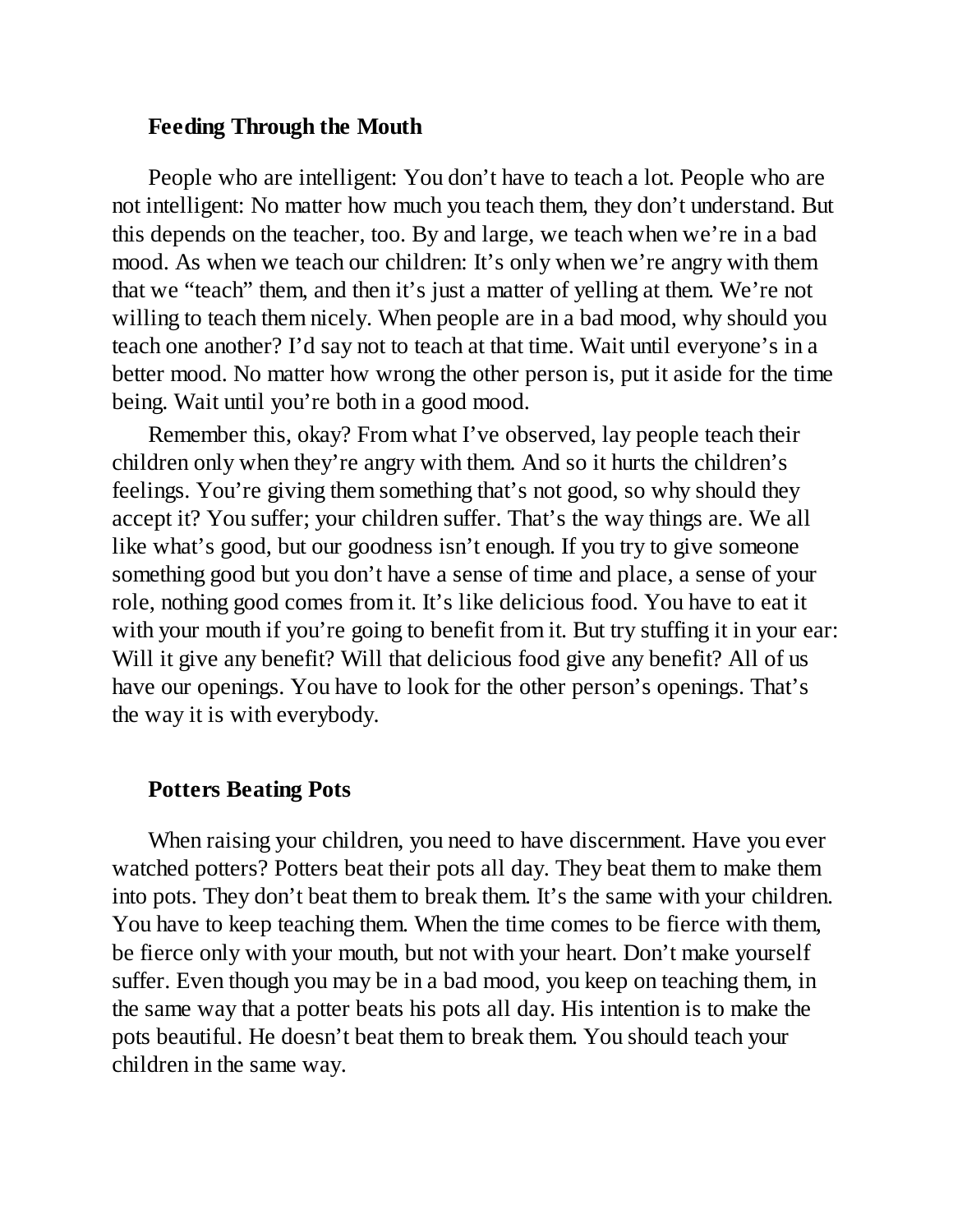### **Forcing the Fruit**

Don't get angry with people who can't yet do the practice. Just keep on teaching them. When their faculties mature, they'll be ready to accept what you say. If you keep on acting in this way, problems fall away.

It's like a fruit that's still unripe. You can't force it to become sweet, because it's still unripe, still sour. It's still small and unripe. You can't force it to become large and sweet. Just let it be. When it matures, it'll grow large on its own, sweet on its own, ripe on its own. If you can think in this way, you can be at your ease. That's the way it is with people in the world.

#### **The Turtle & the Snake**

A forest fire was coming, and a turtle struggled to get away from the flames. It walked past a snake coiled up and it forgot all about death. It felt sorry for the snake. The fire kept spreading closer and closer, and the turtle felt sorry for the snake. Why? Because it didn't have any legs, so how was it going to get away? The turtle was so afraid that the fire would burn the snake that it turned around to help the snake. The snake didn't do anything. As the fire got closer and closer, the snake uncoiled itself and slithered away. The turtle was stuck right there. It couldn't walk fast enough to get away from the fire, so it was burned to death.

This is a comparison. It was all because of the stupidity of the turtle, because it thought that only if you had legs could you move. Anyone without legs couldn't move. When it came across the snake, it saw that the snake didn't have any legs. It misunderstood and thought that the fire would burn it to death. It was afraid the snake would die, but instead *it* died. Even though it had legs, it couldn't run. The snake, though, kept its cool. When the fire got close, it slithered away and escaped the danger.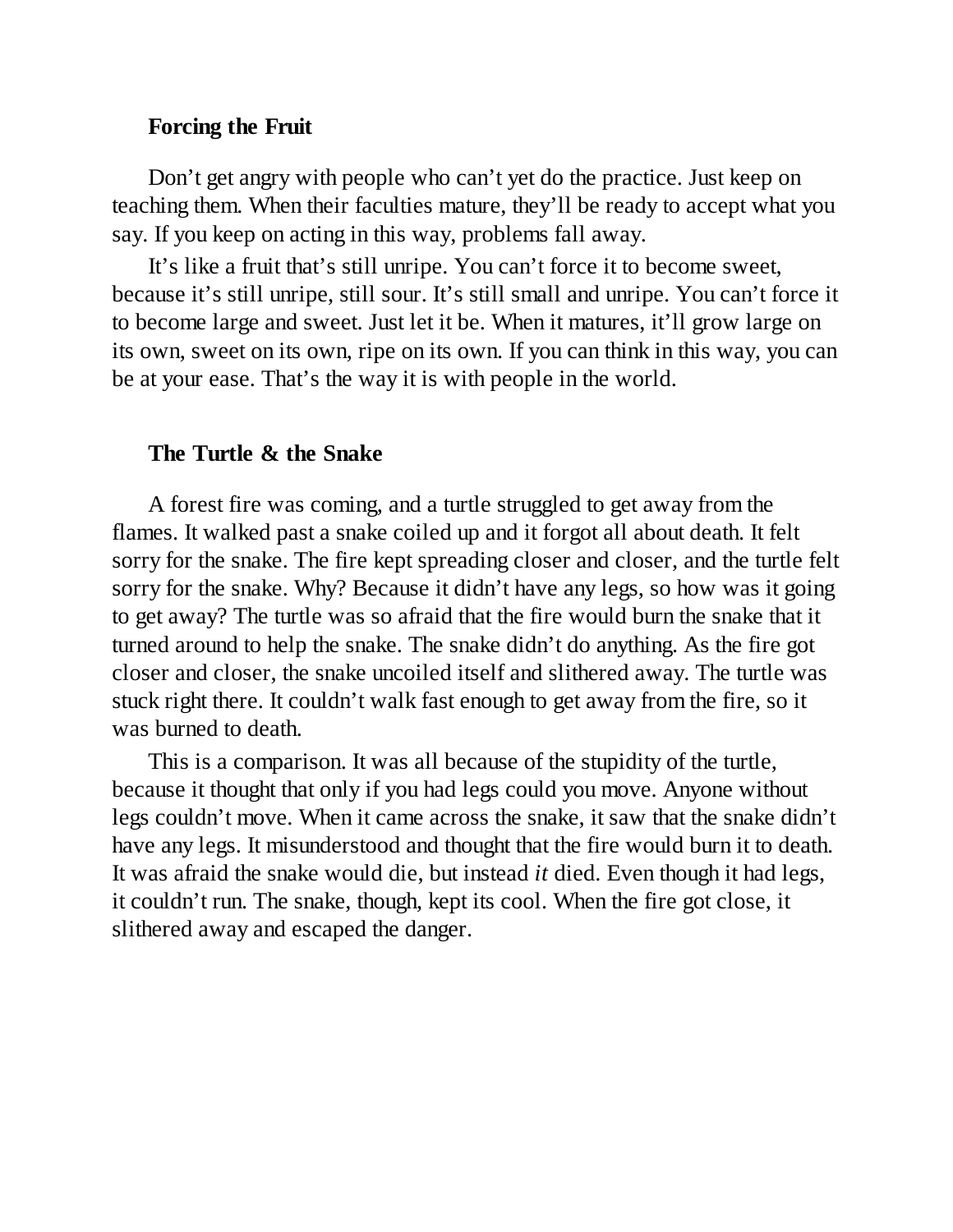### **The Cow Knows the Field**

A person with conviction is like a cow eating grass. If we let it loose in a field of grass, it eats grass. If it won't eat grass, it's a pig. The same with people of conviction: You don't have to teach them a lot. Just let them loose in the field of merit—the monastic Sangha—and they'll follow your example, practice in line with your example of their own accord.

#### **Barking at Leaves**

When you go for alms in the village, put on your robes neatly before you go. Exercise restraint as you go for alms. I've seen new monks and novices who don't know anything. When they eat in someone's house, they have to look around, all over the place. Why do they have to look around? Some of them even stare—it's even worse than lay people. It's because they've been living in the wilderness and haven't seen anything like this for a long while. When they go into someone's home, they see this, see that, and it pulls at their eyes. They look all around because they're hungry. It's kind of like a dog: When it stays in the village market, it doesn't bark very much. But if you take it out into the wilderness and the wind blows the leaves around, it barks all night.

So this is important. You have to be very careful when you go for alms.

#### **Dye in the Mind**

It's like rain water, which is water that's clear and clean. Its clarity is normally clean. But if we put green or yellow dye into it, the water will turn green or yellow. It's the same with the mind. When it meets up with a preoccupation it likes, it's at ease. When it meets up with a preoccupation it doesn't like, it's ill at ease. It's like a leaf blown by the wind. It flutters. You can't depend on it.

Flowers and fruits also get blown by the breeze. If they get blown by the breeze and fall from the tree, they never ripen. It's the same with the minds of human beings. Preoccupations blow them around, drag them around, pull them around, so that they fall—just like the fruit.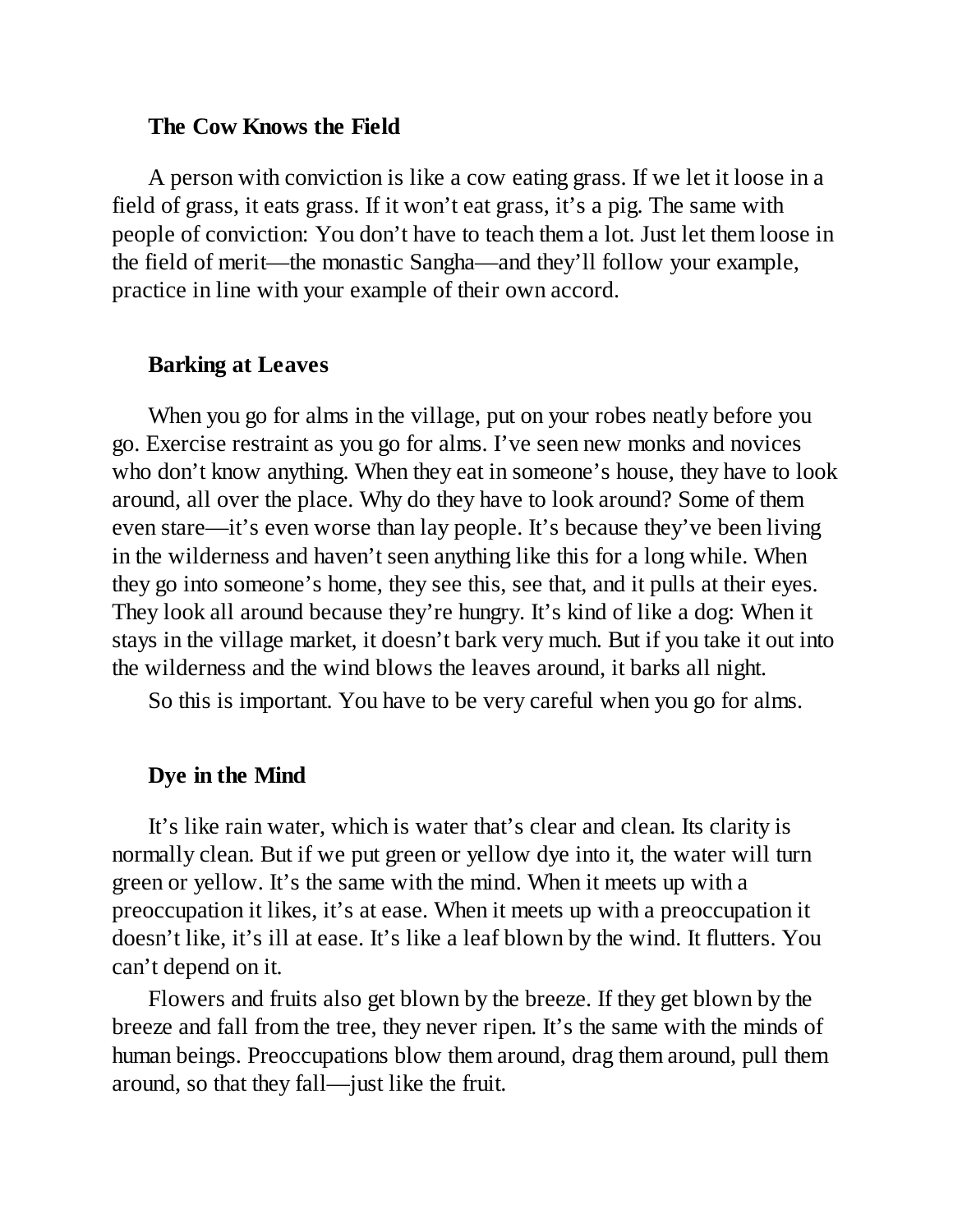## **Not Awfully Anything**

Suppose there's a rock placed right here in front of us. It weighs about twelve kilograms, placed right here in front of us. Its weight is normal for it. It just stays right there. It's normal for it. But if we go to lift it, it doesn't feel normal at all. We find fault with it, "This rock is awfully heavy!" That's how we find fault with it. Actually, it's not awfully anything. When it sits there, it's perfectly normal for itself. Even though it's heavy, it doesn't cause anyone to suffer—as long as no one tries to pick it up and carry it.

It's the same with our preoccupations. When preoccupations come passing in, passing in, then as long as we don't pick them up to carry them—as long as we let them go and put them down—there's no heaviness. If you had no attachment to things, it would be like not carrying this rock around. Even though the rock would have its weight, you wouldn't be weighed down because you're not carrying it. Your preoccupations, whether they're good or bad: There's not much to them. If you know them for what they are, you let them go. You don't carry them around; you don't latch onto them. They dissolve into the air, that's all. They don't come after you.

## **Playthings for the Mind**

It's like a child in your home. Suppose your child is always getting into mischief. No matter what you do, it won't stop. It won't stay still. So what do you do? You give it a balloon to play with. It's content to stay engrossed in its balloon. It doesn't cry; it doesn't bother you. Why? Because you give it something to play with, and so it's engrossed in its balloon.

It's the same with the mind. When it's in a turmoil, jumping all around, give it a meditation topic to play with. What kind of topic? Recollection of the Buddha, recollection of the Dhamma, recollection of the Sangha, recollection of virtue, recollection of generosity, recollection of death: Let it contemplate death.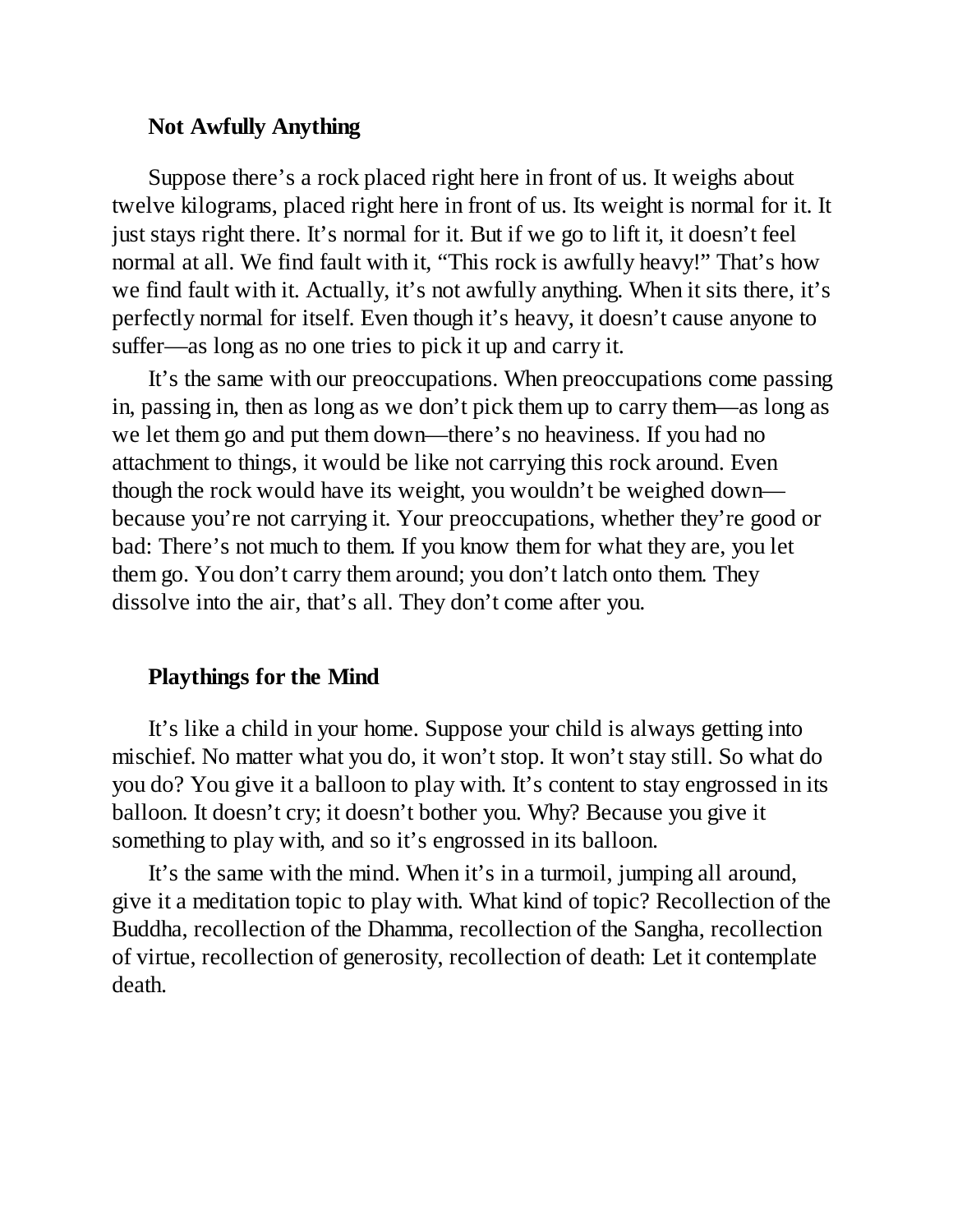## **The Balloon of Tranquility**

It's as if your child gets a balloon. Whatever else it's been playing with, it puts aside. Its interest in other preoccupations grows quiet. It plays as it likes with the balloon. It's right there. Its mind is quiet. This level of quiet is just the level of quiet of a child with a balloon. Its mind is all tied up in the balloon. But this level of quiet isn't enough. The child sees the balloon floating in the air and it's engrossed, that's all. It doesn't think about whether or not the balloon is going to burst. It doesn't think. It sees the balloon floating in the air and it's engrossed. This is what's called *samatha,* tranquility.

*Vipassana* or insight is a matter of making your discernment greater than that. You know what's going to happen to the balloon. Will it eventually burst? —that sort of thing. Eventually you see in the mind that the balloon is inconstant. It's sure to burst. Your discernment shoots out to that point.

Tranquility doesn't have any discernment. It sees the balloon floating in the air and just keeps playing with it. When the balloon bursts—pop!—it cries. Why doesn't it think? It doesn't have the discernment to see that the balloon will burst. It doesn't look into inconstancy, stress, and not-self. It just sees the balloon floating and it feels satisfied. Engrossed. This is tranquility, the stillness of tranquility.

With concentration, the mind is quiet, but defilements are still there, simply that for the moment no defilements appear in the mind. That's why it's not disturbed. It's quiet like a balloon for the time being. There's still air in the balloon and it's still floating. It's just there to make the child happy over madeup things, that's all. Tranquility is just like that.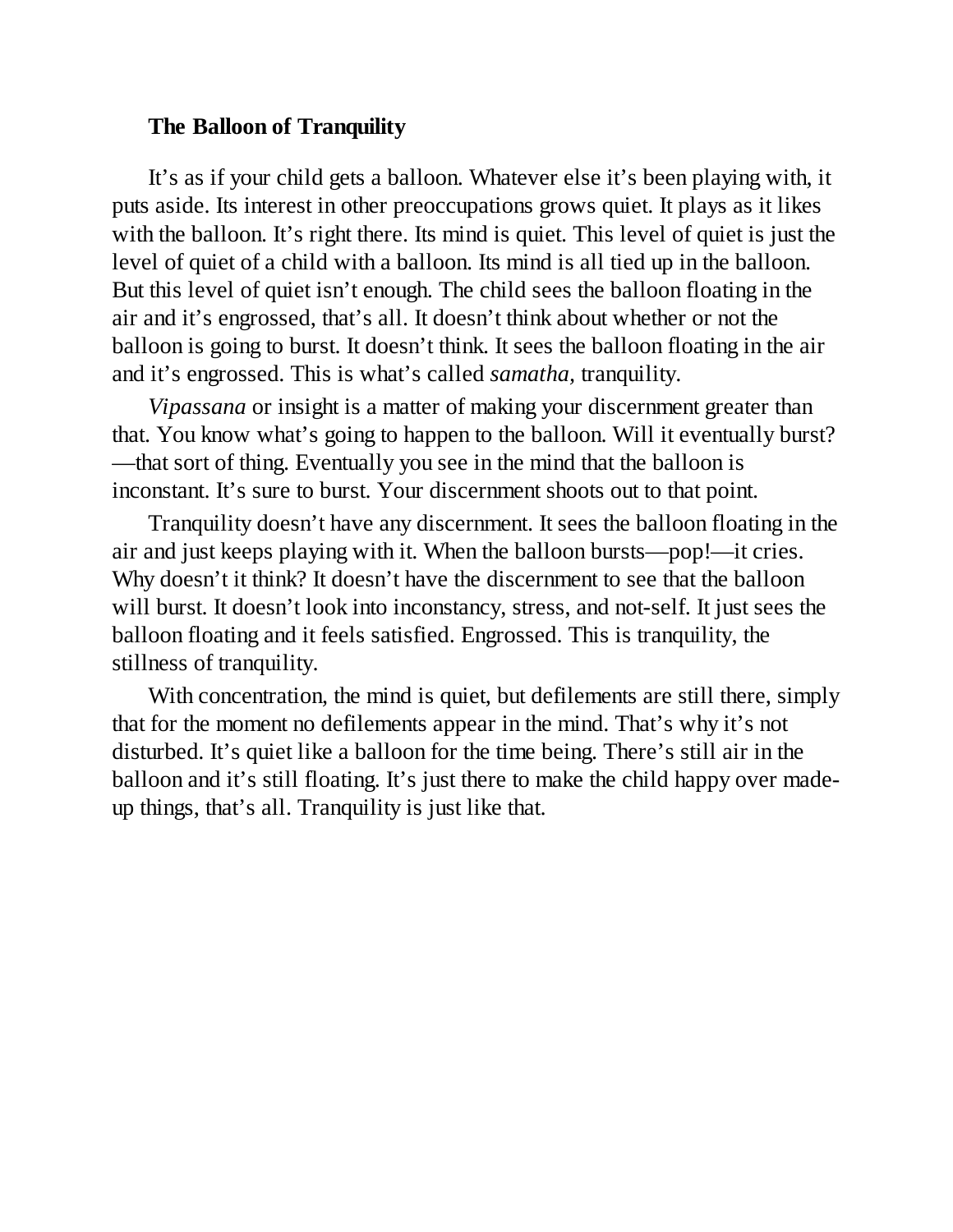# **The Balloon is Already Burst**

It's like a child or an adult playing with a balloon. You see the balloon floating and you ask, "What's eventually going to happen to the balloon?" "Oh. It's not for sure. It's inconstant, stressful, and not-self. There's nothing dependable about it. Eventually it's sure to burst." This is the view of the adult, the view of a person of discernment. It doesn't trust the balloon. It always sees that the balloon will burst for sure. It sees clearly. Eventually the balloon bursts—boom!—and the mind is still at ease.

Why is it at ease? Because insight has arisen, because it sees that the balloon is burst before it bursts, right? It's already burst. It bursts after it's burst in our view. That's why no problem arises.

It's the same with our body, or any object we get and we love a lot: We have to understand that eventually it'll have to break down.

I'll give you an example: a lovely cup or plate. Once we get it, some people get really happy and glad. That's the way children are. People without discernment think that it's good, that it won't break. But people with discernment see this glass or this plate, when they get it and happiness arises, and think, "Hmm. This is just… that's all. It's a vessel that one day is going to have to leave us. It'll have to get broken. If it doesn't break and leave us, *we* have to break and leave it." When you can think in this way, the mind has gone to a high level. It's trying to gain release from suffering and stress.

After a while, as we use the plate and it eventually breaks, no problem can arise. Why? Because we know that it's already broken. This is insight. When this glass breaks, it's no big deal. It's perfectly normal.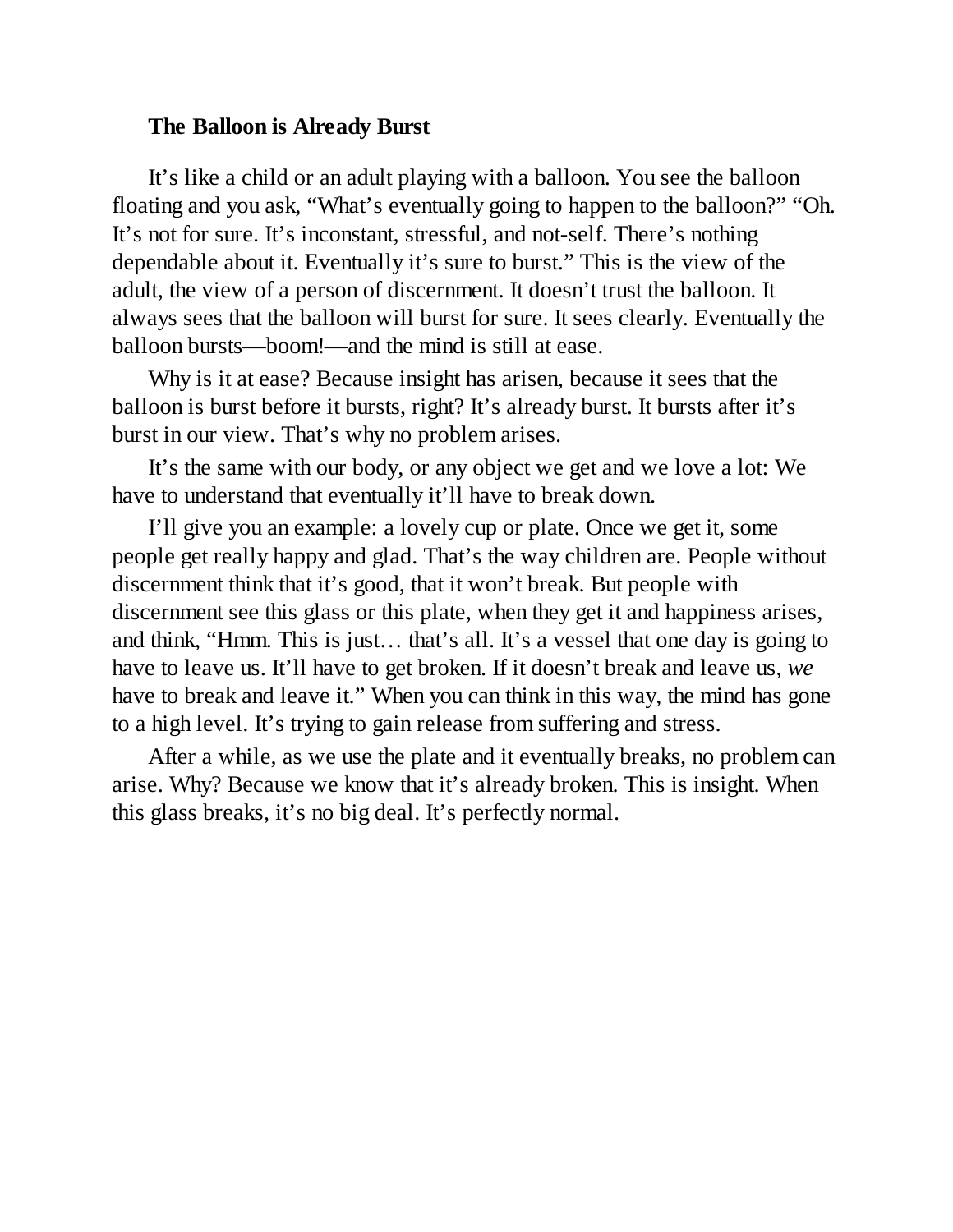## **When You Know How**

Don't get stuck on the texts. Don't focus on what all the different teachers say. Talk about things that are Dhamma.

It's like being a student in school. We study books in school. As long as we don't know, we study books in school. We read in school, write in school, and get taught in school until we can pass the exams. We now can read and write. When a friend sends a letter to us at home, we can read it at home. We don't have to carry it to school to read. Once we've learned the alphabet, we can read the letter anywhere and understand what it's saying. If we want to write a letter, we can write it at home or at the side of the road and send it off —because we now know how to write.

It's the same with our practice. When we practice the precepts, we don't have to take the precepts from monks, because we already know how to practice. If a monk teaches us, we listen; we take them. They still count as the five precepts either way.

### **The One Mango**

So we should always keep on practicing in this way. Tranquility is right in here; insight is right in here. You can't separate them out. We can separate them in our speech, but we can't separate them in reality. It's like a mango: You can't separate it out. You can't separate ripe from unripe in the mango. We see that at one point in time it's sour, and then after that it's ripe and sweet. Where did the sour go? It's turned into sweet. At first its peel is green, but when it's ripe, it's yellow. Where did the green go? It's turned into the yellow. You can't separate these things out.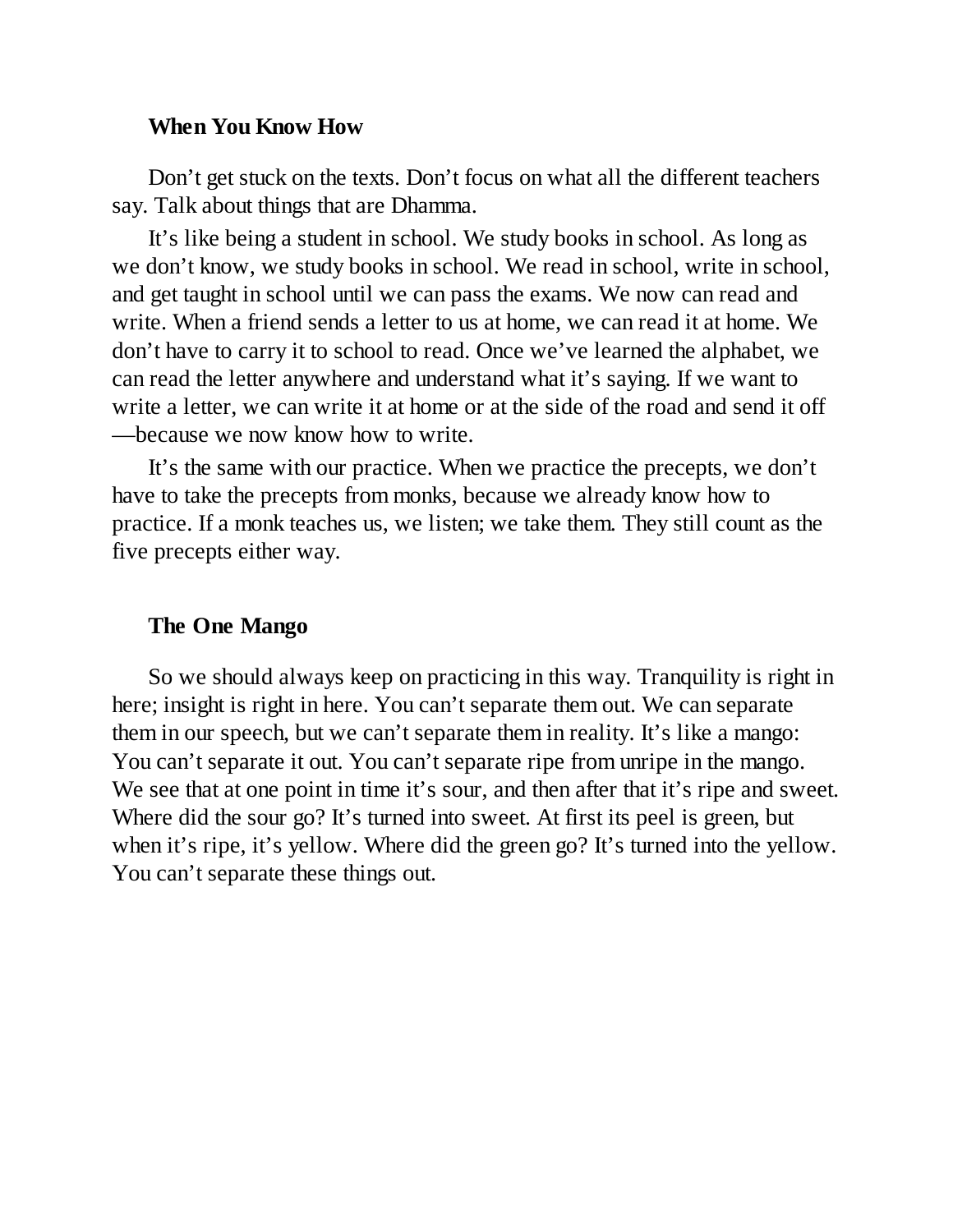## **The One Mango Explained**

This mango is first small, then it's half-ripe, then it's ripe. When it's ripe, is it the same mango as the small one? When it comes out as a flower, it's this mango. When it's small, it's this mango. When it's big, it's the same mango. When it's half-ripe, it's the same mango. When it's ripe, it's the same mango.

The same with virtue, concentration, and discernment: Virtue, in simple terms, is abandoning evil. A person without virtue is hot. If he abandons evil, he cools down, for he has no guilt. That lack of guilt is the reward of virtue. It makes the mind peaceful. The mind gets concentrated.

When the mind is concentrated, it's clear and clean. You can see lots of things in it. It's like water with no ripples: If you look into it, you see not only the reflection of your face. You can see all the way to the roof above you. When birds fly past, you can see them, too.

So these things are all the same thing, like the one mango.

#### **The Mango in Harmony**

You have to look for concentration, discernment, and virtue all together at the same time. When they develop, they develop together. When your perfections reach fullness, they're full together. Your right views: When your discernment sees rightly, every factor in the eightfold path will be right. If it's right only ten percent, then each of the ten perfections will be only ten percent.

It's like a mango. When the fruit is ripe, the entire fruit is ripe. There's no part that isn't ripe. It's ripe all together. When it's half-ripe, the entire fruit is half-ripe. It doesn't separate into different parts. If we separate things into different parts, we don't understand anything and we create difficulties for ourselves.

So we're taught to train ourselves in virtue, concentration, and discernment all at the same time. That way our virtue, our concentration, and our discernment will be in harmony with one another. Just like this mango: When it's unripe, it's all unripe in harmony. When it's half-ripe, it's all half-ripe in harmony. When it's ripe, it's all ripe in harmony in just the same way because it's a single fruit.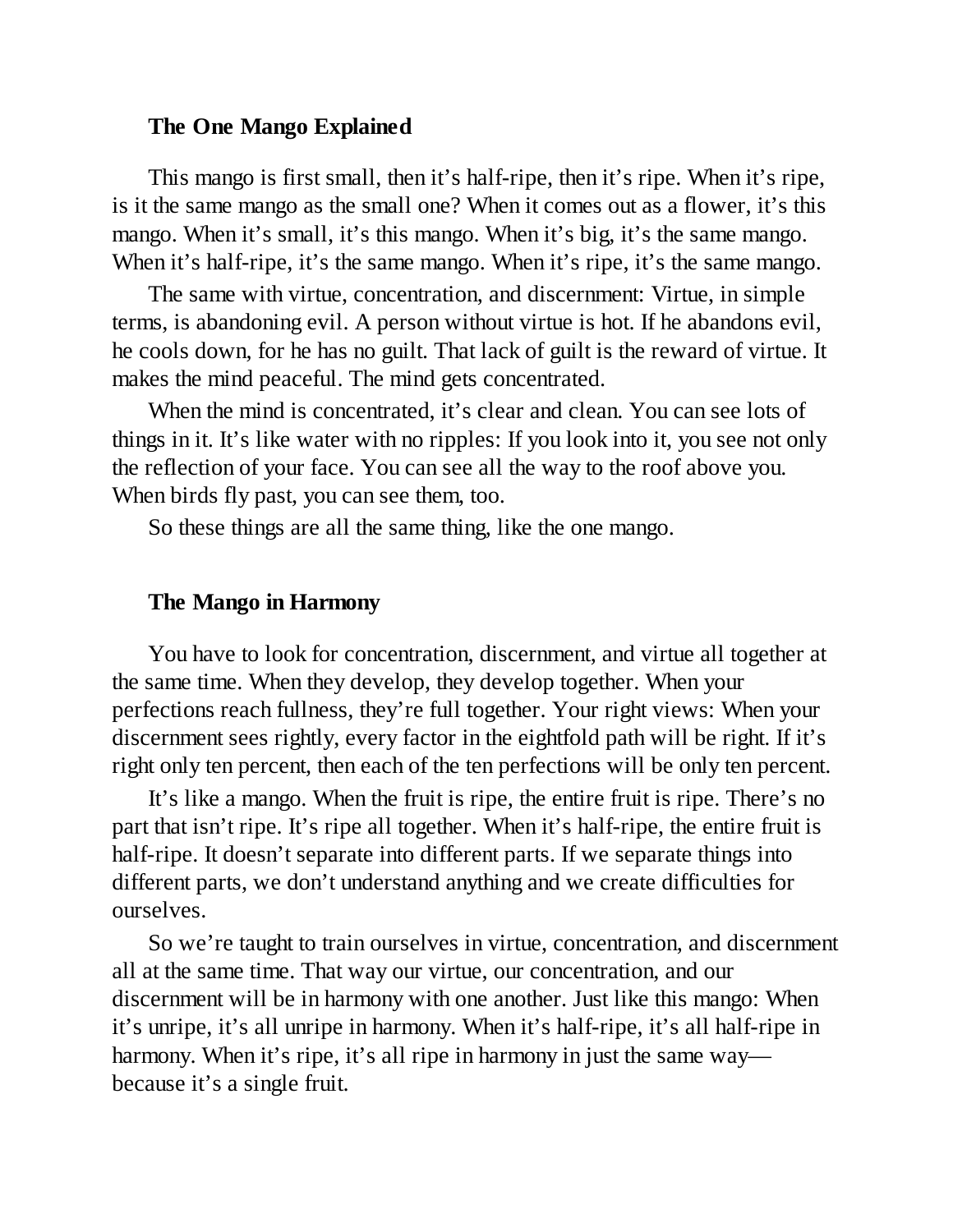# **The Fluttering Mind**

Stillness of mind without discernment is like a leaf that flutters when stirred by a breeze. In other words, stillness of mind without discernment is dark and then bright, back and forth. It's like a person who eats meat and gets a piece stuck in his teeth. When he pries it out, he feels better. When he's hungry he eats some more and gets another piece stuck in his teeth. It hurts again. When he pries it out, he feels better again.

## **The Snake under the Cloth**

Mental stillness, on its own, has other things mixed in with it. It's still because there are things mixed in with it, but it's not aware of them. That's why it's still. Suppose that this foot-wiping cloth that my feet are on has a poisonous snake living under it. I can put my feet here without any fear because I don't see the snake. But actually, there's a poisonous snake right here. I have no idea, so I can relax, with no fear of anything. The fact that I don't feel any fear is because I don't know that there's a poisonous snake right here. This is *samatha:* tranquility. "Who cares if there are defilements there? I feel peaceful right now." This is called stillness of mind without the defilements being still. It's called *samatha.* We train the mind to be still so that, in the next step, the defilements will be still. That's an affair of discernment.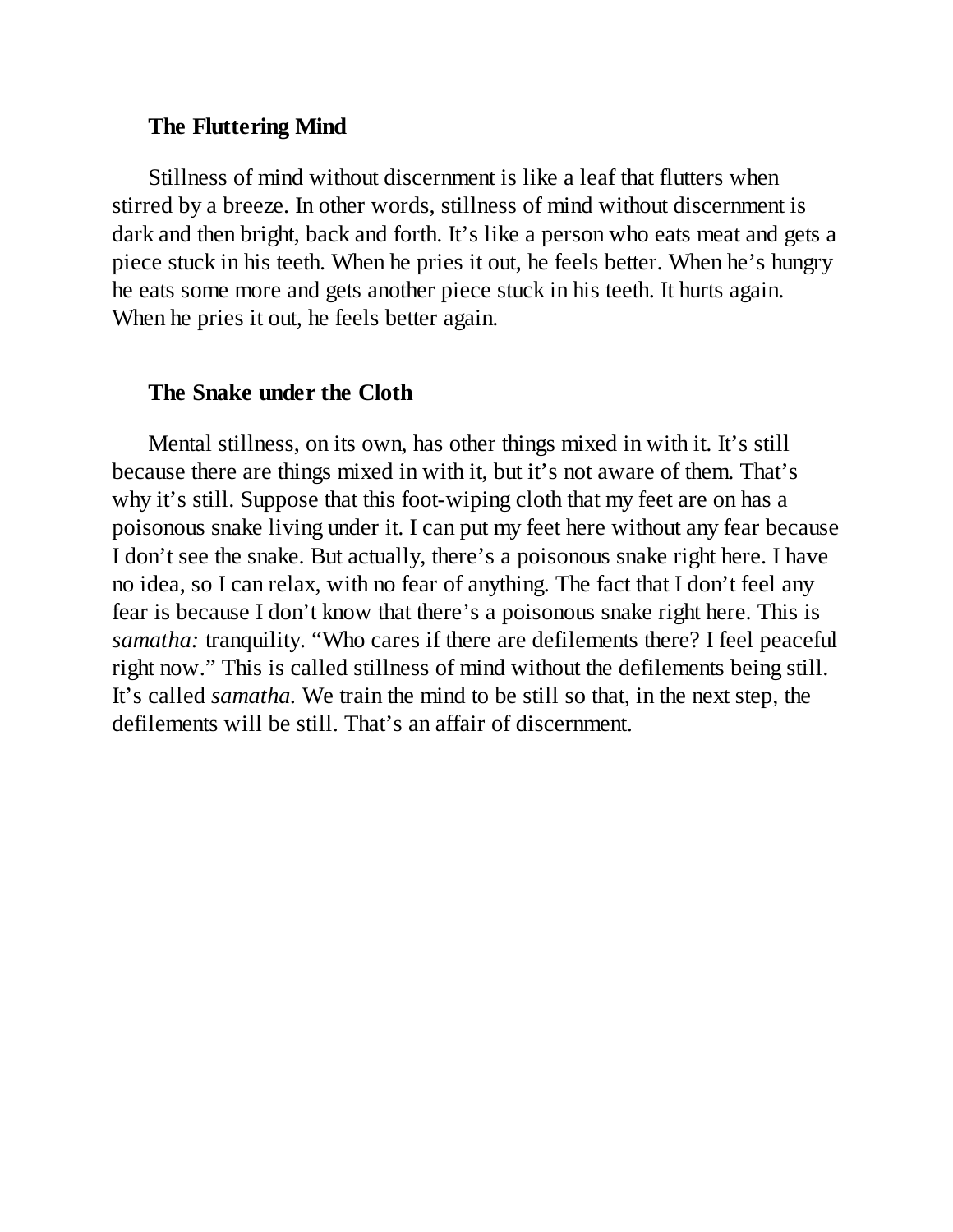# **Healing the Wound**

Tranquility is stillness that lasts only for a little while. The stillness is the foundation for insight. Insight is seeing clearly, understanding more clearly than you did before. Insight is not simply still. The stillness of tranquility is like running away from noises to a wilderness where there's no noise. If you have lots of children, you run away to a wilderness where there are no children. When you don't see your children or don't hear any noise, you find stillness.

But that kind of stillness is like having a wound, stitching it up, and covering it up with a bandage until it looks like it's healed. But actually there's still an infection inside. When the infection flares up, you cut it open, stitch it up again, put medicine in it, and the wound heals over. But there's still infection inside. It's not really healed. That's tranquility.

With insight, you have to remove all the infected tissue so that it can heal from the inside. Don't stitch it up. Wait until it's free from infection, and then close it off. Shoot it full of medicine so that it heals from the inside to the out. When the outside is healed, that's it. The inside is already good, so it won't get infected again. That's insight meditation.

#### **The Stillness of Insight**

When the mind reaches that level of stillness, it's not enough—the stillness of tranquility. You have to make it still through insight. You have to give rise to discernment. With the stillness of tranquility, it's like not being able to be still in a hot place. You have to go to the seaside to be still. When you go back to where it's hot, you're not still anymore. The preoccupations of tranquility are only on this level of stillness. But with the preoccupations of insight, then when it's hot in the mountains, you can stay there comfortably. When you go down to the seaside, you can stay there comfortably. You can focus on knowing these things, and the mind doesn't run. It knows pleasure; it knows pain. That's how we know when we practice.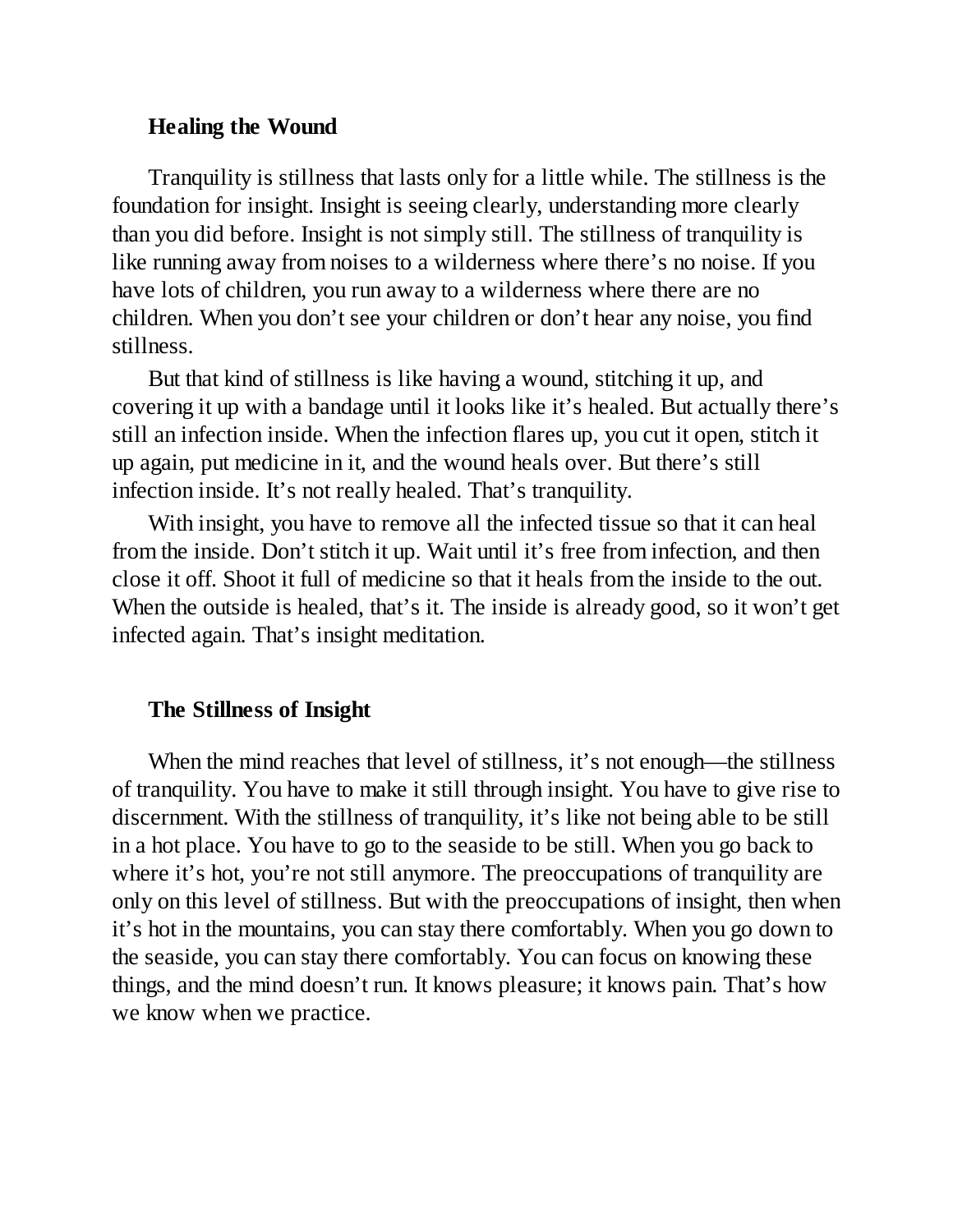# **Rocks in the Way**

We're walking along a road that goes straight ahead. It doesn't matter how many kilometers it goes, we just keep walking straight ahead. When we find a log or a rock obstructing our way, we pick it up and throw it off to the side of the road.

We're trying to make the mind quiet and still. The preoccupations that arise by way of the eyes, ears, nose, tongue, and body all come together here at the mind. When the mind gets involved with these things, it's like a rock obstructing our way. It interferes with our walking, so we pick it up and throw it off to the side.

The preoccupation arising at that moment we see as inconstant, stressful, and not-self. We throw it off to the side. Don't hold onto anything at all. Let it go, and keep on walking. If love comes, we let it go. If hatred comes, we let it go, that's all.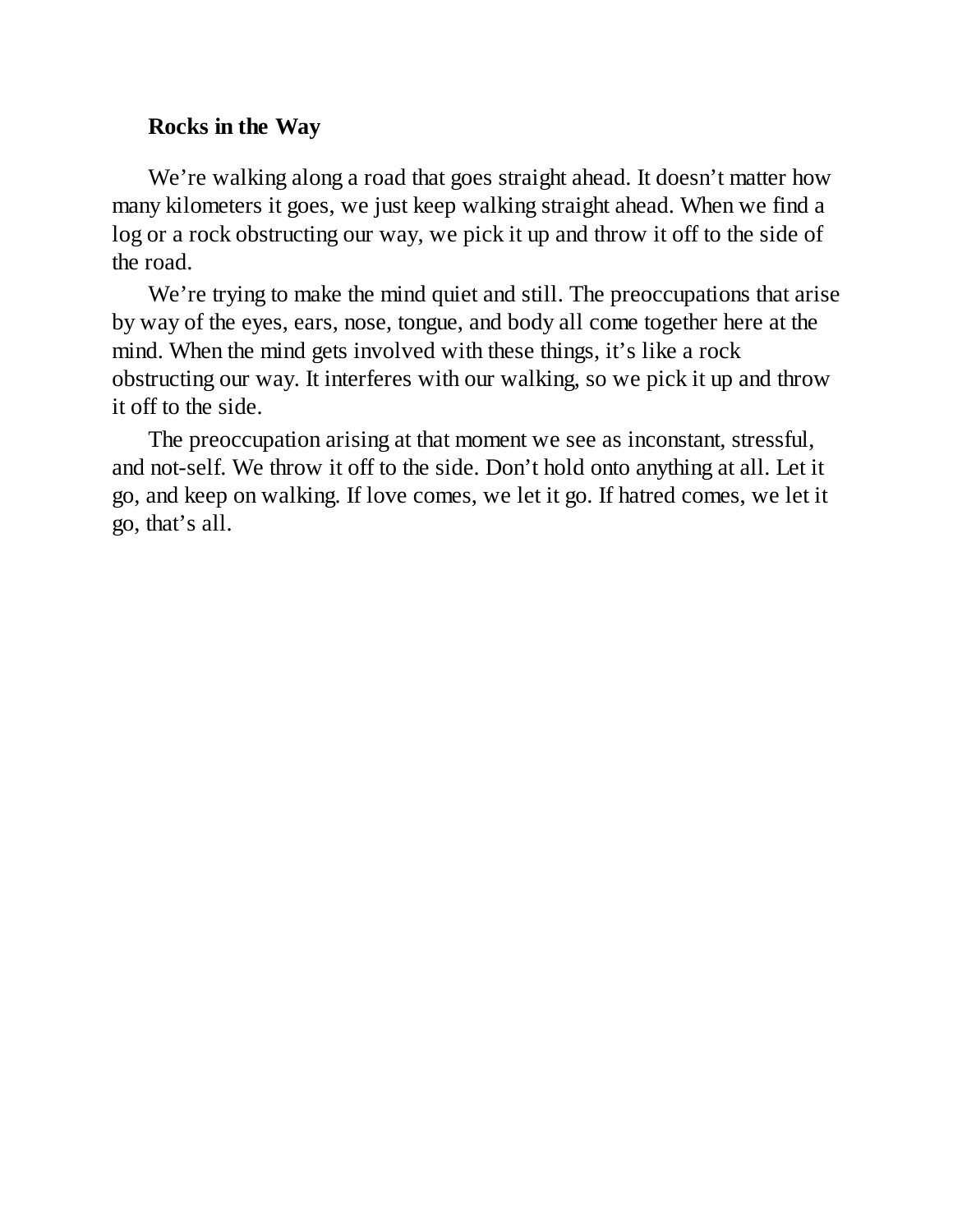## **Killing Your Meditation**

When standing, walking, sitting, and lying down, keep your mindfulness continuous at all times. This is called practicing meditation *(kammatthana)* correctly. The reason why our mindfulness isn't continuous is because we don't do it. "Doing it" isn't something the body does. The mind is what does it. If we do our mindfulness so that it's continuous, so that we're constantly aware, it's like drops of water that flow continuously so that they become a continuous stream of water. If you can train the mind in this way, your meditation will progress quickly and well.

But these days, people go practice vipassana for three days, seven days, ten days, fifteen days, and then they come out of retreat. They say that they've already done vipassana and they're already good at it. So they go to sing and dance and play around. When that happens, their vipassana is gone and they don't have any left. When they do all kinds of unskillful things that stir up the heart and damage it like this, you can't call it "practice." It's a mode of practice like planting a tree where you plant it today and then, in three days' time, you pull it up and plant it over there. Then, after another three days, you pull it up again. The tree is going to die and you won't get to eat the fruit. Meditation can die in just the same way.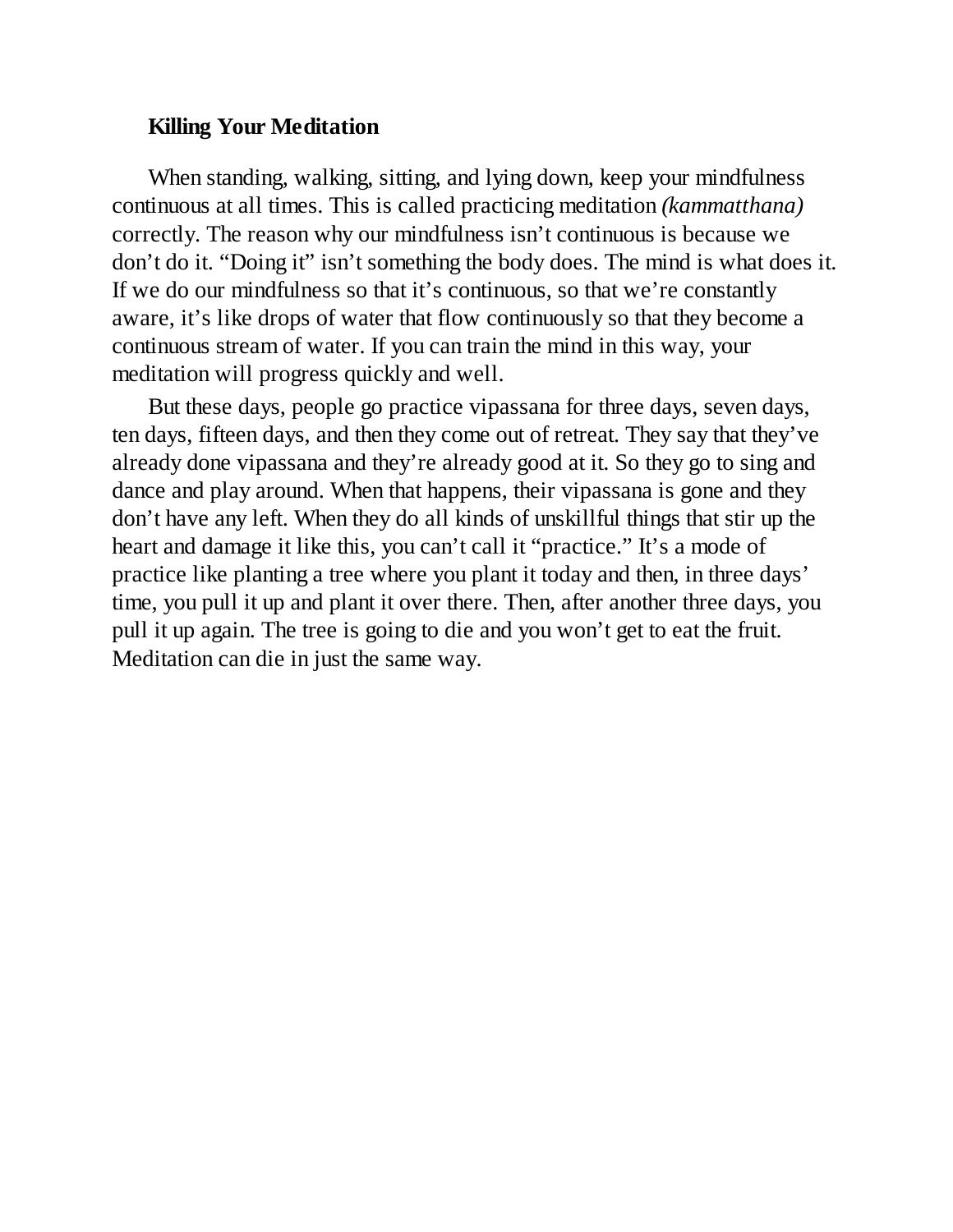# **Staying at Home**

If you have mindfulness and alertness at all times, you'll come to your senses. If you waste your time playing with other things, suffering will arise and you'll suffer—because you don't have any mindfulness. Your alertness isn't here. It's like your home. If you leave and don't close the door, dogs will come in and eat your stored-up rice. Thieves will come in and steal all your things. It's the same when you don't have mindfulness.

Actually, you have mindfulness, but it's mindful of other things. It's like leaving your house. You're still there, but you're not there in the house. You're there somewhere else. It's the same with mindfulness. You have mindfulness, but your mindfulness isn't here. Thieves come and steal the things you have here, but you're not here. Your "here" is somewhere else. Your mindfulness is working somewhere over there. It's not working here. If your mindfulness is working here, then you'll sense when a preoccupation strikes the mind. If the mind likes it, you'll know—and you'll see that it's inconstant. Don't latch onto it or else you'll fall into suffering and stress. You'll see: "This is inconstant, stressful, and not-self," right there. That means that you're practicing the Dhamma.

This is why people who practice have mindfulness—the ability to recollect—at all times while they're standing, walking, sitting, and lying down. Alertness always knows what we're doing right now. This is how you have the opportunity to awaken to the Dhamma. You'll have the opportunity to chase these dogs out of your home, to chase away the thieves that have come to steal your things—because you're right here. You'll have the opportunity not to lose your belongings.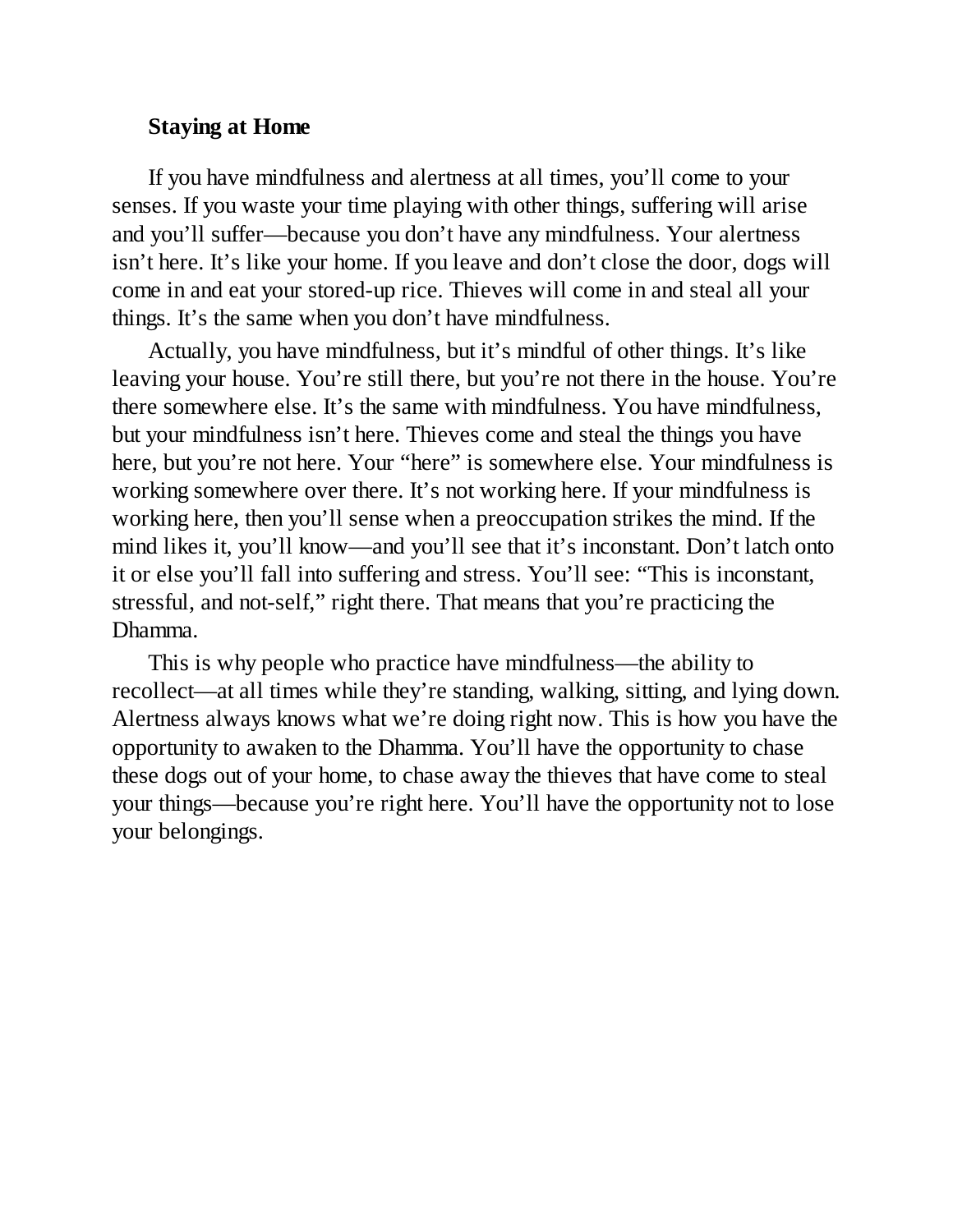# **Fix It Right Here**

This practice is called the practice of the Dhamma. If you can see every day, if you can try to see continually into your mind, then even if you're doing work, you'll see. Try to see with every moment. You might say, "Oho, Venerable Father, I don't have any time to meditate. I can't meditate. I'm always busy." That's how we tend to see things. Actually, where you're busy is the place where you practice. Wherever there's heat, there's coolness right there. You don't understand. All you see is that when heat arises, there's nothing but heat there. No coolness at all. Actually, wherever there's busyness, there's stillness right there. Wherever there's wrongness, there's rightness right there. Wherever there's turmoil, there's stillness right there. Look. If you do something wrong right here, where are you going to correct it? It's as if something goes wrong in your motorcycle right here, right in this spot. Where are you going to fix it? You fix it right where something has gone wrong, and then it'll go right, right there, that's all. Wherever you encounter a preoccupation you like, you practice right there: "Oh. This isn't for sure. We've already experienced pleasure. We've already experienced pain many, many times. This won't turn into anything else. It'll turn into nothing but suffering." If you can think correctly like this, the mind will keep staying in that state.

#### **A Fish on Land**

Our different postures hide pain. When you've been sitting a long time and then switch positions because of the pain, the pain disappears. That's why we don't see the pain. It's like youth hiding old age inside. The mind is taken with the looks, the sounds, the smells, the tastes of youth, but if you stay with it for a while, old age starts to show its face.

The mind is like a fish in water. When you catch it and bring it on land, it'll squirm and struggle to get back into the water. If you simply let it go, it'll be at its ease. But if you catch the mind and make it sit in meditation, it'll see pain. If you simply let it go as it likes, it won't see pain—like the fish in water. But when you try sitting in meditation, it's like a fish caught and placed on land. It'll see pain immediately.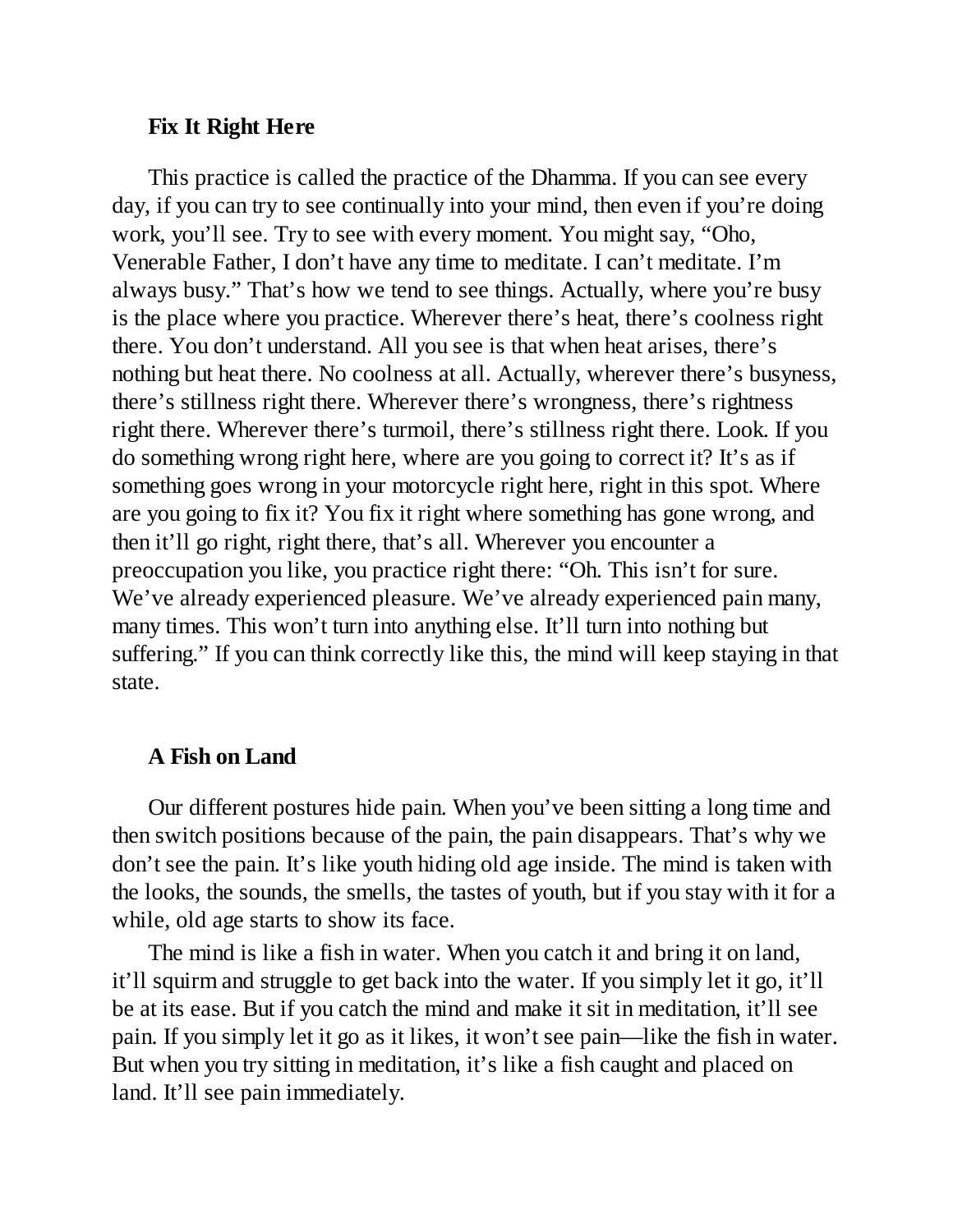# **Overcoming Pain**

Suppose you're sitting in concentration and it really hurts. When it hurts, you come out of meditation. Then you meditate some more until you reach the point where it hurts, and then you come out again. This is why you don't understand suffering even though you suffer. Wherever you sit and meditate, you suffer pain. So you ask yourself, "What can I do to overcome this?" You have to make a decision: "Sit, but don't move. Let the body die."

You depend on what the Buddha said: Whatever arises passes away. If pain arises, why won't it pass away? As soon as you sit, there's nothing but pain. It hurts. It aches. Sweat starts flowing in drops as big as corn kernels. You're about to move but you say, "Hmm. No. Let it die." You have to take it that far—until the mind goes beyond death. The pain disappears. Once you've gone beyond death, discernment arises. Confidence gets strong. You thought that you wouldn't be able to stand it; you thought that you were about to die. This is called training yourself with a heavy hand. It's not for general use. After that, whenever you meditate, you understand—because you've seen how far the pain can go. This is called overcoming pain.

If you can't overcome pain, then when you reach that point, you fall out of concentration. You die every time. You don't have any strength. You have to overcome it someday in your practice. Once you've overcome it, you won't be afraid of it—because you've seen what it's like. It's like being a boxer. If you haven't boxed in the ring, you're afraid. Once you've boxed in the ring, you're not afraid anymore, for you know what it's like. You have to experiment with this. This is called overcoming pain.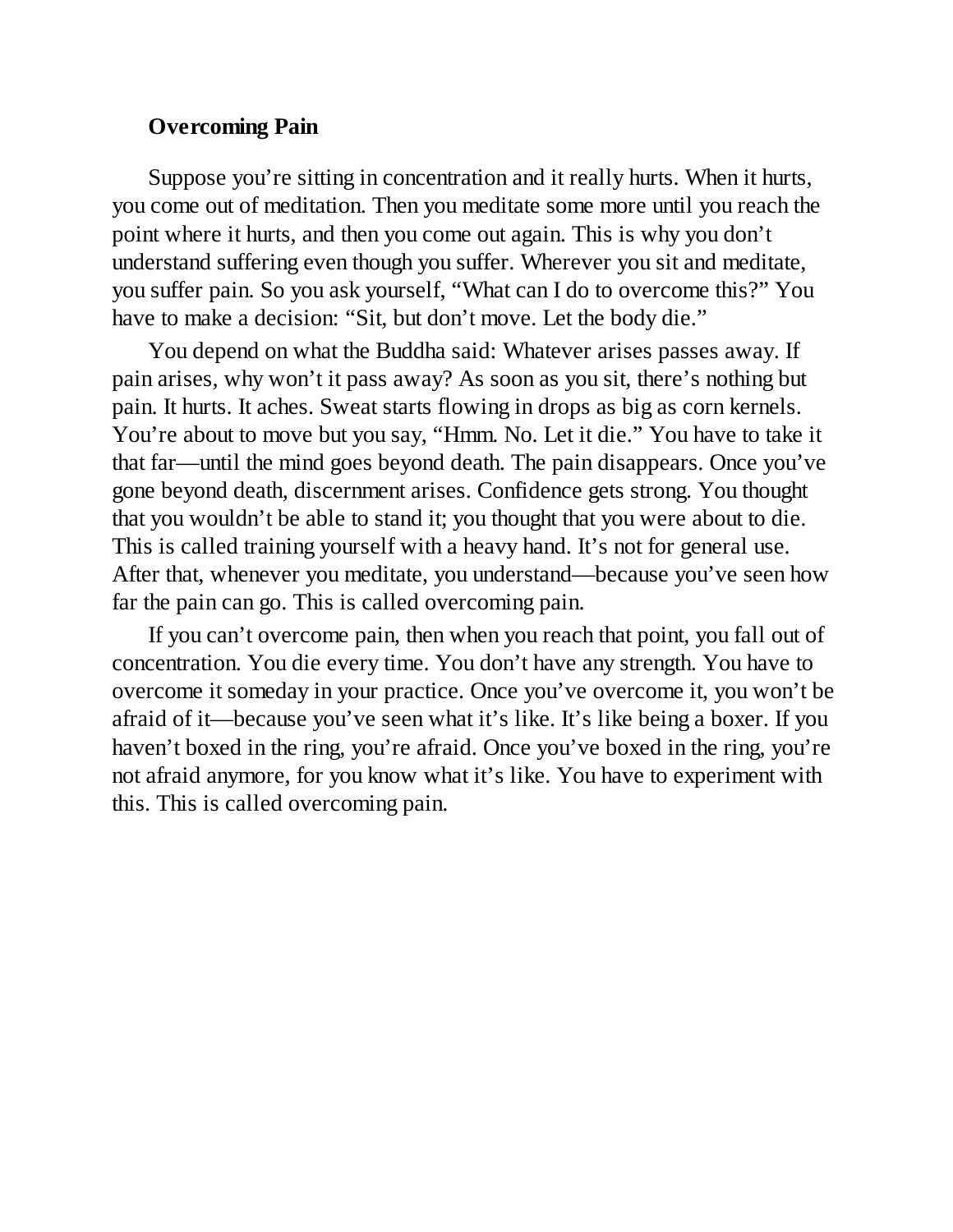# **Why Study?**

If you close your eyes, you won't see any light. Things won't be bright. When things aren't bright, you don't see light and colors. You don't see your way.

The Dhamma of study is like your eyes. Your eyes help you see where you're going. Wherever you walk, you have to depend on your eyes to look ahead. While your eyes are looking, your feet keep walking at the same time. Whatever your activities, you have to depend on your eyes to open the way, to forge a trail through the darkness. That's their nature.

It's the same with the Dhamma of study. If you know how to put it to use, it serves a purpose. If you don't put it to use, it won't serve any purpose. It's like having a knife that you hone until it's sharp. If you put it away without using it, it won't serve any purpose. No matter how sharp it is, if you don't use it, if you put it away, it won't serve any purpose. So when you've studied, you should put it to use so as to benefit from it. If you study but don't put it to use, it's like a farmer growing rice in a field but not harvesting the rice, or growing a garden but not harvesting the vegetables.

You have to study first. Only then should you think about going out to practice in the forest. You have to study what the aim of practicing in the forest is. Only then should you go practice in the forest. It's like knowing the purpose of growing rice before you grow rice, or the purpose of growing vegetables before you grow vegetables. Know the aim, the purpose, of practicing in the forest.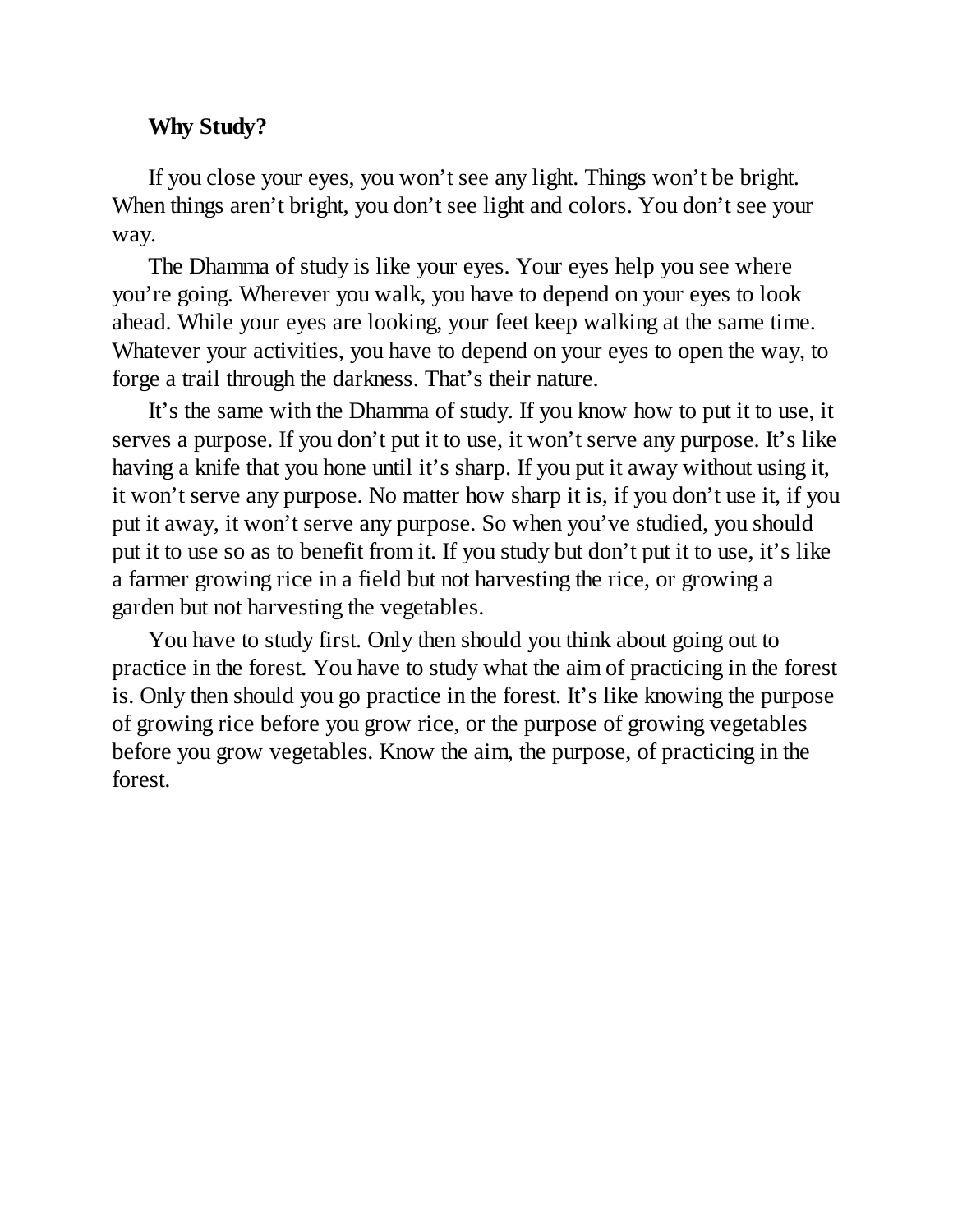### **The Name of the Fruit**

The fruit that you offered to the monks: I don't know its name, but I know that its flavor is sweet and delicious. That much I know, but I don't know what it's called—and it's not really necessary. All that's necessary is knowing that its flavor is sweet and delicious. Right? That's really necessary. "What's the name of this fruit?" That's not really necessary. If someone tells you, you can remember it. But if you don't know the name, you can let the matter go. After all, knowing the name doesn't increase the sweetness or make the fruit more sour.

The knowledge that comes from the practice: We practice so that we'll know. It's knowledge that knows all the way in. Once you know all the way in, you let go. The knowledge that comes from the practice, once it knows all the way in, lets go. The knowledge that comes from studying doesn't let go, you know. It fills us up until we're stuffed tight. It ties us down even more.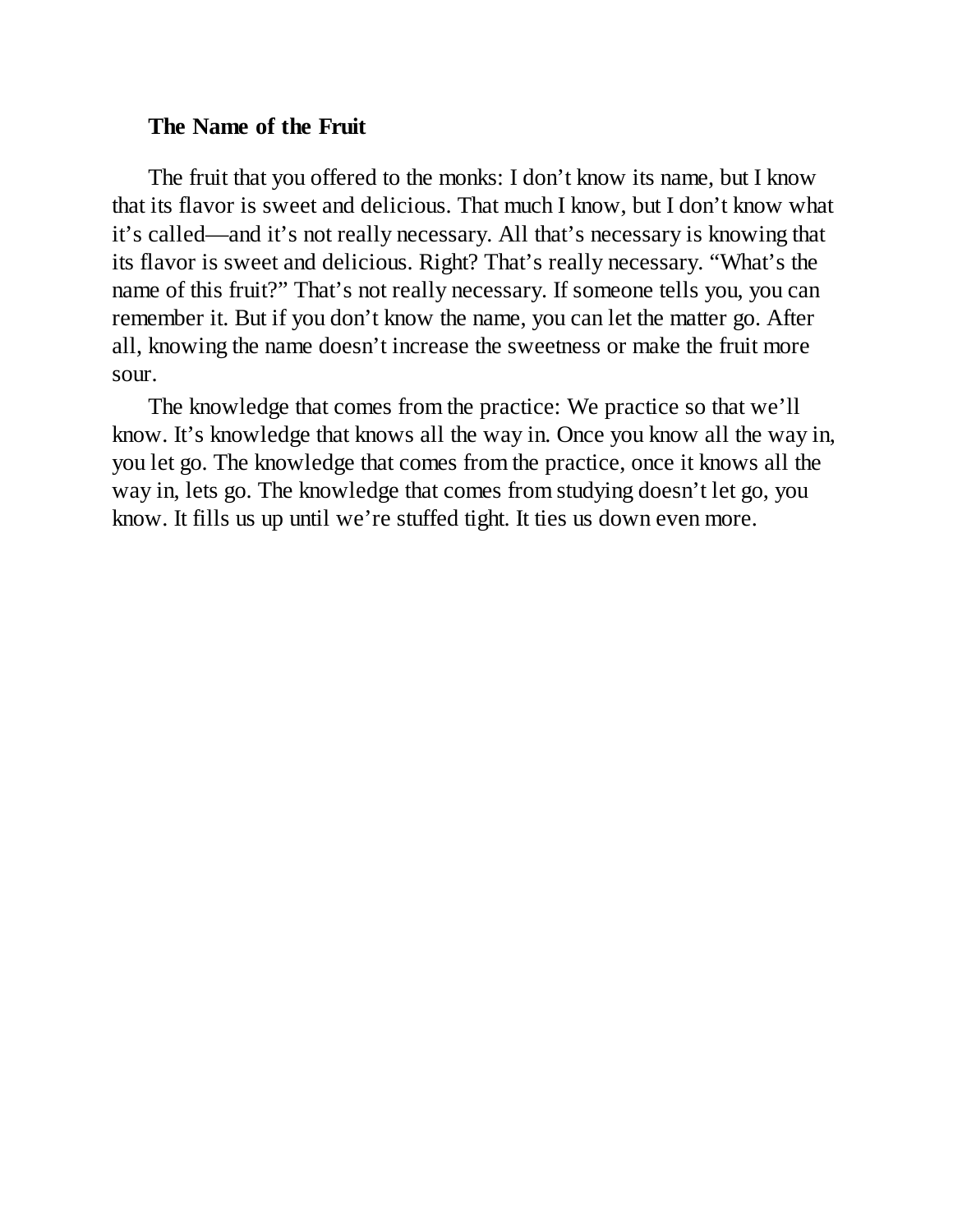## **Counting the Rootlets**

Some people have to keep thinking: "What is the mind? What is the heart?"—all kinds of things, keeping at it, back and forth until they go crazy. They don't understand anything. You don't have to think that far. Just simply ask yourself, "What do you have in yourself?" There are physical phenomena and mental phenomena; or there's a body and there's a mind. That's enough.

Some people ask, "I've heard that the Buddha knew everything. Well, if he knew everything…" They practice the Dhamma and start arguing: "How many roots does a tree have?" The Buddha answers that it has taproots and rootlets. "But how many rootlets does it have?" That shows they're crazy, right? They want an answer about the rootlets: "How many rootlets are there? How many taproots are there?" Why do they ask? "Well, the Buddha knew everything, didn't he? He'd have to know, all the way to the rootlets." Who would be crazy enough to count them? Do you think the Buddha would be stupid like that? He'd say that there are rootlets and taproots, and that would be enough.

It's like cutting our way through the forest. If we felt we had to cut down every tree, all the big trees and all the small trees, we'd be getting out of hand. Would we have to uproot them all in order to get through the forest? We'd cut back just the ones needed to open our way. That's enough.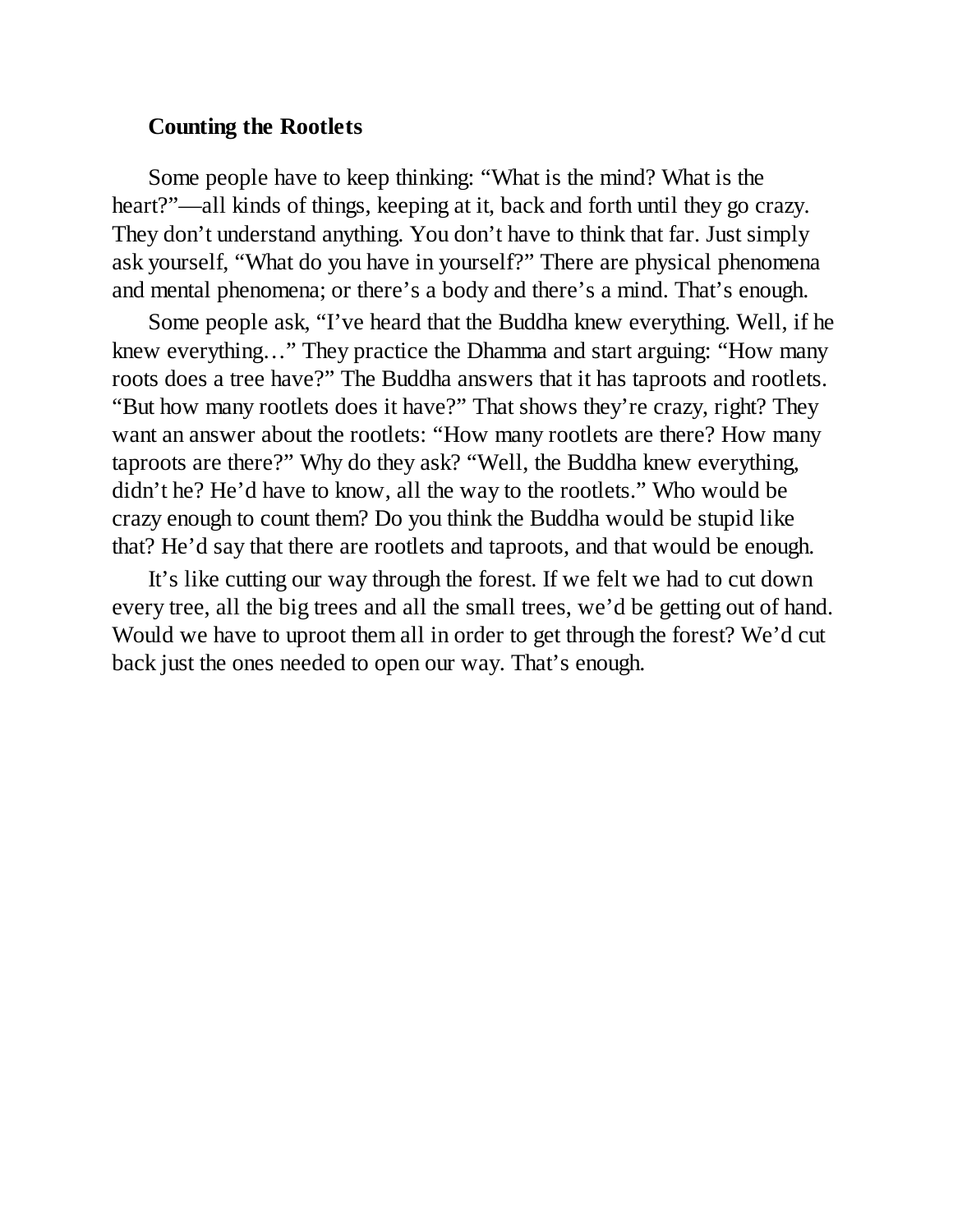# **Mr. A & the Letter A**

When we speak about the Dhamma, it's all a matter of strategy for understanding what's right there. It's matter of suppositions, a strategy. The genuine Dhamma exists, but it's something you can't see. We have to bring in other things so that we contemplate it.

It's like a teacher teaching her students, "Suppose Mr. A has this much money." Mr. A isn't there in the room, so what do you do? You write down the letter A with a piece of chalk, and you suppose that it's Mr. A. Is it Mr. A? It is as a supposition, but this Mr. A can't run. You can take the letter A and suppose that it's Mr. A and that he has this or that much money. It's Mr. A on the level of supposition, but you can't get this Mr. A to run anywhere, for it's just the letter A. It's a letter A that we can use. It's a strategy. You have to understand that the actual Mr. A isn't there, so you have to write the letter A to serve your purpose.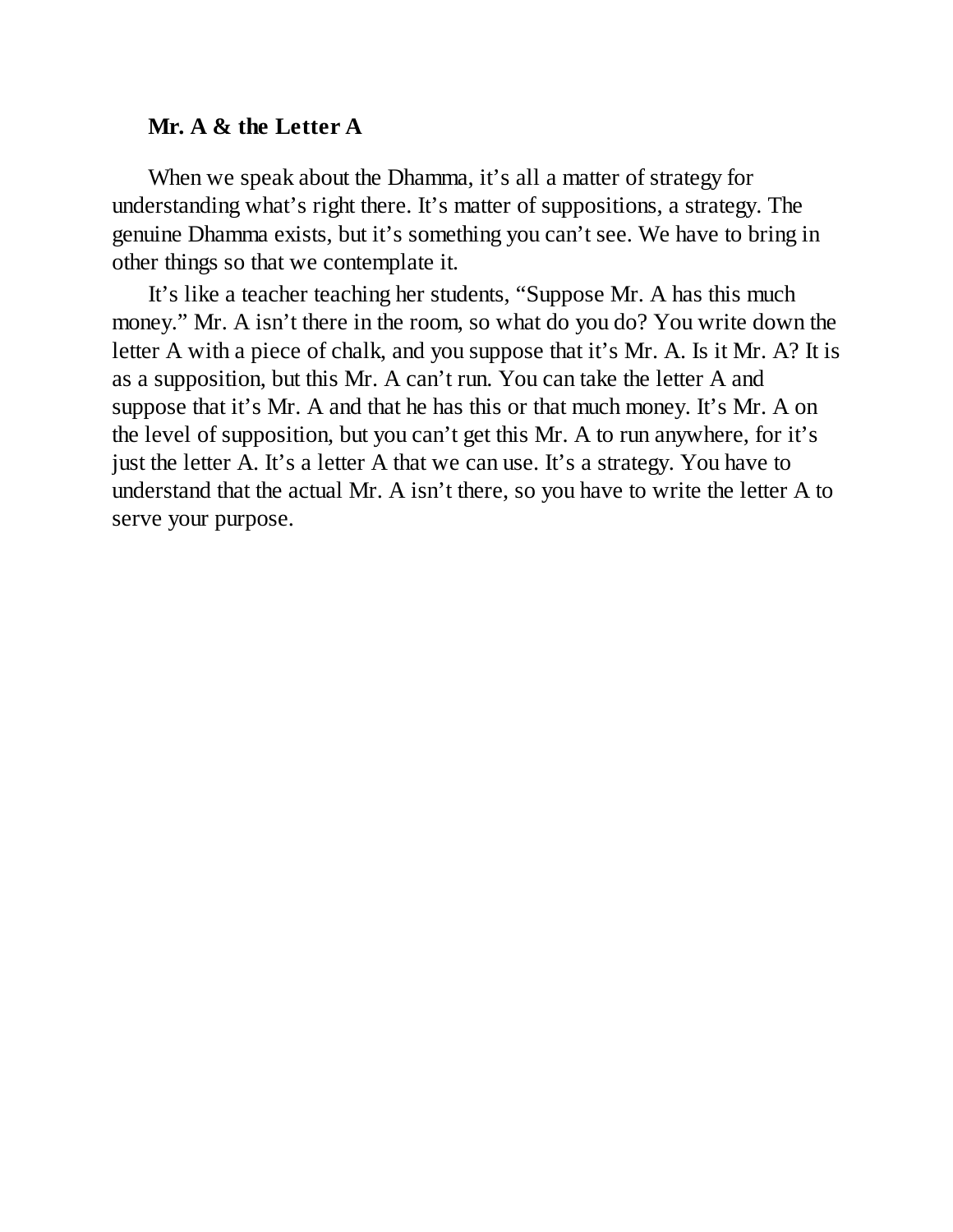## **What's That?**

With the Dhamma, it's not the case that you'll awaken because someone else tells you about it. You already know that you can't get serious about asking whether this is that or that is this. These things are really personal. We talk just enough for you to contemplate.

It's like a child who's never seen anything. He comes out to the countryside and sees a chicken. "Daddy, what's that over there?" He sees a duck. "Daddy, what's that?" He sees a pig. "Daddy, what's that over there?" The father gets tired of answering. The more he answers, the more the child keeps asking—because it's never seen these things. After a while, the father simply says, "Hmm." If you keep playing along with the child's every question, you die of fatigue. The child doesn't get fatigued. Whatever it sees, "What's that? What's this?" It never comes to an end. Finally the father says, "When you grow bigger, you'll know for yourself."

That's the way it is with meditation. I used to be like that. I really was. But when you understand, there are none of those questions. You've grown up. So be intent on contemplating until you understand, and things will gradually unravel themselves. That's the way it is. Keep watch over yourself as much as you can. Keep watch over yourself as much as you can, to see if you're lying to yourself. That's what's called keeping watch over yourself.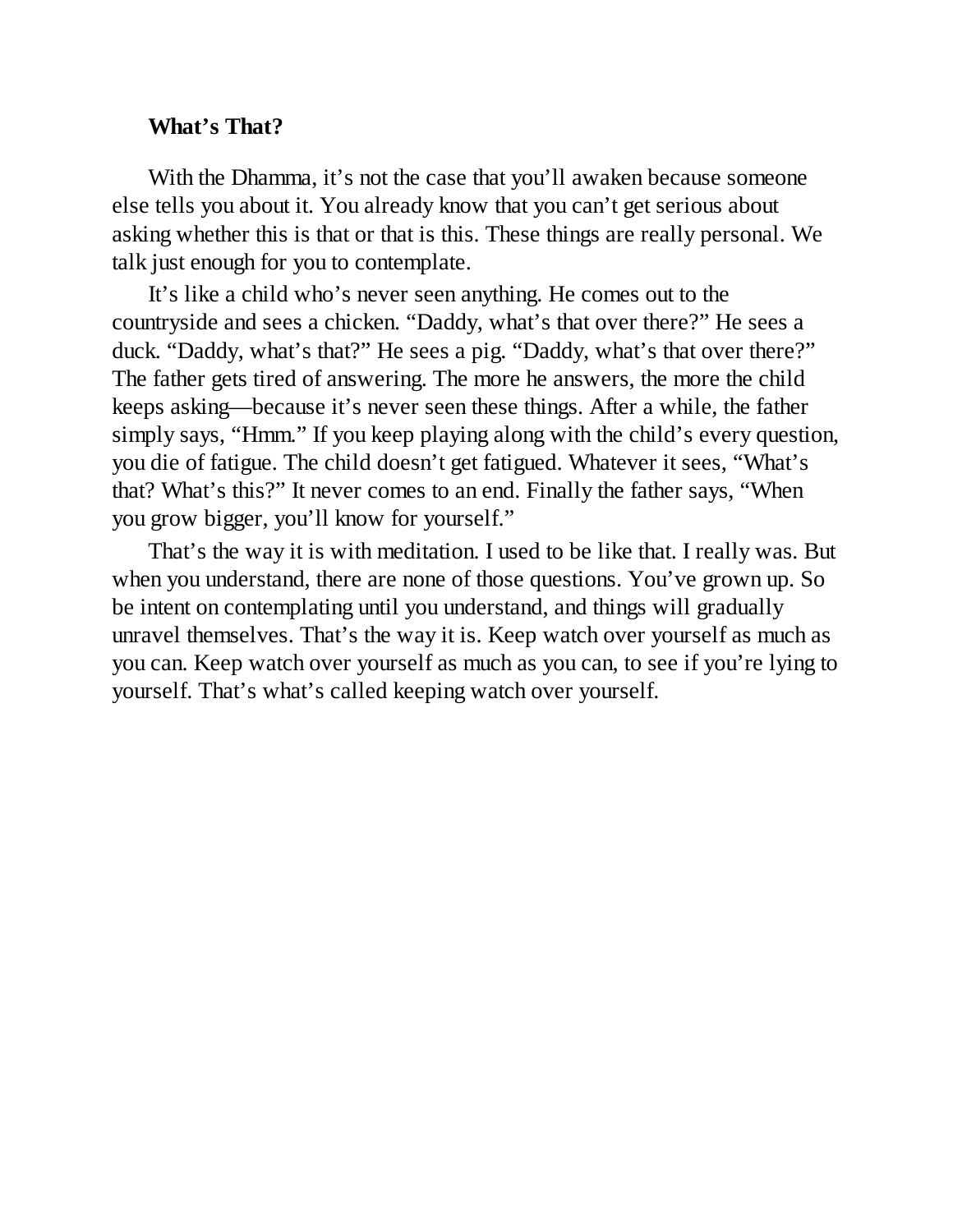### **The Farmer & the Cobra**

In short, the Dhamma teaches that whatever suffering arises will pass away. There's nothing more than this. There's just suffering arising and suffering passing away. That's all there is, which is why we suffer, why we're in a turmoil in this cycle of wandering-on. Why are we in a turmoil? Because we don't know this truth as it actually is. When you don't recognize suffering, you feed it, thinking that it'll be pleasure. But eventually it bites you, because it's suffering.

It's like the story of the farmer and the cobra. The cobra lies stiff in the cold, and the farmer feels pity for it. He thinks, "I have enough kindness to help this animal find some comfort." That's because he doesn't recognize what it is. He doesn't recognize that this is a snake that can bite people. Because he doesn't recognize it, he picks it up and holds it to his chest. As soon as the snake warms up, it bites us.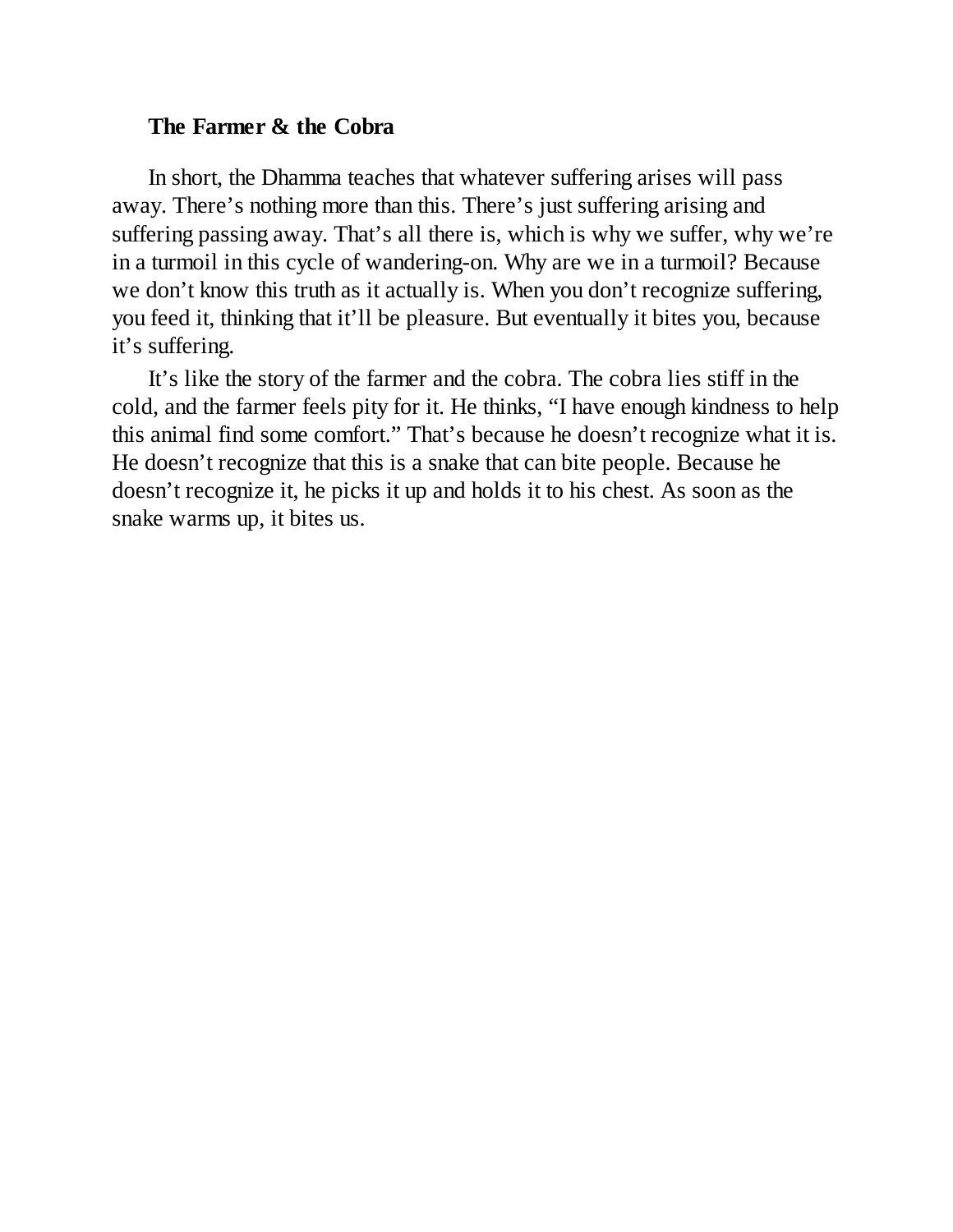## **Awakening to the Cobra**

Most of us, when we hear the words, "awakening to the Dhamma," understand that it's something so high and far away that we probably won't awaken in this lifetime. That's how we understand things. Actually, if something is evil and we don't clearly see that it's evil, then we can't abandon it. That means we haven't awakened much to the Dhamma. But if we listen, contemplate, and practice until we see it clearly, we'll see the drawbacks for sure that that thing is evil and we won't dare ever do it again. We won't dare store it up as seeds to plant again. We'll have to throw it away because we've seen the harm it does.

Before, we heard that it was evil, and we even said that it was evil, but we still did evil. We still did things that were wrong. That was when we hadn't yet awakened to the Dhamma.

When someone awakens to the Dhamma, it's like seeing a cobra, a poisonous snake slithering past. We know that this snake is poisonous, and its poison is dangerous. If it bites anyone, that person will die or suffer horribly. If we see a cobra or a banded krait, we know that its poison is fierce. Anyone it bites will have to die; if he doesn't die, he'll be close to death. This means that we know the snake for what it actually is. We don't dare catch hold of it. No matter who tells us to catch it, we wouldn't dare. This is called awakening to the Dhamma—awakening to the cobra, to the banded krait. We awaken to its poison.

It's the same with all forms of evil. If we clearly see the harm they do, it's not hard. We know for ourselves. All I ask is that you keep on practicing, contemplating, and you'll know for yourselves. When you awaken to the Dhamma, the mind will be Dhamma. You'll know the Dhamma.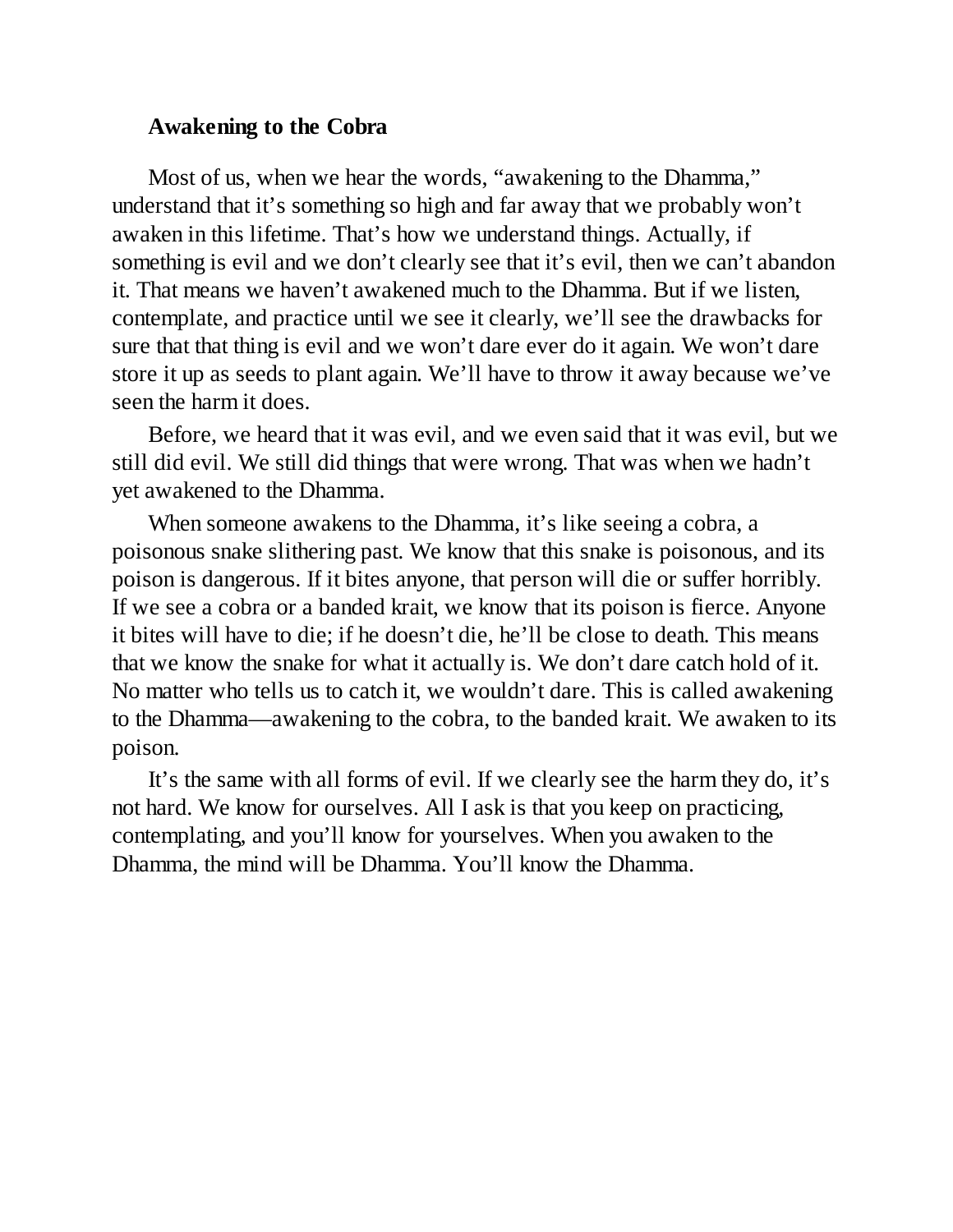## **Our Responsibilities**

When we practice we're like a man planting a tree. He goes out and gets a tree, digs a hole, puts the tree in the hole, fills the hole with soil, waters it, gives it fertilizer, and keeps it safe from insects. These are our responsibilities. And that's the end of our responsibilities. The responsibility of the tree is to grow. Whether it grows fast or slow, don't force it. If you force it, you suffer. You plant it and then you think, "Hey. When is it ever going to grow so that I can get some fruit?" As soon as you start complaining, you suffer. Why? Because you don't understand your responsibilities. You take on the responsibilities of others. You take on the responsibilities of the tree.

The tree doesn't want anyone to take on its responsibilities. It'll do the work itself. The person has the responsibilities of the person. The owner has the responsibilities of the owner: to keep on watering and fertilizing the tree, to keep on protecting it from insects. That's our duty. If we do the duty of the tree —"Oho. It's really taking a long time to grow"—we pull on it to make it tall, to make it grow, and it'll simply die. That's not our duty.

It's the same when we practice our precepts well, when we practice concentration well: Discernment will arise. We keep at it gradually, continually, practicing like this, able to think like this, keeping this principle in mind, and we can be at our ease. We and the tree look after each other. The tree will grow healthy and beautiful because we look after it with our practice. As for whether it'll grow fast or slow, leave that to your merit and perfections. But don't abandon it. You have to keep on building your perfections all the time.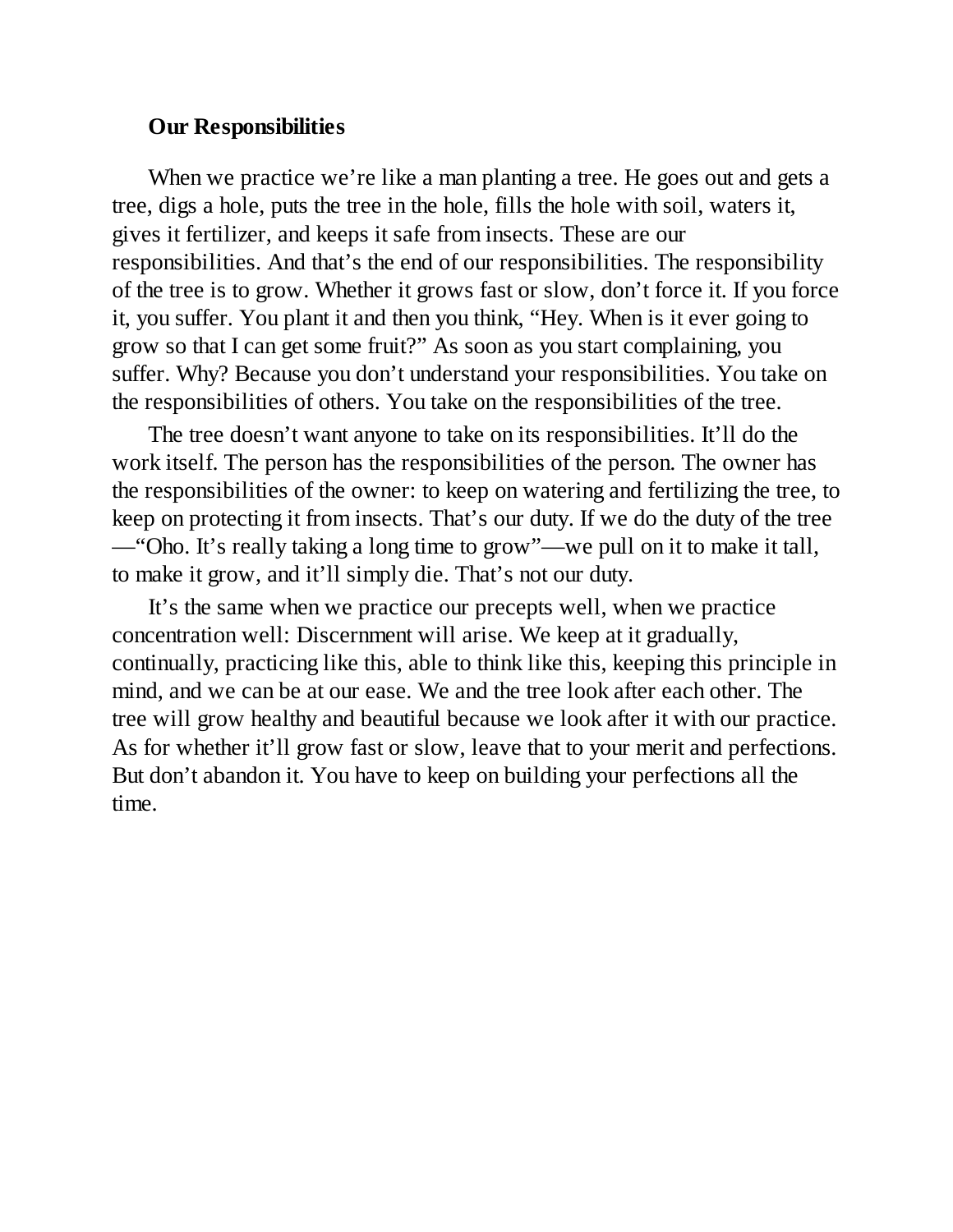# **Cleaning the House**

When you construct a house, then when it's finished, only the construction of it is finished, right? The next step is that you have to live in the house and always keep cleaning it. It's not the case that when you finish constructing the house you can rest at your ease. That's not the case at all. You have to keep cleaning the house continually.

It's the same when you practice concentration. When you do concentration, you can't think that you've finished doing it and now you can stop. You have to use your knowledge and mindfulness to be aware of the preoccupations that will disturb and destroy your concentration. You have to know these things. When standing, walking, sitting, and lying down, you have to keep mindfulness in charge at all times.

When you finish constructing a house, you can't say that you'll just lie. down and rest, you know. When the house gets dirty, what will you do? You'll have to wipe it down and sweep it out, all kinds of things. It's the same when you practice concentration. Getting the mind into concentration isn't hard. But to keep maintaining concentration *is* hard. Constructing a house isn't hard. In just a few years you're finished. But you have to keep on cleaning the house for many, many years until it falls apart. As long as you live in it, you have to keep on cleaning it. That's the normal way it is.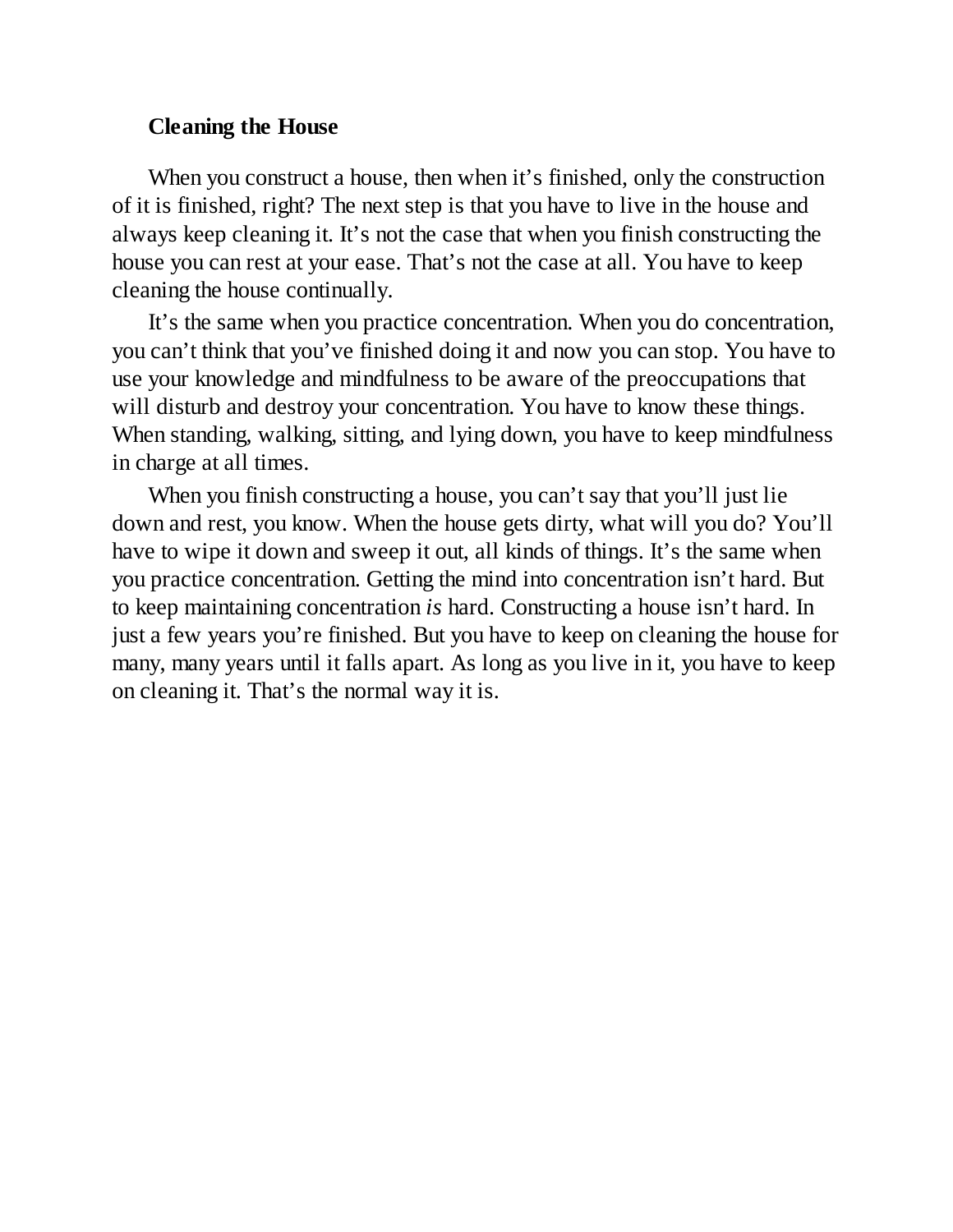### **Better & Better**

When discernment arises, you can abandon your defilements. As your discernment grows, your behavior will change. You'll abandon your old ways. It's like going into the forest to look for fruit. At first you find some fruit that's not especially good, but even though it's sour, you take it. You carry it in your basket until you find fruits that are better than that. You throw the old fruits out of your basket. It's because you see that the new ones are better that you change what you're carrying.

The same with the mind: When you see the harm and drawbacks of your old ways, you keep on abandoning them. The more you look, the more you keep on abandoning. When you practice, you'll think, "This is it. This is good." But when you practice further—"Oh. What happened then wasn't really refined." So you abandon that, too.

## **The Compass**

It's like having a compass that points north and south. You go into the forest carrying the compass with you, and it will still point north and south. But suppose that the day after you go into the forest you open your compass and decide that the south end of the needle is pointing west, and the north end of the needle is pointing east. That's when you have to realize that it's just a matter of your own thinking. You're thinking wrong. The needle's still pointing north and south all the time, but you understand that it's pointing east and west. You "know" and you follow this kind of knowledge. But it's an issue of your thoughts, which you can dissolve; an issue of your feelings, which you can dissolve. The compass is always pointing north and south, north and south, but you feel that it's pointing east and west. The mistake is with you.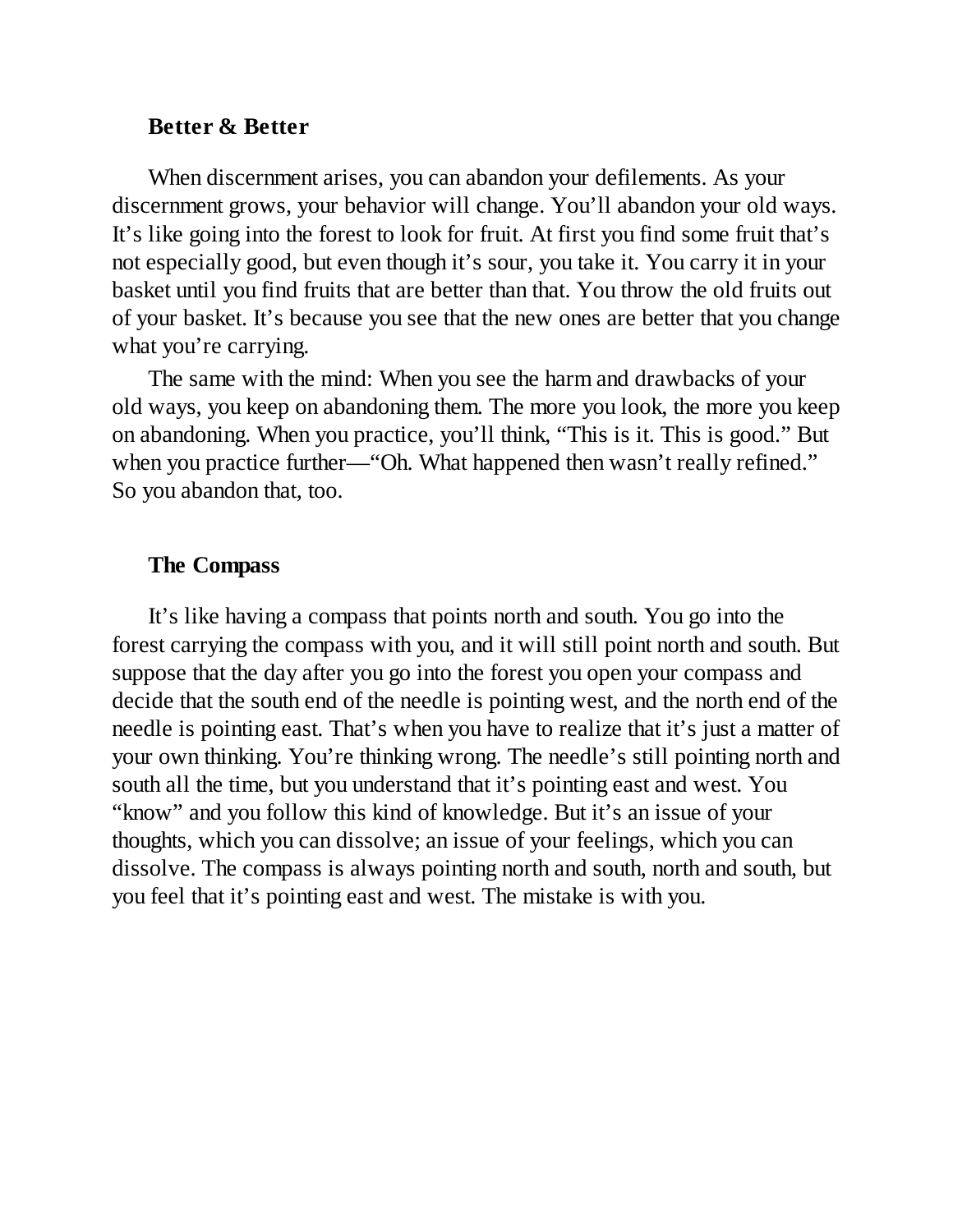# **The Saltiness of Salt**

Buddhism is like salt. Salt is always salty. Whoever eats it will find that it's always salty. Whoever doesn't eat it won't taste the saltiness. In the same way, Buddhism can't degenerate. People degenerate. Buddhism doesn't degenerate.

Some people see monks behaving in a bad way and they blame Buddhism. It's like a person who doesn't eat salt and complains that salt isn't salty. Actually, the saltiness of salt is there all the time. If anyone eats the salt, the saltiness will appear. That's the way it is with Buddhism.

## **Lead** *vs.* **Gold**

I'll ask you a question. Suppose there's a hunk of lead weighing one kilogram and a hunk of gold weighing one kilogram. If you were to ask people to take one of them, which one would they take?

It's the same with your son deciding to ordain for life. He sees that ordaining has more value. He sees the whole world as a hunk of lead with no value. That's why he doesn't want it. It's the same as your wanting the kilogram of gold and not the kilogram of lead. Why? Because the lead has less value—or no value at all. That's why you decide to take the gold.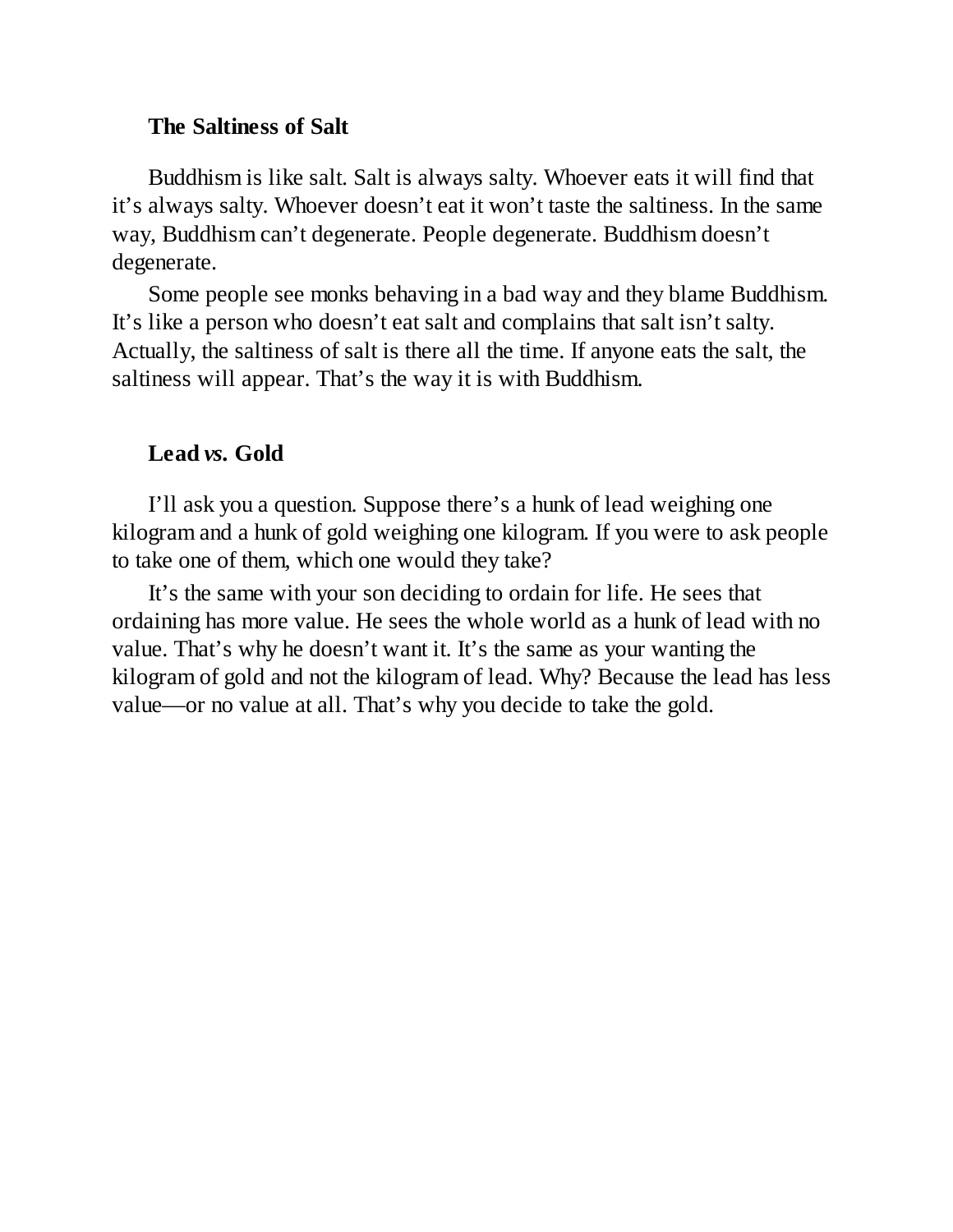# **The Thinking of Earthworms**

These days, Thai people are ordaining less and less. I don't know why. Whether it's because of their work or because the world is developing, I don't know. In the past, people would ordain for at least four years, five years. But now there are people ordaining for seven days, fifteen days. There are even people who ordain in the morning and disrobe in the evening. It's because of this sort of thing that Buddhism will disappear.

Some people say that if people ordained the way I say—three or five years —the country wouldn't develop. We'd run out of people staying at home; there wouldn't be anyone making a living; we wouldn't be able to keep up with the world. So I tell them that this kind of thinking is the thinking of earthworms.

Earthworms live in the dirt. They've been eating dirt from the very beginning. But even though they keep on eating, they're afraid that they'll run out of dirt. So when they excrete dirt, they put it up next to their heads to eat, for they're afraid they'll run out of dirt. This is the thinking of earthworms. People who think that the world won't develop, that it'll come to an end: That's the thinking of earthworms.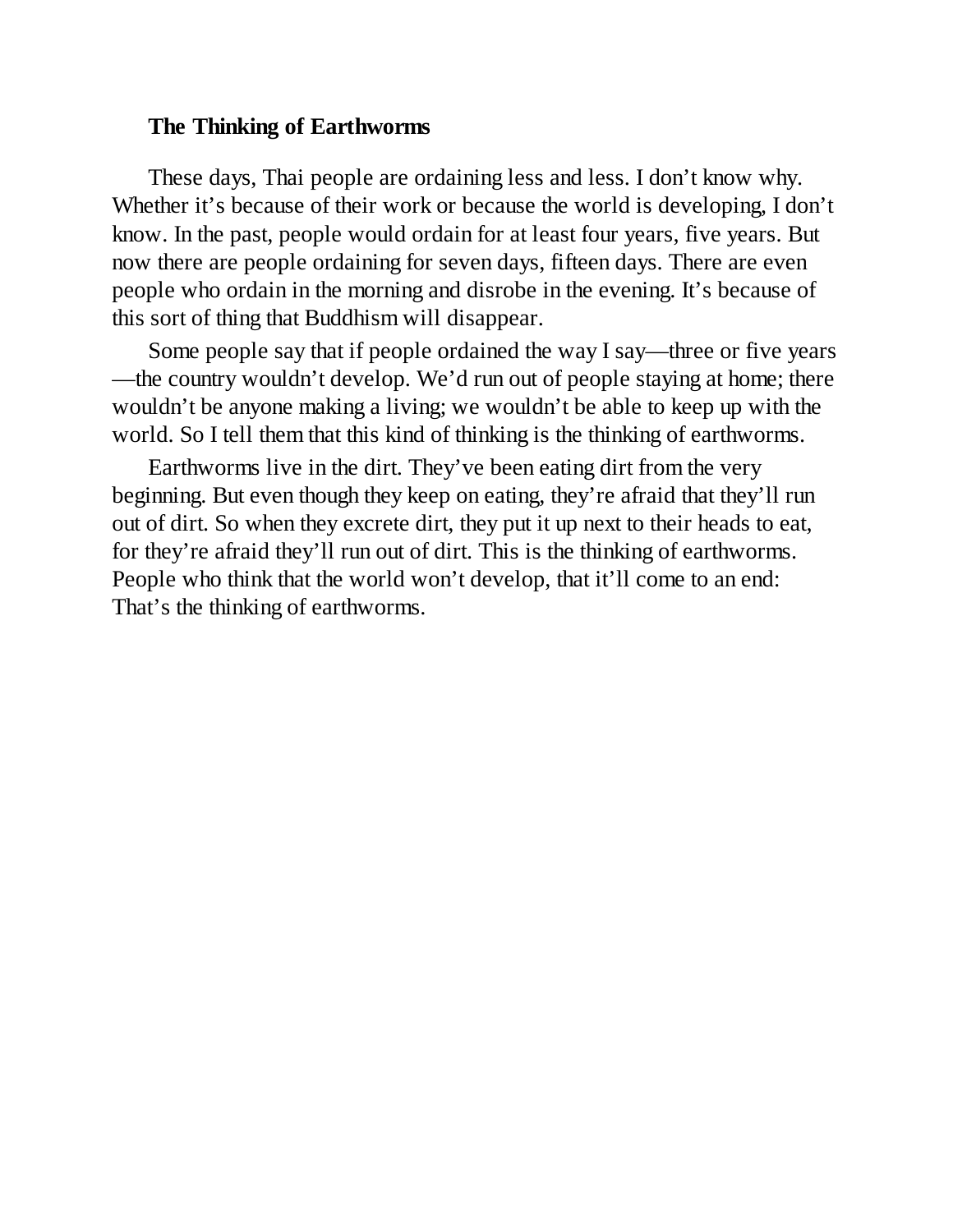## **Neither Large nor Small**

This bell here: Do you think it's large or small? *[A layman answers: "Small, sir."]*

Small, eh? It's not large? Hmm. Is that how you see it? This bell is a physical phenomenon. Your feeling about it is a mental phenomenon. There's a physical phenomenon and a mental phenomenon: your mind, your intention. Craving can want to make this bell larger right now or smaller right now.

All of you sitting here: When you look at this bell, it's hard to answer. You don't know whether it's large or small because there's nothing else to measure it against. If you put an alms bowl right here, you'll see that the bell is small. It's not large any more. But if there's no alms bowl, the bell is large. Why is it like that? Everyone who says the bell is small wants it to be larger than this, and so the bell gets smaller. But actually, if the bell stands here by itself, it's not large and it's not small. It's just as much as it is. What makes it large or small, if not craving?—the desire for it to be smaller or larger. The bell itself is neither large nor small. It's just the way it is.

## **Why**

When we understand that the movements of the mind have to be the way they are on their own, that's the way they are. They don't "why" anyone at all. The problem is that we latch onto things. It's like water flowing. It flows along in its water way. If you latch onto it, asking why it flows, you give rise to suffering. If you understand that it flows in line with its own affairs, there's no suffering.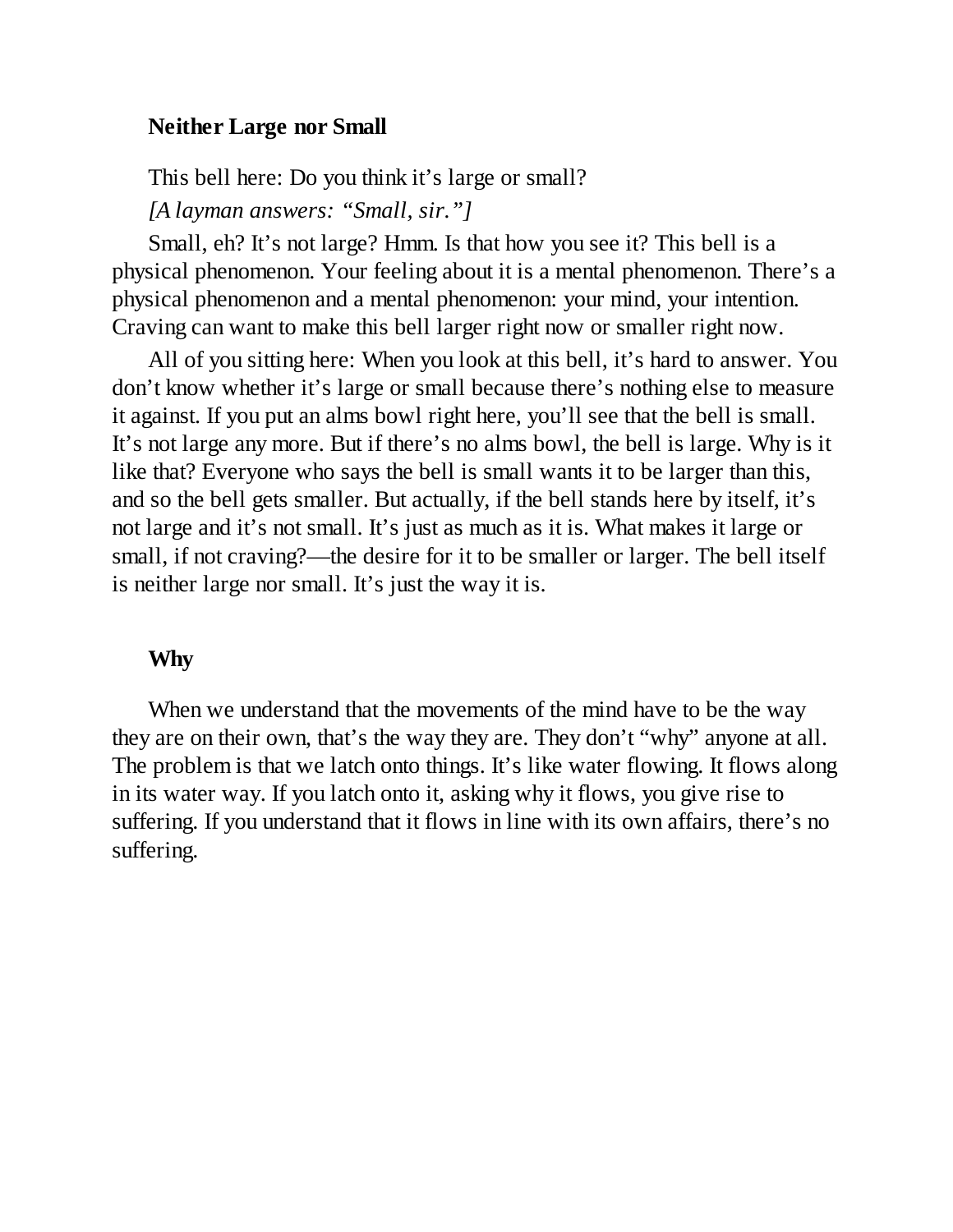# **Grabbing Hold of a Dog**

Even when you see that something is true, you can't grab hold of it. It's like a dog: Try grabbing hold of a dog's leg without letting go, and it will turn around and bite you. Or a snake: Try grabbing hold of its tail, grabbing hold without letting go. It'll simply bite you. So don't hold on. Let it go. Put it down.

It's the same with conventions. We act in line with conventions, but we're taught not to grab hold of them. They're there to use, to provide us with conveniences so that we can live. They're not there to grab hold of them, to latch onto them to the point of giving rise to suffering and stress. The things that you understand to be right: If you latch onto them, you separate your mind into two parts—because your views have turned wrong.

### **When the Bees Leave the Hive**

When we see emptiness, the King of Death can't catch up with us. Death can't reach us. Why? Because there's no "us." There are just piles of form, piles of feelings, piles of perceptions, piles of fabrications, piles of consciousness, that's all. So where's the person? Like that beehive over there: If all the bees leave and you try to take the hive, will you touch any bees? No, because it's empty. All you'll touch will be the beeswax. You don't know where the bees went, because they don't live there anymore.

That's how the Buddha taught. Take your views outside of "self" in that way, and you run out of questions. And not only do you run out of questions, there are also no answers. No questions. No one to answer the questions. That's where everything runs out. You know what it's like when things run out? "Running out" means there's nothing there.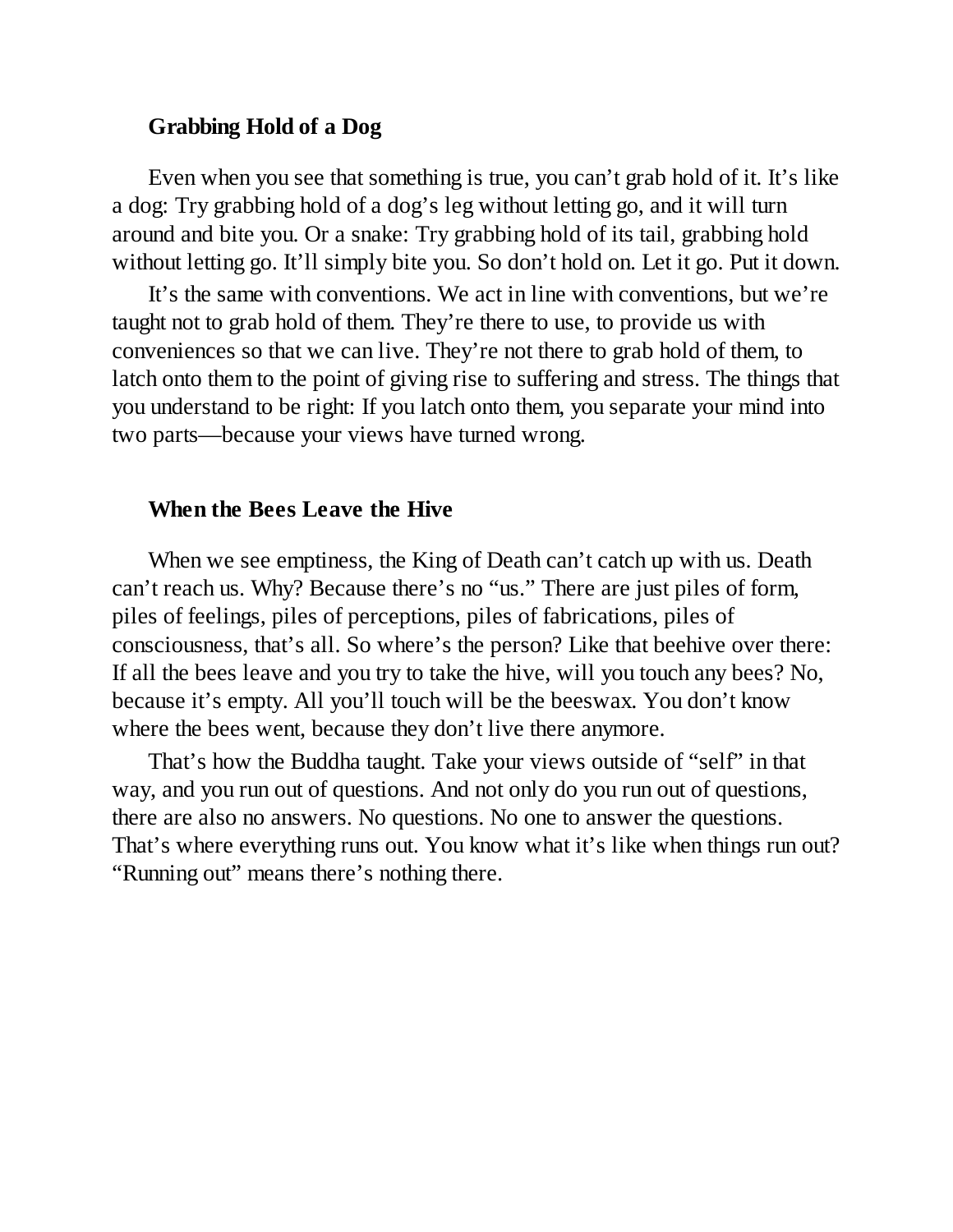# **Eating Out of the Shit-pot**

To see things as empty means seeing that there's nothing there. You see that this spittoon is there, you see a cup and a plate, and the cup and the plate are there. It's not that they're *not* there, but they're there in emptiness. They're empty. If you ask this spittoon what it is, it won't answer you—because it's not anything. You can call it a spittoon if you want, but it's just your supposition. Or you could call it a pot—it's still just a supposition that you've made. Its actuality is there's nothing to it. But we grab onto it and hold onto it firmly.

I'll give you an example. Suppose there are two groups of people: one group intelligent, the other group stupid. They go to buy things in the market. The stupid group doesn't know anything, so they buy a shit-pot and use it to fix rice—because they don't know anything at all. The intelligent people see that and they get disgusted—"How can they use a shit-pot as a rice-pot? It's disgusting."

Why do they find it disgusting? The shit-pot is still new; it's never been used, so it's like an ordinary pot. It's still clean. So why are they disgusted by it? Because they hold onto the idea that it's a shit-pot, that's all. Actually, it's just an ordinary pot. They suffer and get disgusted because they cling to their ideas about it.

So with these two groups of people, which one is really intelligent? Which one is really stupid? The pot is just an object, an ordinary pot that we suppose to be a shit-pot, so people get disgusted by it. If you put curry in it, they get disgusted. Put rice in it and they get disgusted—because of their wrong views, stuck on suppositions.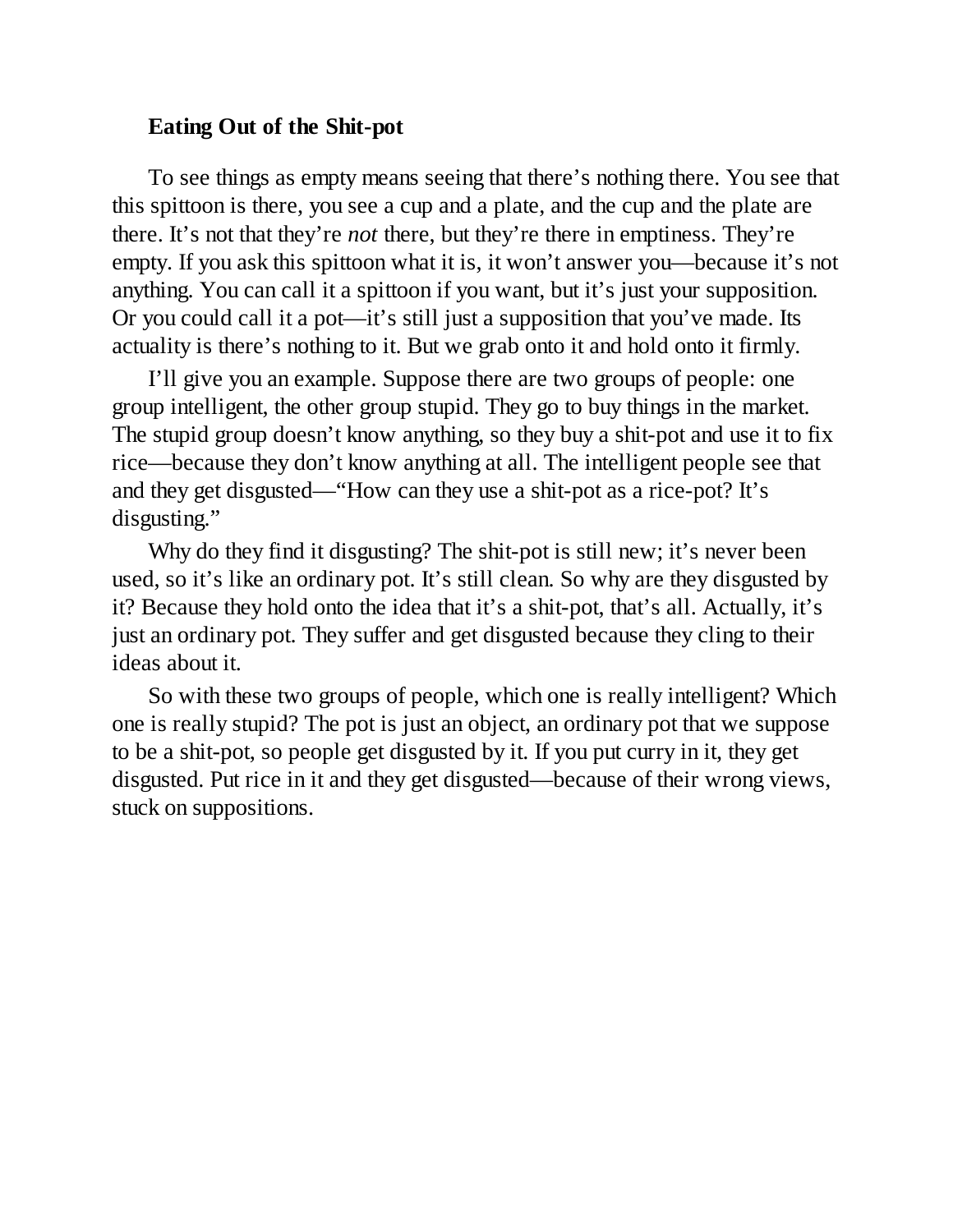### **The Parts of a Knife**

This knife placed here: It has the edge of its blade, it has the back of its blade, it has its handle—all of its parts. When you lift it up, can you lift just the edge of the blade? Can you pick up just the back of the blade? Just the handle? The handle is the handle of the knife. The back of the blade is the back of the knife's blade. The edge of the blade is the edge of the knife's blade. When you pick up the knife, you also pick up its handle, the back of its blade, and the edge of its blade. Could it split off just the edge of its blade for you?

This is an example. When you try to take just what's good, what's bad comes along with it. You want just what's good and to throw away what's bad. You don't learn about what's neither good nor bad. When that's the case, you won't come to the end of things. When you take what's good, what's bad comes along with it. They keep coming together. If you want pleasure, pain comes along with it. They're connected.

#### **Knowing In-between**

It's like going up on the roof or coming down to the floor. When someone climbs up there, he gets on the roof. When he comes down, he comes down to the floor. If he climbs up to the roof again and falls down, he falls down to the same floor. That's all that most people know. No one knows being in-between because there's nothing to measure it. When they say that in-between there's no state of becoming, we can't point it out. We can't point it out because there's nothing to mark it.

The questions we have to answer are the questions of the practice. Students for the most part want to know what merit looks like, what evil looks like, how many leaves there are on a tree, how many roots. If you want to know that sort of thing, the Buddha would probably say you're stupid, because all you really need to know is a single leaf. Every leaf on a rubber tree is just the same. The same with the roots: All you need to see is a single root.

It's the same with knowing people. If you really know yourself, that's enough. You know every person in the world.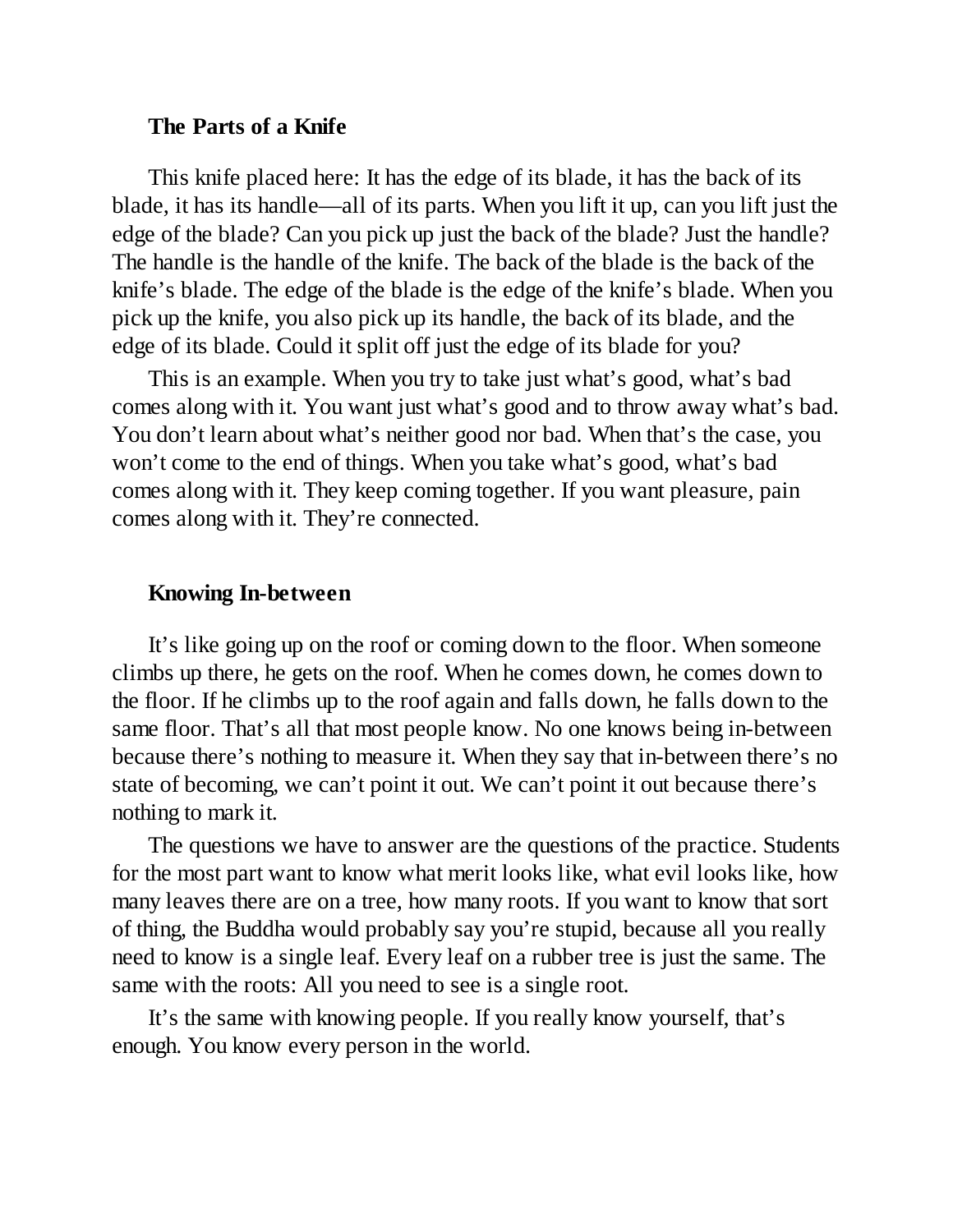## **When the Cabinet is Done**

I want us all to have endurance—enduring until there's no more endurance. In other words, as soon as you see the truth, you let go. When you let go, you see peace arising. When peace arises, you don't have to practice—because you've finished practicing. It's like a cabinet. Before, it was a tree, but there was a problem that required making a cabinet. The tree was cut and shaped because there was still a reason to make the cabinet. Once the cabinet is finished and we've coated it with shellac and put it on display, that's the end of having to do anything. It ends right there in the cabinet.

Before, this cabinet was a tree; now, it's beautiful cabinet. We can say that what once wasn't beautiful has turned into something beautiful.

It's the same with all of us. All of us have been run-of-the-mill people. And not just us—even the Buddha was just the same. He started out ignorant. That's how he came to know. Wherever there's dirtiness, there's cleanliness right there. When you wash that spot, the cleanliness doesn't arise anywhere else. Wherever there's disturbance, there's peace right there. Wherever there's wrongness, there's rightness right there. They're together, both of them, right there. Wherever there's greed, aversion, and delusion, there's lack of greed, lack of aversion, lack of delusion right there.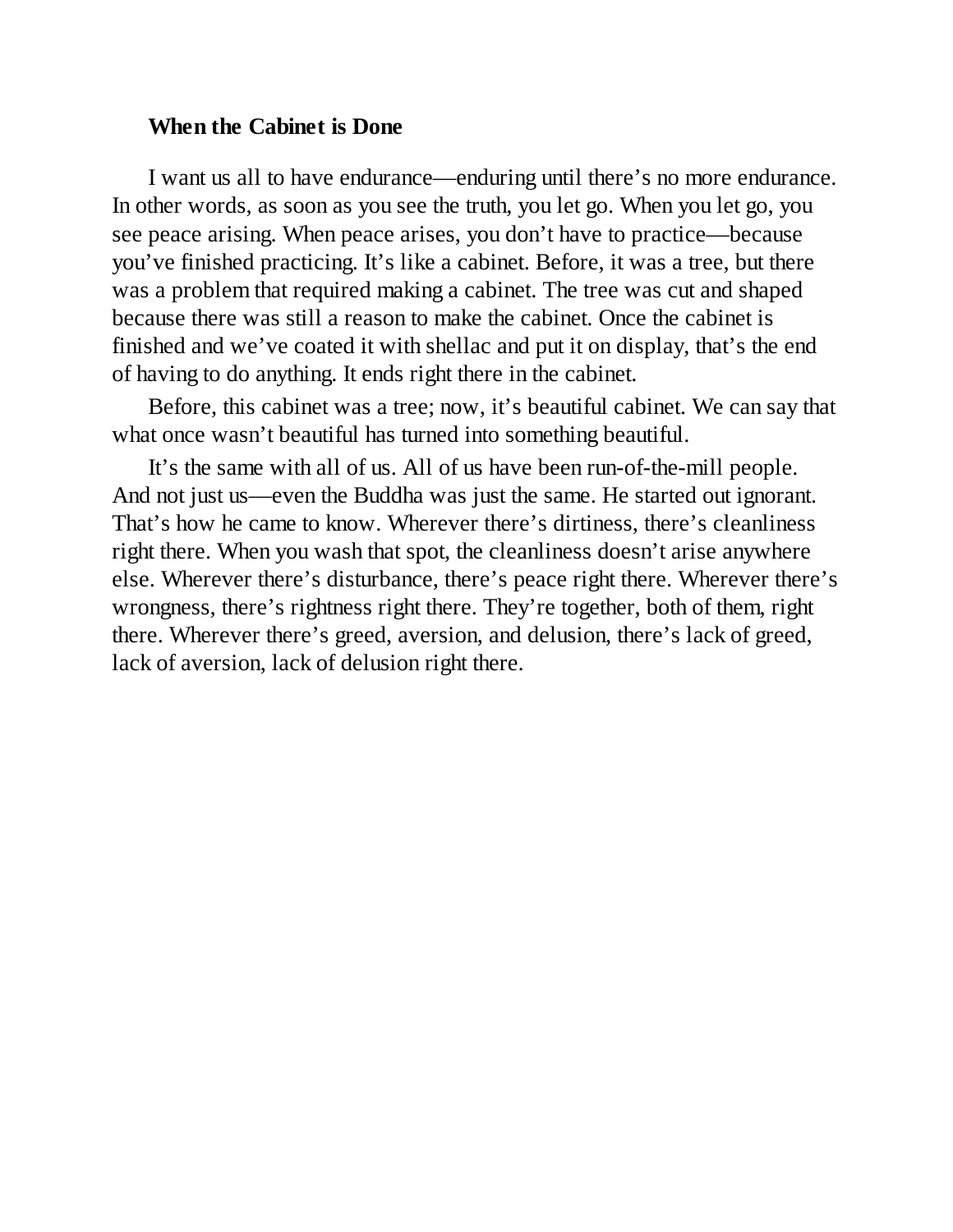## **Our Own Affair**

Eventually, the teachings run out. When you know causes, you let go of causes. When you know results, you let go of results. So where will you stay? Above causes and beyond results. Above birth and beyond death. That's where you stay. You stay where everything is ended and runs out. The mind is at peace, away from causes and results; at peace away from birth and death; at peace away from pleasure and pain. It stays in peace like that. There are no causes and effects right there.

Once you're above causes and beyond results, that's the end point of what we're practicing. We aim right there. That's why the Buddha taught only that far. After that, what we practice is our own affair. Where we continue to go is our own affair. He taught only this far. He has a boat and an oar, and he gives it to us: both the boat and the oar. If we paddle with it, the boat will go forward. If we don't paddle with it, the boat stays where it is. It's our own affair.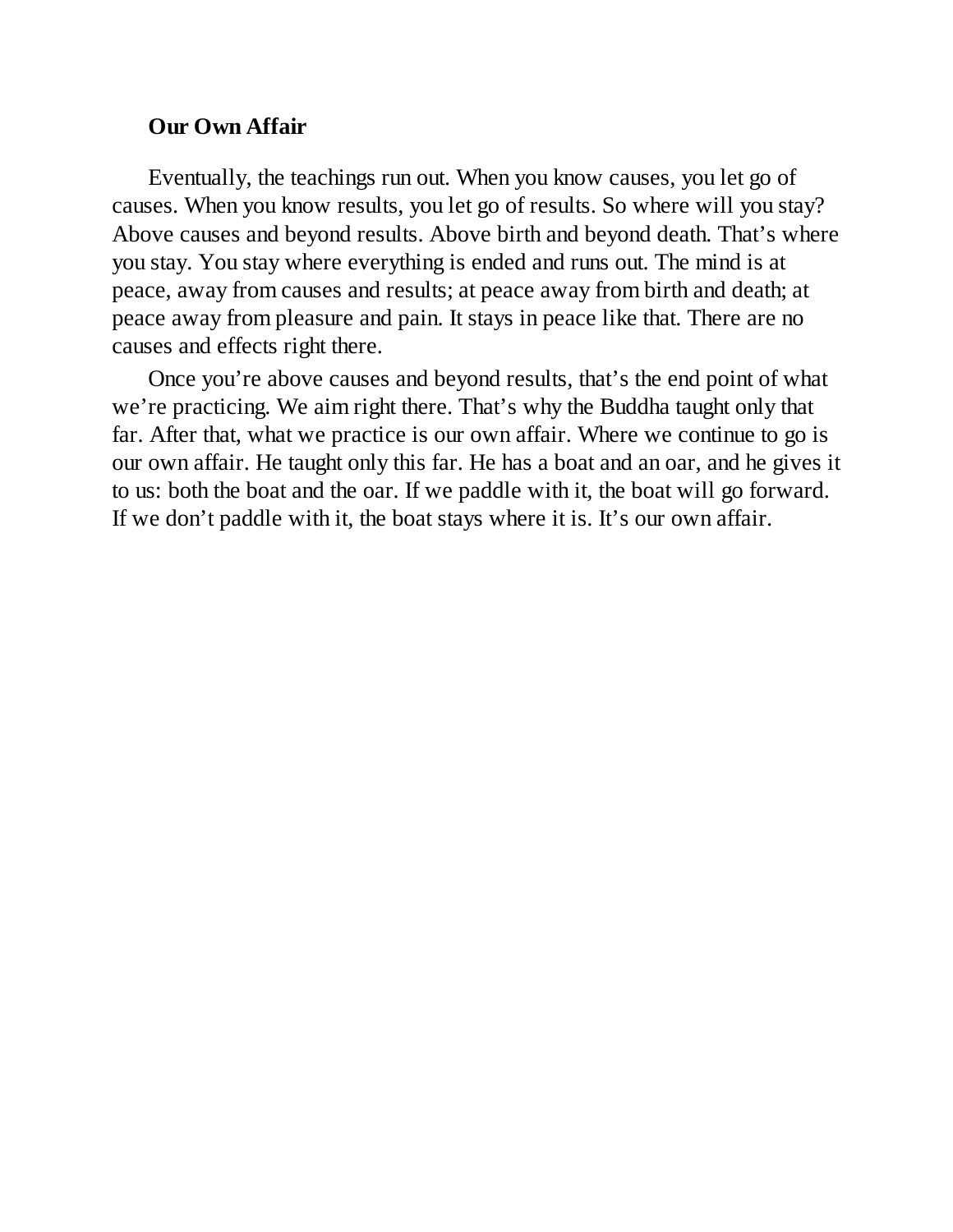#### **In the Cage**

Whether we're happy or sad, feel pleasure or pain, cry or sing, as long as we're in this world, these things happen in a cage. We don't escape from the cage. Even if we're wealthy, we're in a cage. If we're poor, we're in a cage. If we cry, we're in a cage. If we dance, we're dancing in a cage. Which cage? The cage of birth, aging, illness, and death.

It's like a mourning dove we keep in our home. We simply listen to its song and we praise it. "How pretty, the sound of my dove! My dove has a low voice. My dove has a high voice"—that sort of thing. We never ask the dove if it's enjoying itself or not. We give it rice to eat and water to drink, but everything is in the cage. And yet we think that the dove is satisfied.

Have we ever stopped to think: If someone gave us rice and water and put us in a cage, would we be happy? In the same way, we're caged in this world. "This is mine, I have this, I have that"—all kinds of things. But we don't understand our own condition. Actually, we're gathering stress and suffering into ourselves because we don't look deeply into ourselves, in the same way that we don't look deeply into the dove. It looks like it's living comfortably. It can drink water and eat food, and we think that it's happy. The same with us: Even though we live in extreme pleasure and comfort, once we're born we'll then have to grow old; when we're old, we'll then have to grow sick; when we're sick, we'll then have to die. This is suffering. This is the way we suffer.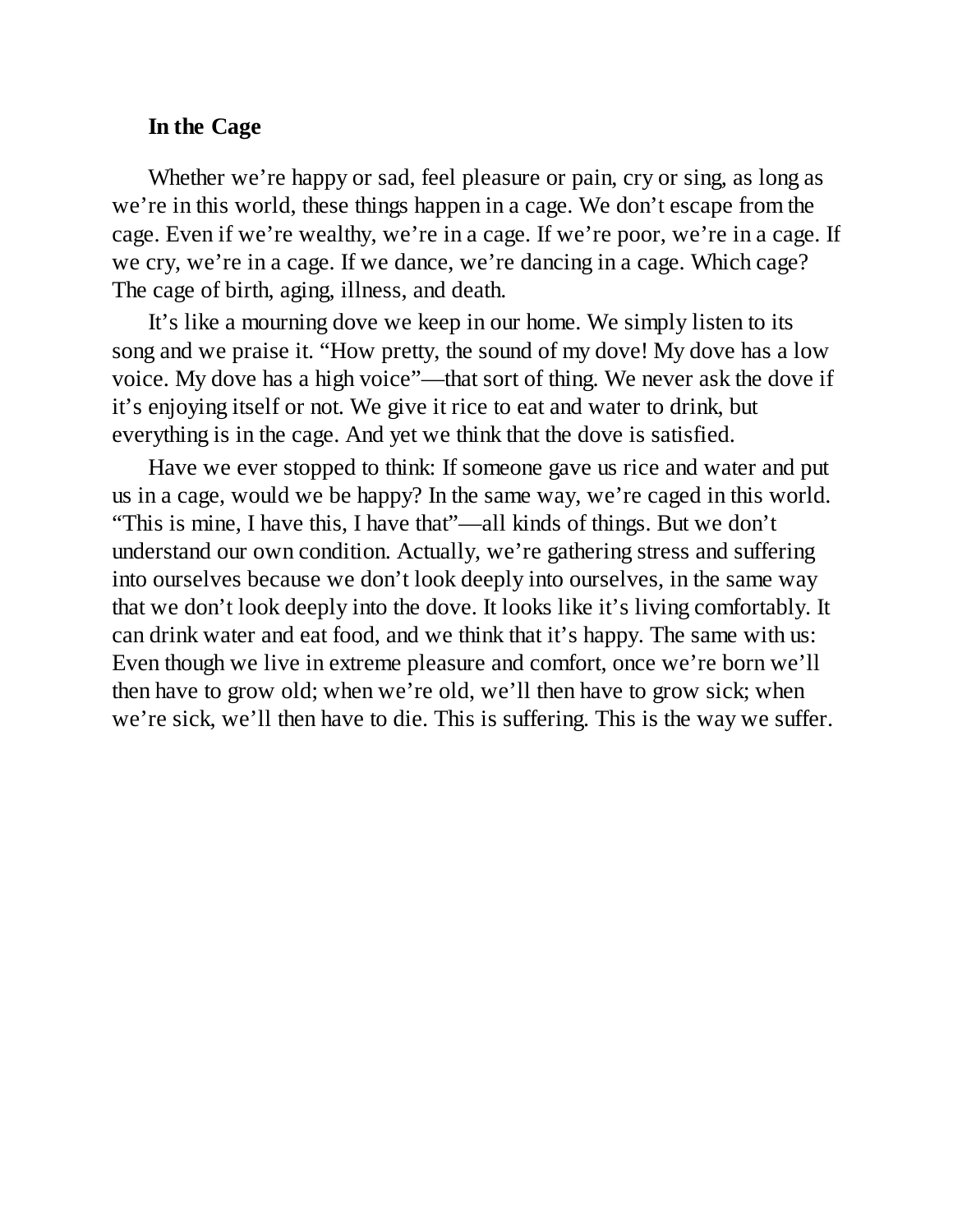# **Filling the Glass**

The way that people think once they're born is that, having been born, they don't want to die. Is that the right way to think? Take this glass here. If we pour water into it and yet don't want it to be full—if we keep on pouring water into it and yet don't want to be full—can we get what we want? It's the same with people once they're born. Once they're born, they don't want to die. Is that kind of thinking right? If things could really be that way, with everybody born and not having to die, we'd suffer even more than we do now. If nobody born into this world ever died, we'd all be eating one another's shit. Where could we go to get away?

It's like the water in this glass: Can you keep on pouring it in without wanting the glass to be full? That's the way it is with the world. Get things into perspective. You can't want not to die. That's the way it has to be.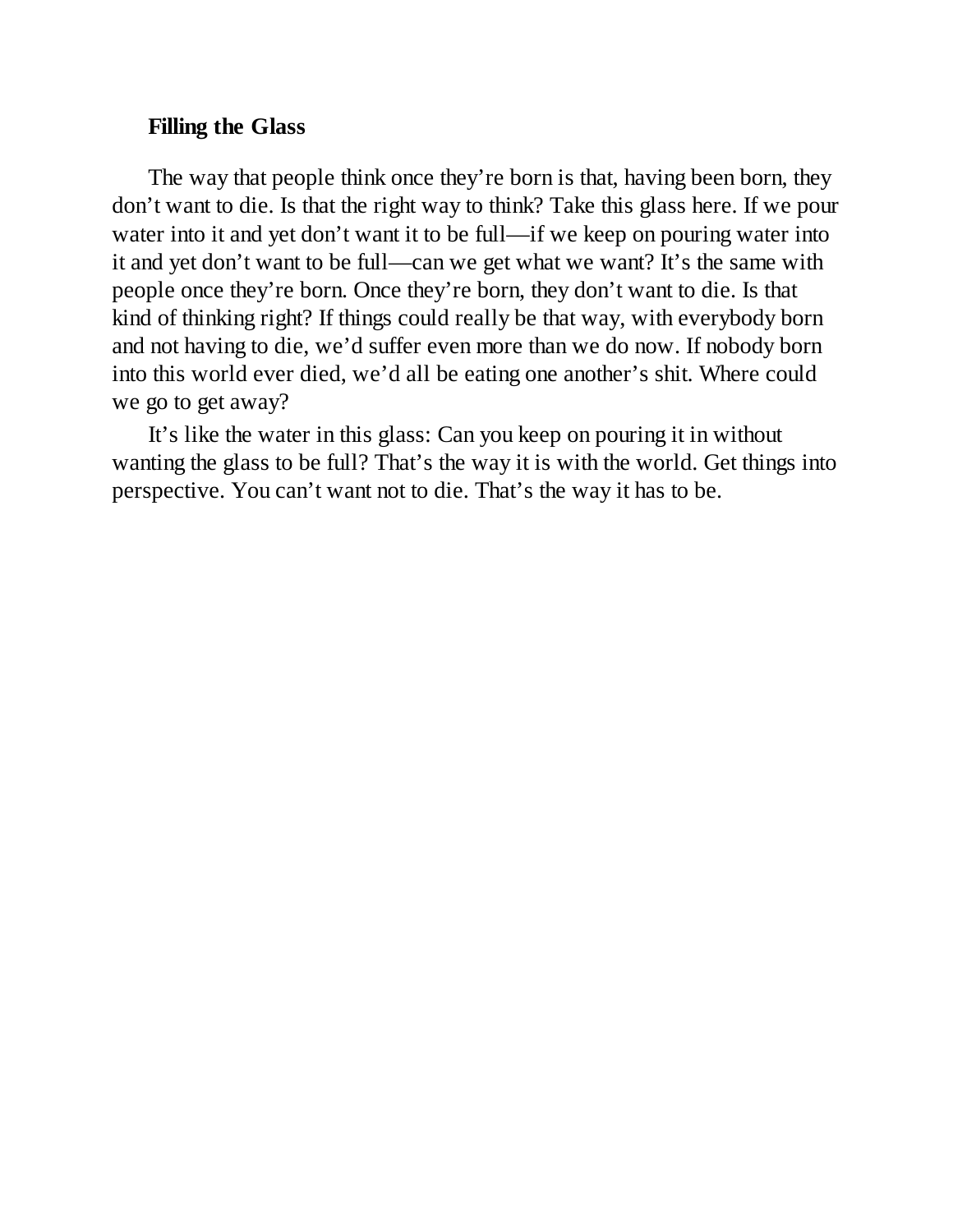### **Mindfulness of Death**

If you were to break the law, and in seven days they were going to execute you, how would you feel? If you were sentenced to death, and in seven days they were going to execute you, what would you do? I want you to reflect on this. As you are, you're already sentenced to be executed, simply that you don't know how many days you've got left. It might even be less than seven. Do you have a sense of this? You're already sentenced to death. They're going to have to execute you, but if you don't know, you don't feel anything. But if you were to break the law and the authorities were to catch you and execute you in seven days—oh, you'd really suffer.

This is mindfulness of death. Death is going to execute you in just a day or two. When you're not aware of this, you relax. You have to think in this way so that you give rise to the conviction needed to practice the Dhamma. That's why the Buddha has you practice mindfulness of death at all times. Normally, when you think of death, it scares you, so you don't want to think about it. And when that's the case, how can you *not* be stupid? You've already fallen into that condition, but you have no sense of yourself. So you relax. But if you come to your senses and contemplate mindfulness of death at all times, you'll hurry up and make the effort to escape from danger. How can you just sit there? If you were to break the law and in seven days they were planning to execute you, could you simply take it easy? You'd have to hurry up and find a way out.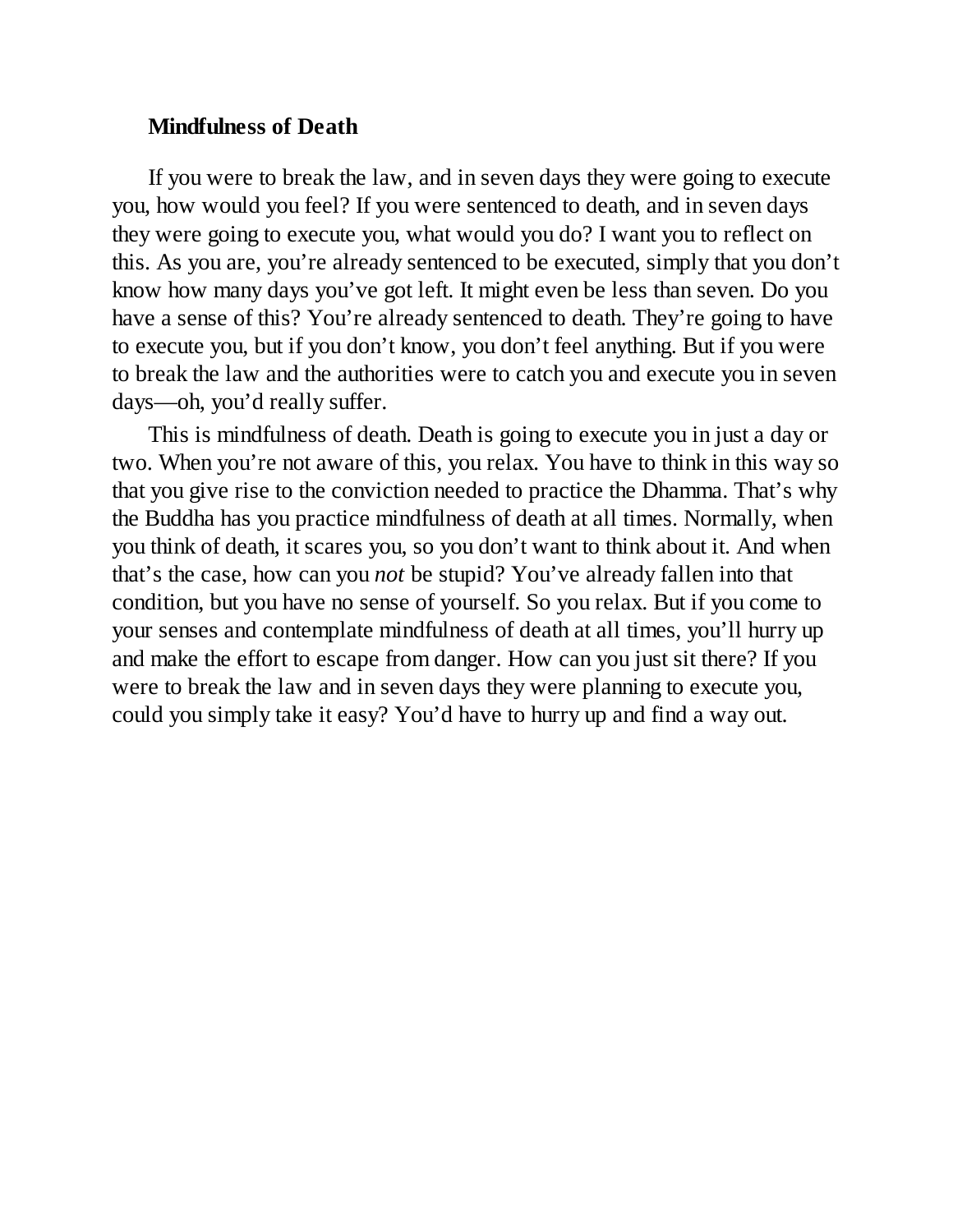# **Table of Contents**

| <b>Titlepage</b>                    | $\overline{2}$ |
|-------------------------------------|----------------|
| Copyright                           | 3              |
| Photo                               | 4              |
| Introduction                        | 5              |
| A Bird in a Cage                    | 7              |
| The Power of the Dhamma             | 7              |
| <b>Your Own Witness</b>             | 8              |
| The Language of the Dhamma          | 9              |
| <b>Open Your Eyes</b>               | 9              |
| Dyeing the Cloth                    | 10             |
| <b>Remove the Weeds</b>             | 10             |
| Why Wait?                           | 11             |
| Awakening to the Dhamma             | 11             |
| Knowledge & Goodness                | 12             |
| <b>Goodness Without Discernment</b> | 13             |
| <b>Genuine Wealth</b>               | 14             |
| Seeing the Fullness                 | 14             |
| The Teacup                          | 15             |
| Pouncing on Fire                    | 15             |
| Learning about Fire                 | 16             |
| Teaching from the Top               | 16             |
| Drop after Drop                     | 17             |
| Just Right                          | 17             |
| Everything Gathers in the Ocean     | 18             |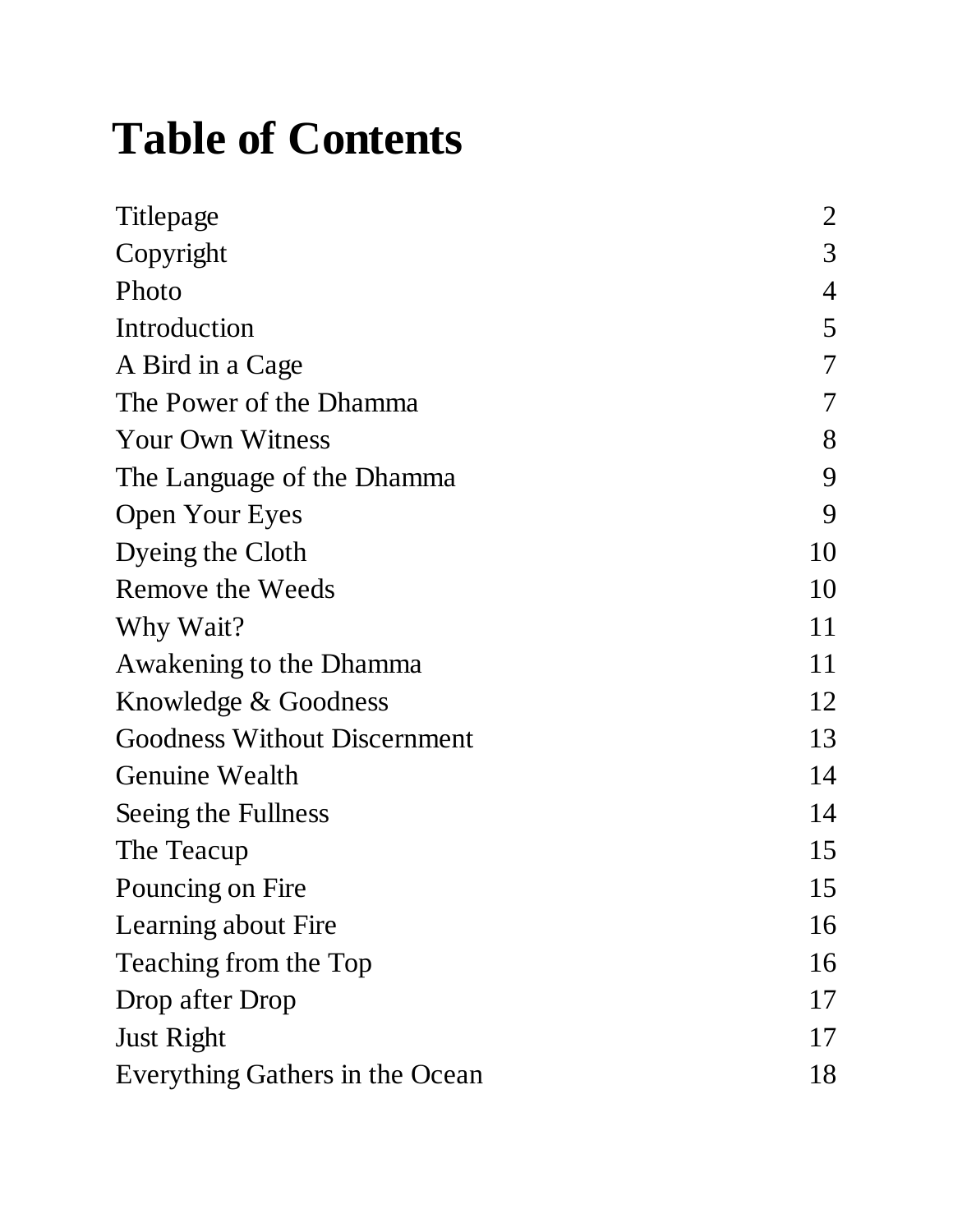| Coconut Water                    | 18 |
|----------------------------------|----|
| Patience                         | 19 |
| The Dhamma in a Pot              | 20 |
| Chickens Coming to the Monastery | 21 |
| <b>Thieves</b>                   | 21 |
| The Blind Person                 | 22 |
| don't run along                  | 22 |
| The Salt of Meditation           | 23 |
| Complete Food for the Mind       | 23 |
| Moving the Glass                 | 23 |
| <b>Better Than No Rice</b>       | 24 |
| The Chicken in the Cage          | 25 |
| Only One Hole Open               | 26 |
| The Water Cooler                 | 26 |
| <b>Recognizing Fire</b>          | 27 |
| Looking for a Teacher            | 27 |
| The Stick in the Stream          | 28 |
| <b>Addicted to Curry</b>         | 28 |
| <b>Eating the Hook</b>           | 29 |
| The Tree in the Seed             | 30 |
| <b>Running in Circles</b>        | 31 |
| Lifting the Bowl                 | 31 |
| See for Yourself                 | 32 |
| Talk about Blindness             | 32 |
| <b>Your Duty</b>                 | 33 |
| Sitting with a Cobra             | 33 |
| The Spider                       | 34 |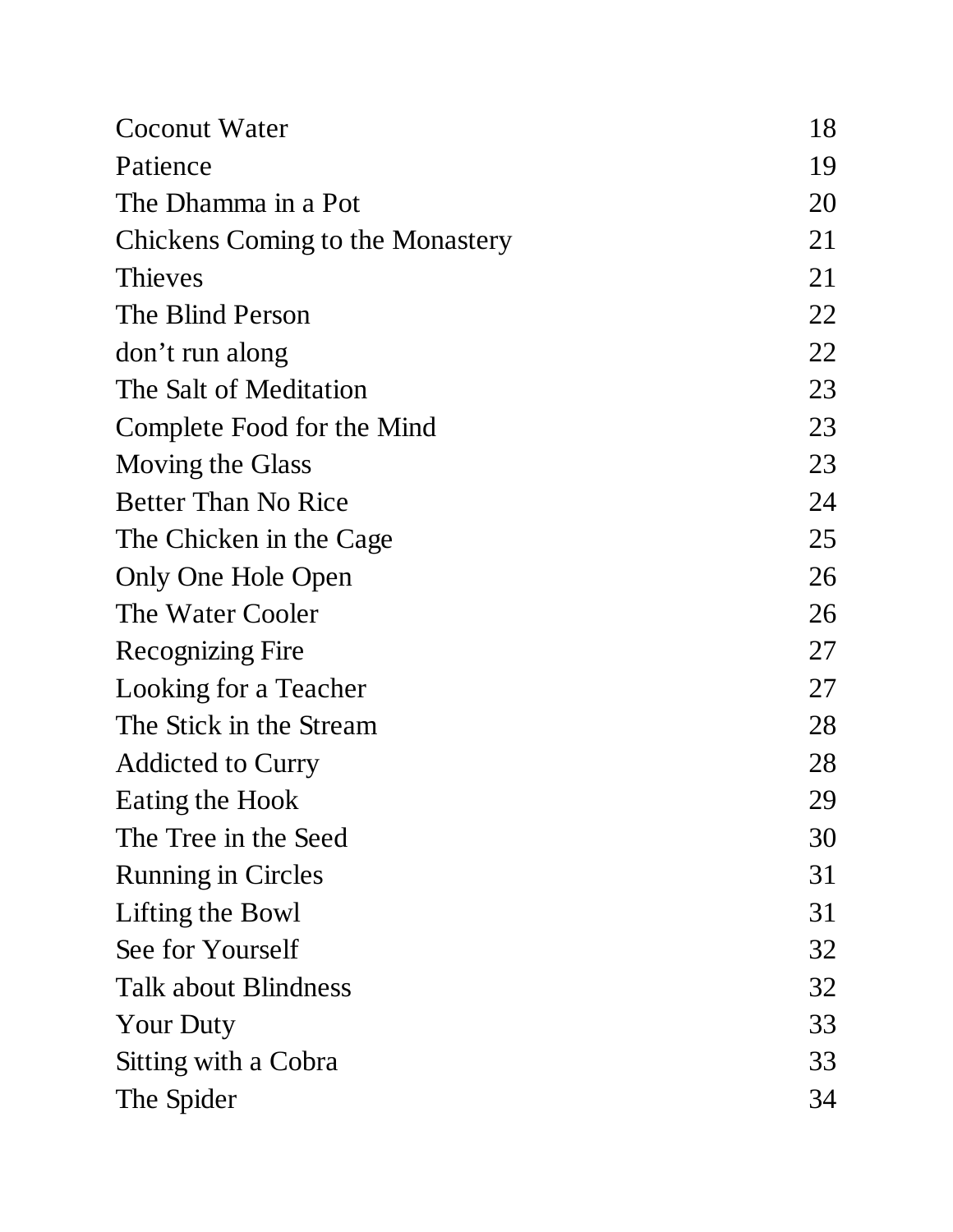| A Road Through the Wilderness | 34 |
|-------------------------------|----|
| Roads to Pass By              | 34 |
| Know One, Know Them All       | 35 |
| <b>Two Different Things</b>   | 35 |
| Killed by the Mind            | 36 |
| Hiding in the Mind            | 36 |
| Strength & Harmony            | 37 |
| You Know You're Full          | 38 |
| Husk & Not-husk               | 39 |
| What's Wrong in What's Right  | 40 |
| Feeding Through the Mouth     | 41 |
| <b>Potters Beating Pots</b>   | 41 |
| Forcing the Fruit             | 42 |
| The Turtle & the Snake        | 42 |
| The Cow Knows the Field       | 43 |
| <b>Barking at Leaves</b>      | 43 |
| Dye in the Mind               | 43 |
| Not Awfully Anything          | 44 |
| Playthings for the Mind       | 44 |
| The Balloon of Tranquility    | 45 |
| The Balloon is Already Burst  | 46 |
| When You Know How             | 47 |
| The One Mango                 | 47 |
| The One Mango Explained       | 48 |
| The Mango in Harmony          | 48 |
| The Fluttering Mind           | 49 |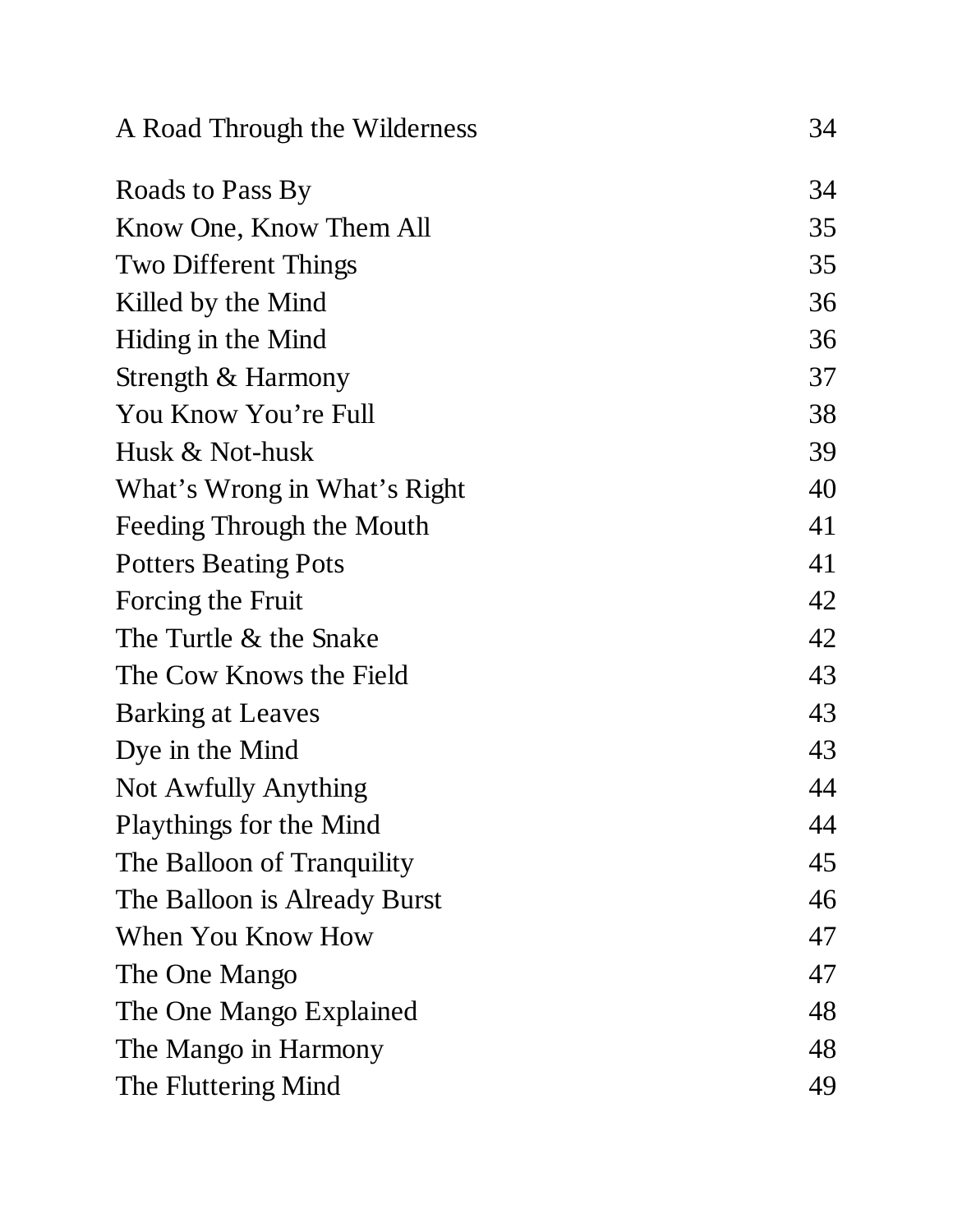| The Snake under the Cloth      | 49 |
|--------------------------------|----|
| Healing the Wound              | 50 |
| The Stillness of Insight       | 50 |
| Rocks in the Way               | 51 |
| <b>Killing Your Meditation</b> | 52 |
| Staying at Home                | 53 |
| Fix It Right Here              | 54 |
| A Fish on Land                 | 54 |
| <b>Overcoming Pain</b>         | 55 |
| Why Study?                     | 56 |
| The Name of the Fruit          | 57 |
| <b>Counting the Rootlets</b>   | 58 |
| Mr. A & the Letter A           | 59 |
| What's That?                   | 60 |
| The Farmer & the Cobra         | 61 |
| Awakening to the Cobra         | 62 |
| <b>Our Responsibilities</b>    | 63 |
| <b>Cleaning the House</b>      | 64 |
| Better & Better                | 65 |
| The Compass                    | 65 |
| The Saltiness of Salt          | 66 |
| Lead vs. Gold                  | 66 |
| The Thinking of Earthworms     | 67 |
| Neither Large nor Small        | 68 |
| Why                            | 68 |
| Grabbing Hold of a Dog         | 69 |